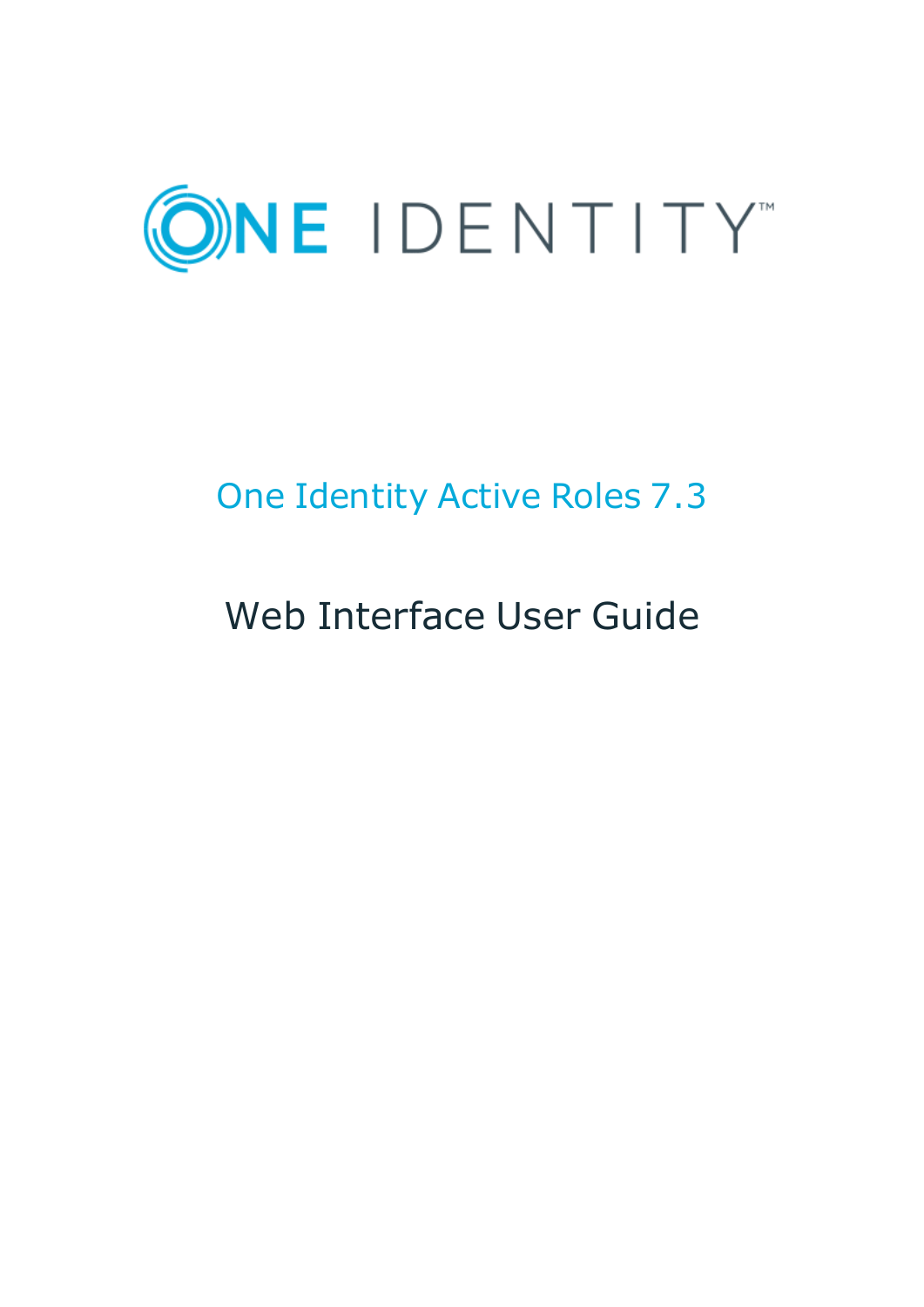#### **Copyright 2018 One Identity LLC.**

#### **ALL RIGHTS RESERVED.**

This guide contains proprietary information protected by copyright. The software described in this guide is furnished under a software license or nondisclosure agreement. This software may be used or copied only in accordance with the terms of the applicable agreement. No part of this guide may be reproduced or transmitted in any form or by any means, electronic or mechanical, including photocopying and recording for any purpose other than the purchaser's personal use without the written permission of One Identity LLC .

The information in this document is provided in connection with One Identity products. No license, express or implied, by estoppel or otherwise, to any intellectual property right is granted by this document or in connection with the sale of One Identity LLC products. EXCEPT AS SET FORTH IN THE TERMS AND CONDITIONS AS SPECIFIED IN THE LICENSE AGREEMENT FOR THIS PRODUCT, ONE IDENTITY ASSUMES NO LIABILITY WHATSOEVER AND DISCLAIMS ANY EXPRESS, IMPLIED OR STATUTORY WARRANTY RELATING TO ITS PRODUCTS INCLUDING, BUT NOT LIMITED TO, THE IMPLIED WARRANTY OF MERCHANTABILITY, FITNESS FOR A PARTICULAR PURPOSE, OR NON-INFRINGEMENT. IN NO EVENT SHALL ONE IDENTITY BE LIABLE FOR ANY DIRECT, INDIRECT, CONSEQUENTIAL, PUNITIVE, SPECIAL OR INCIDENTAL DAMAGES (INCLUDING, WITHOUT LIMITATION, DAMAGES FOR LOSS OF PROFITS, BUSINESS INTERRUPTION OR LOSS OF INFORMATION) ARISING OUT OF THE USE OR INABILITY TO USE THIS DOCUMENT, EVEN IF ONE IDENTITY HAVE BEEN ADVISED OF THE POSSIBILITY OF SUCH DAMAGES. One Identity make no representations or warranties with respect to the accuracy or completeness of the contents of this document and reserves the right to make changes to specifications and product descriptions at any time without notice. One Identity do not make any commitment to update the information contained in this document.

If you have any questions regarding your potential use of this material, contact:

One Identity LLC.

Attn: LEGAL Dept

4 Polaris Way

Aliso Viejo, CA 92656

Refer to our Web site ([http://www.OneIdentity.com](http://www.oneidentity.com/)) for regional and international office information.

#### **Patents**

One Identity is proud of our advanced technology. Patents and pending patents may apply to this product. For the most current information about applicable patents for this product, please visit our website at [http://www.OneIdentity.com/legal/patents.aspx](http://www.oneidentity.com/legal/patents.aspx).

#### **Trademarks**

One Identity and the One Identity logo are trademarks and registered trademarks of One Identity LLC. in the U.S.A. and other countries. For a complete list of One Identity trademarks, please visit our website at [www.OneIdentity.com/legal](http://www.oneidentity.com/legal). All other trademarks are the property of their respective owners.

#### **Legend**

- **WARNING: A WARNING icon indicates a potential for property damage, personal injury, or death.**
- **CAUTION: A CAUTION icon indicates potential damage to hardware or loss of data if instructions are not followed.**
- Œ IMPORTANT, NOTE, TIP, MOBILE, or VIDEO: An information icon indicates supporting information.

Active Roles Web Interface User Guide Updated - June 2018 Version - 7.3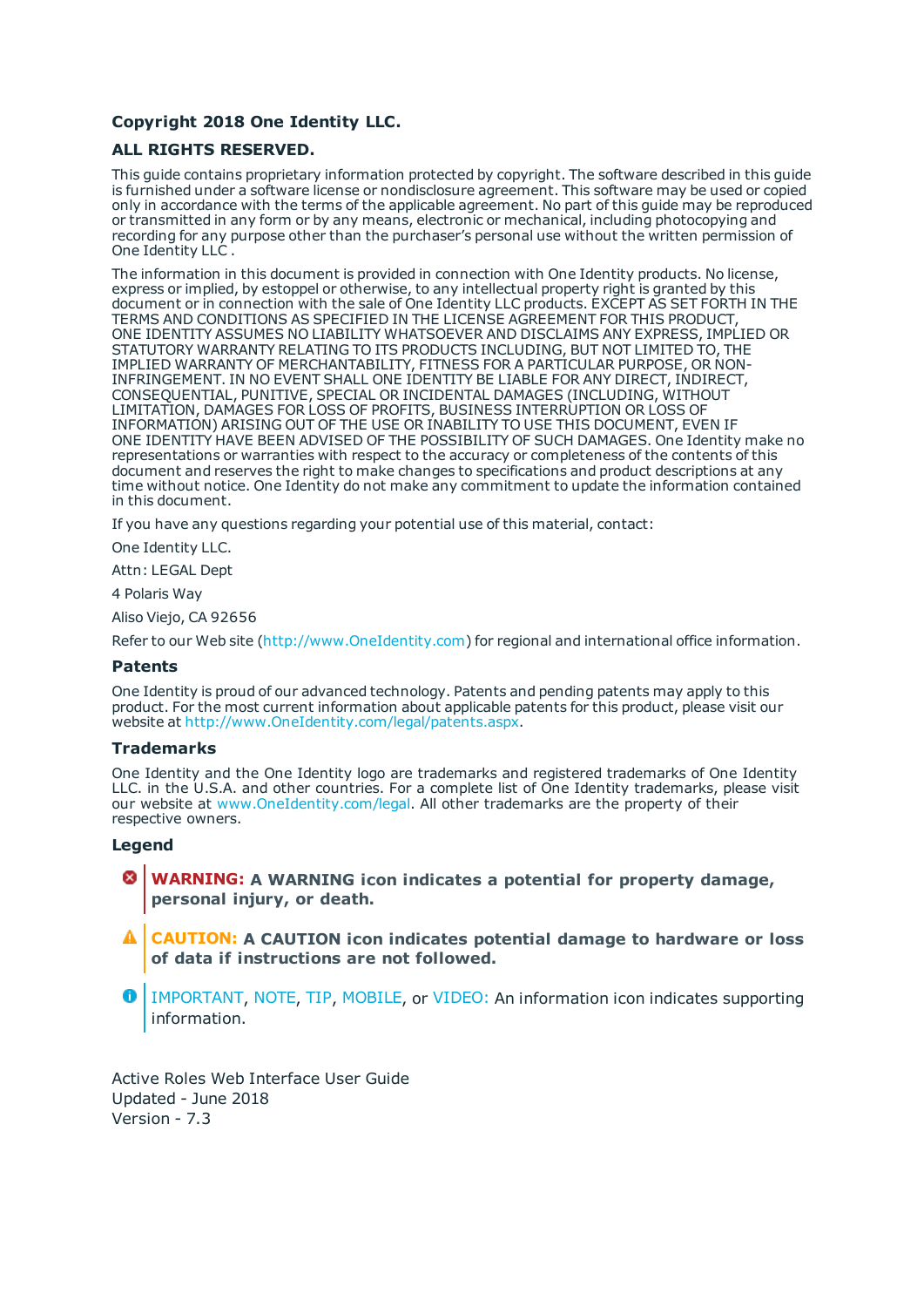## **Contents**

| . 16 |
|------|
|      |
|      |
|      |
|      |
|      |
|      |

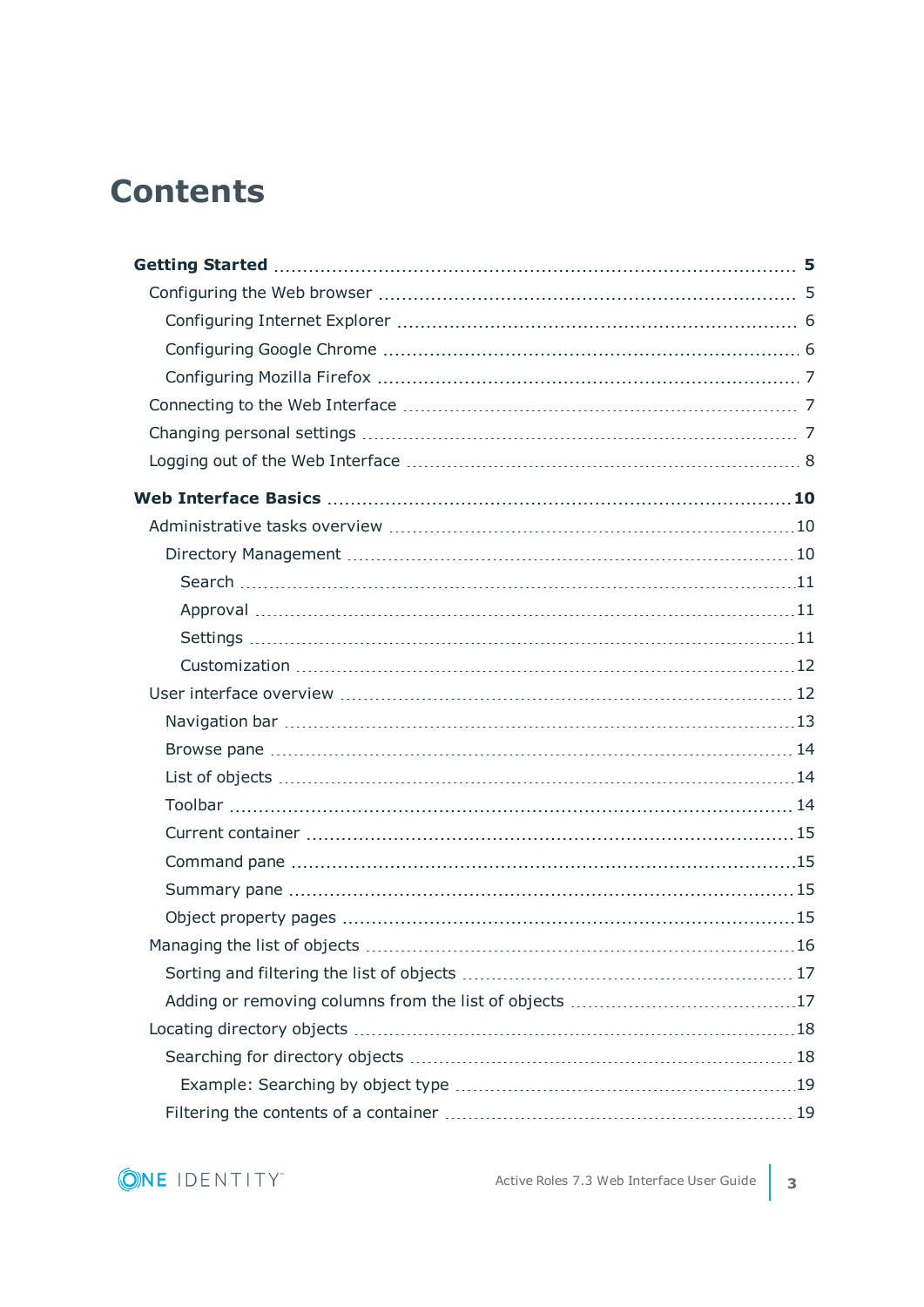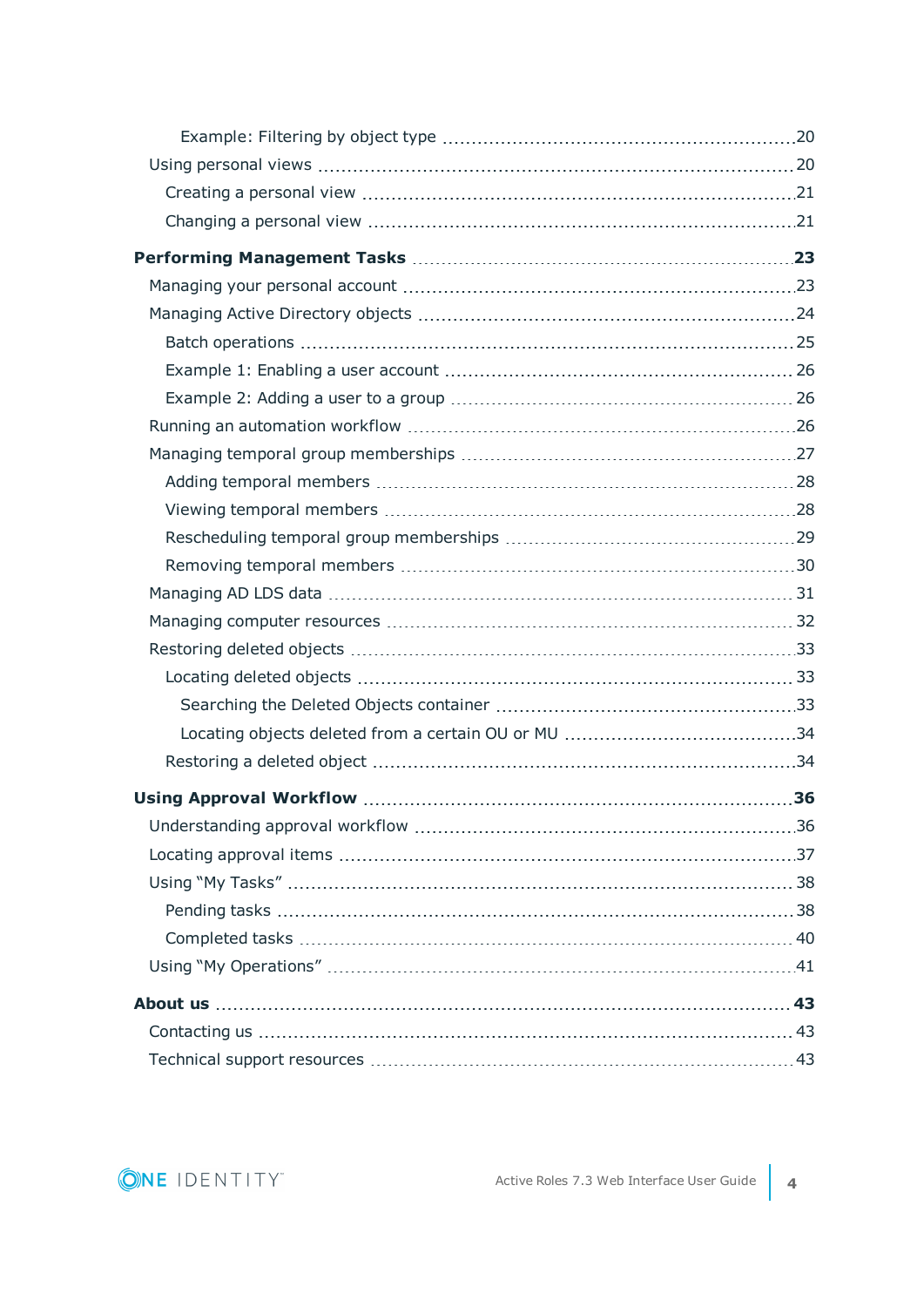# **Getting Started**

<span id="page-4-0"></span>Active Roles (formerly known as ActiveRoles<sup>®</sup>) offers a convenient, easy-to-use, customizable Web Interface that enables authorized users to perform day-to-day administrative tasks, including user management tasks such as modifying personal data or adding users to groups. Via the Web Interface, an intranet user can connect to Active Roles using a Web browser. A user sees only the commands, directory objects, and object properties to which the user's role provides administrative access.

By default, the Web Interface includes three different sites—the site for Administrators, the site for Help Desk, and the site for self-administration. The site for Administrators supports a rich variety of administrative tasks, while the site for Help Desk supports a simplified set of tasks to expedite the resolution of trouble tickets. The site for self-administration is indented for managing personal accounts.

The Web Interface also allows setting the user interface language according to your preferences. The language setting has effect on all menus, commands, and forms that come with the Web Interface, as well as the tool tips and help. Thus, users can work with the Web Interface in their own language.

The Web Interface delivers a reliable, comprehensive solution for users who have administrative access to Active Roles to modify commands that the Web Interface provides for without writing a single line of code, and enables such users to add and remove commands on menus, and modify command pages by adding and removing fields that display property values. For information on how to customize the Web interface, refer to the Active Roles Web Interface Administration Guide.

The Active Roles Web Interface User Guide is for individuals who are responsible for performing day-to-day administrative tasks. This document provides a brief overview of the Web Interface, and includes step-by-step instructions on how to perform administrative tasks.

The following topics describe the procedures for connecting to the Web Interface. First, configure your Web browser to display the Web Interface pages properly. Then, connect to the Web Interface. Finally, you may specify personal settings for the Web Interface.

- [Configuring](#page-4-1) the Web browser
- [Connecting](#page-6-1) to the Web Interface
- [Changing](#page-6-2) personal settings
- Logging out of the Web [Interface](#page-7-0)

# <span id="page-4-1"></span>**Configuring the Web browser**

There are several different Web browsers that you can use to access the Active Roles Web Interface. No matter which browser you use, it must have JavaScript and cookies enabled.



**5**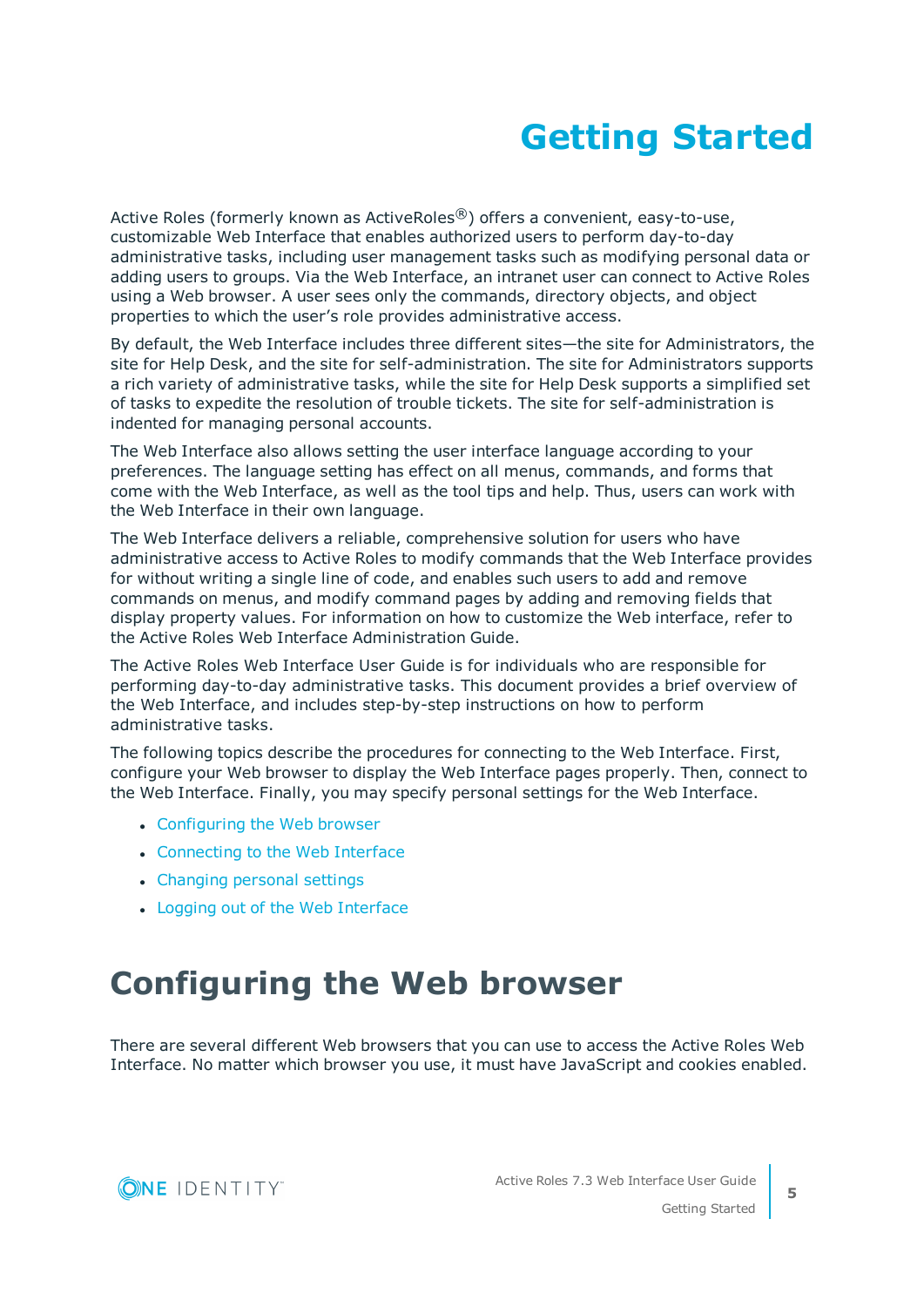JavaScript is a programming language for making Web pages interactive. Cookies are small files stored on your computer that contain information about the Web Interface.

For instructions on how to enable JavaScript and cookies in your browser, see the following topics.

- [Configuring](#page-5-0) Internet Explorer
- [Configuring](#page-5-1) Google Chrome
- [Configuring](#page-6-0) Mozilla Firefox

### <span id="page-5-0"></span>**Configuring Internet Explorer**

To access the Active Roles Web Interface, Internet Explorer must have JavaScript enabled. You don't need to enable cookies as Web Interface sites are located in the Local Intranet zone. Internet Explorer always accepts cookies from Web sites in the Local Intranet zone.

#### *To enable JavaScript in Internet Explorer*

- 1. Click **Internet options** on the **Tools** menu.
- 2. In the **Internet Options** dialog box, go to the **Security** tab, click **Local intranet**, and then click **Custom Level**.
- 3. In the **Security Settings** dialog box, scroll down until you see the **Scripting** section. Make sure that the **Enable** option is selected under **Active scripting**, and then click **OK**.
- <span id="page-5-1"></span>4. Click **OK** to close the **Internet Options** dialog box.

### **Configuring Google Chrome**

To access the Active Roles Web Interface, Google Chrome must have JavaScript and cookies enabled.

#### *To enable JavaScript and cookies in Google Chrome*

- 1. Click the Chrome menu button on the browser toolbar, and then click **Settings**.
- 2. On the **Settings** page, click **Show advanced settings**, and then click the **Content settings** button in the **Privacy** section.
- 3. In the **Content settings** dialog box, do the following:
	- a. Make sure that the **Allow local data to be set** option is selected under **Cookies**.
	- b. Make sure that the **Allow all sites to run JavaScript** option is selected under **JavaScript**.
	- c. When finished, click **Done**.

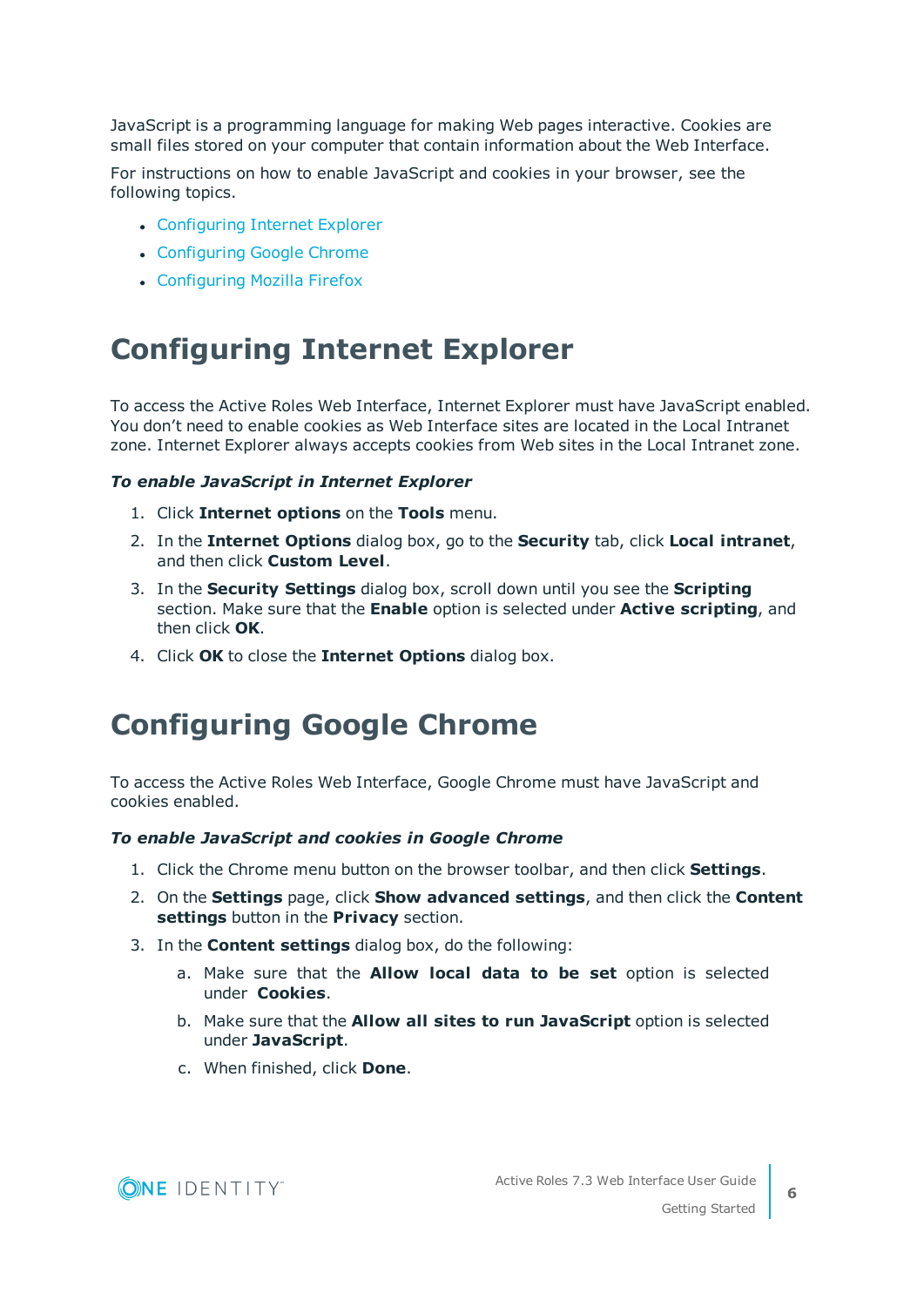## <span id="page-6-0"></span>**Configuring Mozilla Firefox**

To access the Active Roles Web Interface, Firefox must have cookies enabled. You don't need to worry about JavaScript as this option is normally enabled and, beginning with Firefox 23, cannot be disabled or re-enabled by using the **Options** dialog box.

#### *To enable cookies in Mozilla Firefox*

- 1. Click **Options** on the **Tools** menu.
- 2. In the **Options** dialog box, do the following:
	- a. Click the **Privacy** button at the top of the dialog box.
	- b. Make sure that the **Remember history** option is selected in the **History** area.
	- c. When finished, click **OK**.

## <span id="page-6-1"></span>**Connecting to the Web Interface**

To connect to the Web Interface, you need to know the name of the Web server running the Web Interface and the name of the Web Interface site you want to access. The default site names are as follows:

- **ARWebAdmin** Site for administrators; supports a broad range of administrative tasks
- **ARWebHelpDesk** Site for Help Desk; supports the most common administrative tasks
- **ARWebSelfService** Site for self-administration; enables end users to manage their personal accounts

#### *To connect to the Web Interface*

In the address box of your Web browser, type the address of the Web Interface site, and then press Enter.

For example, to connect to the default site for administrators, you might type **http://server/ARWebAdmin** where **server** stands for the name of the Web server running the Web Interface.

## <span id="page-6-2"></span>**Changing personal settings**

When using the Web Interface, you can specify the following personal settings:

**. User interface language** The language of the Web Interface pages. This setting affects all menus, commands, and forms of the Web Interface, as well as tool tips

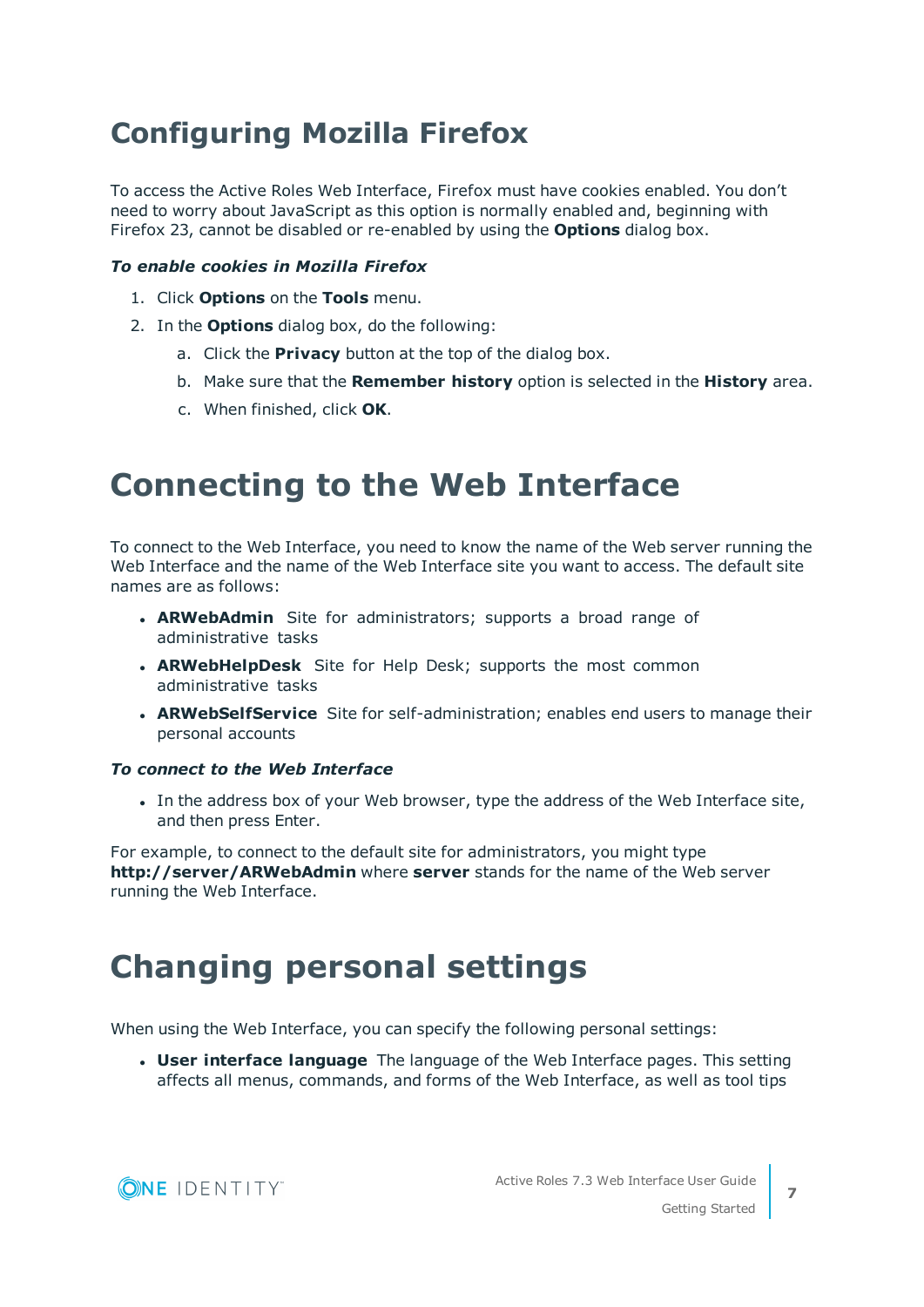and help, allowing the user to view the Web Interface pages in the selected language.

- <sup>l</sup> **Maximum number of objects to display in search results** Determines the maximum number of objects displayed in single-page lists, such as lists of search results or lists that show contents of containers.
- Use this setting cautiously because displaying a large number of objects may adversely affect performance of your Web browser. Instead of displaying all objects, it would be advisable to use searching and filtering to find the objects you need.
- <sup>l</sup> **Number of items to display per page in paged lists** Determines the maximum number of list items displayed on a single page in multi-page lists. Affects only the lists, such as lists of approval tasks, that are divided into pages, causing each page to display no more items than specified by this setting.

Use this setting cautiously. If you specify a small number, you will need to page through list items. However, specifying an unreasonably large number may result in poor performance of the list view.

<sup>l</sup> **Number of page links to display for paged lists** Determines the maximum number of links to pages displayed for multi-page lists. Affects only the lists, such as lists of approval tasks, that are divided into pages, allowing the user to page through list items by clicking page numbers beneath the list. This setting specifies how many page numbers are to be shown.

Active Roles saves these settings on a per-user basis in the configuration of the Web Interface site. Once saved, the personal settings take effect regardless of which computer is used to access the Web Interface. The user can have different personal settings for different Web Interface sites.

#### *To change personal settings*

- 1. Click the **Settings** (gear) icon in the upper right corner of the Web Interface window.
- 2. Configure the settings as needed.
- <span id="page-7-0"></span>3. Click **Save** for the changes to take effect.

## **Logging out of the Web Interface**

Logging out of the Web Interface can save Web Interface users from harmful security breaches. Users should log out of the Web Interface when their work is completed.

#### *To log out of the Web Interface*

• Click the name of the current Web Interface user in the top right corner of the Web Interface window, and then click **Log out**.

The **Log out** command closes the current Web Interface session and deletes all the session-related data from the local computer.

Not logging out may pose a security risk (for example, if the user accesses the Web Interface from a public computer). In such a case, the Web Interface can forcibly terminate the session due to user inactivity.

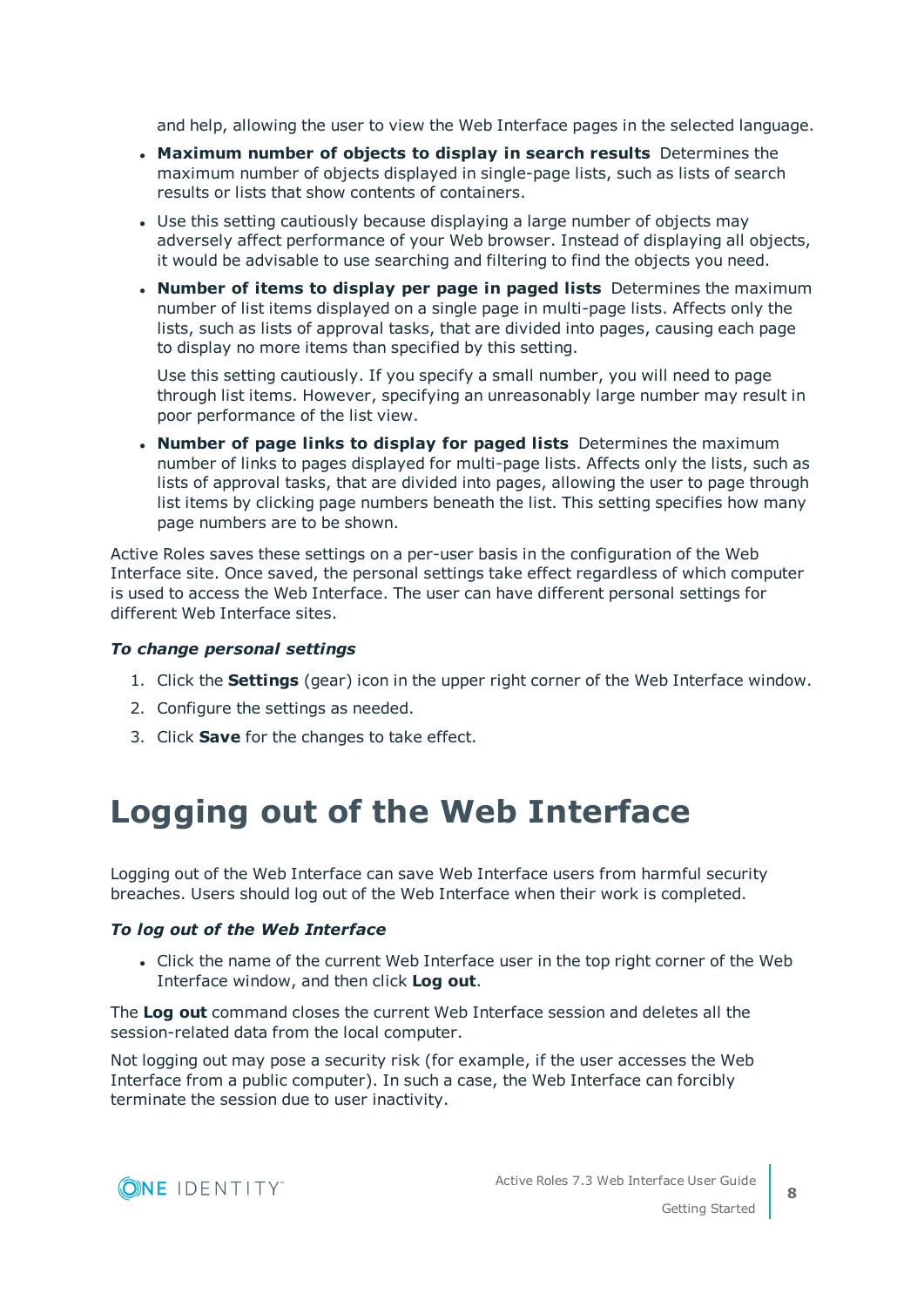The Web Interface provides an inactivity timeout, ensuring that the session is not terminate unexpectedly. The administrator can specify the amount of continuous idle time that must pass in a Web Interface session before a message box pops up to prompt the user for an action. If the user does not respond to the prompt, the session is forcibly terminated after an additional grace period.

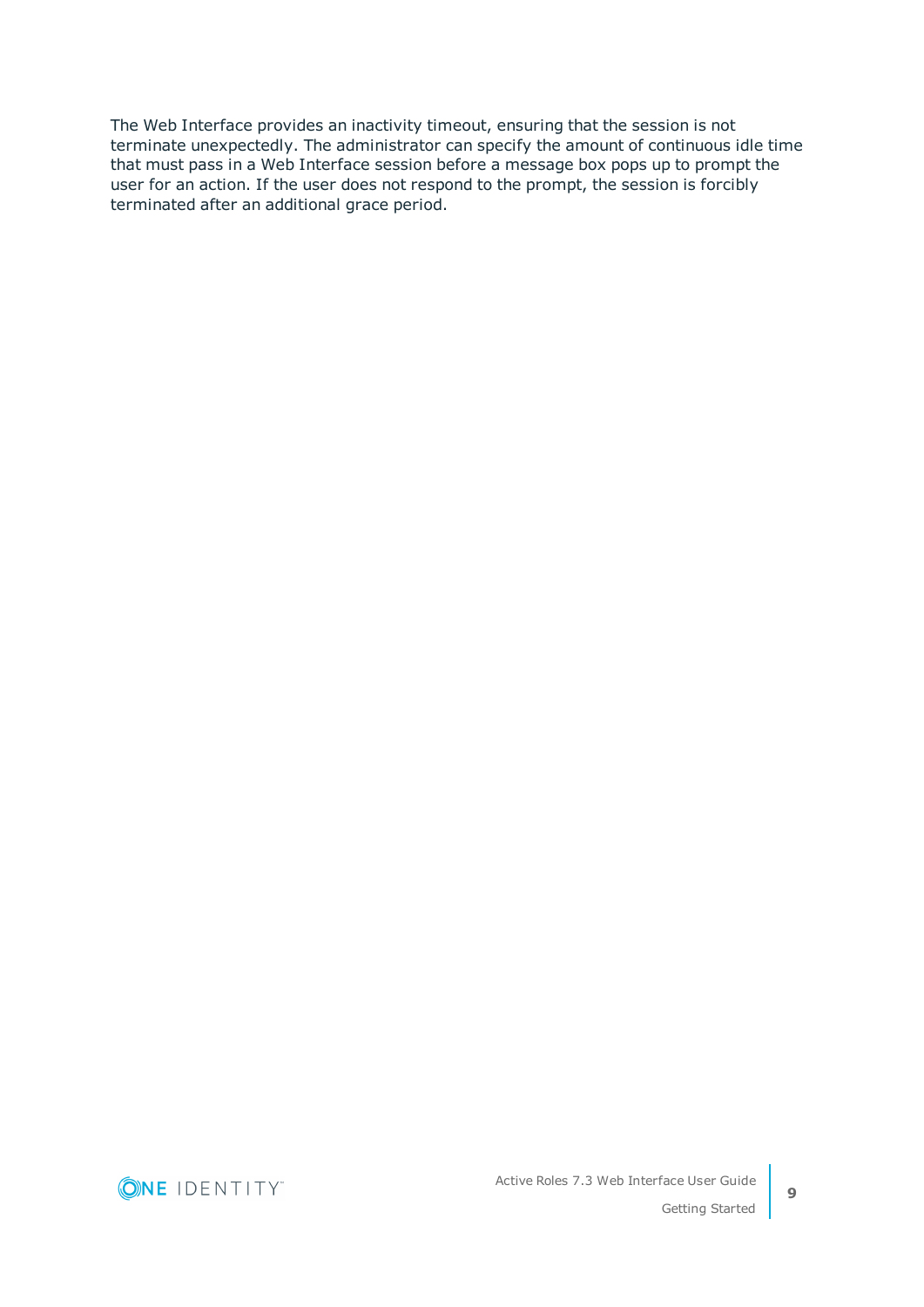# **Web Interface Basics**

- <span id="page-9-0"></span>• [Administrative](#page-9-1) tasks overview
- User interface [overview](#page-11-1)
- [Managing](#page-15-0) the list of objects
- Locating [directory](#page-17-0) objects
- <span id="page-9-1"></span>**.** Using [personal](#page-19-1) views

### **Administrative tasks overview**

The Web Interface home page displays categories of administrative tasks supported by the Web Interface. The same categories are displayed along the vertical strip on the left side of the Web Interface window, referred to as Navigation bar. Click icons on the Navigation bar to perform the following tasks:

- Directory [Management](#page-9-2) Browse for, and manage, directory objects, such as users and groups. You can navigate through containers in the directory; view, filter and select objects held in the container; and apply commands to the selected object or container.
- [Search](#page-10-0) Search for, and manage, directory objects. You can select containers in the directory, and specify search criteria. The Web Interface searches in the selected containers and all of their subcontainers, and lists the objects that match your search criteria, allowing you to apply commands to objects in the list.
- [Approval](#page-10-1) Perform the tasks related to approval of administrative operations. The scope of your responsibilities depends upon your role in the approval workflow processes.
- [Settings](#page-10-2) Set up your personal settings that control the display of the Web Interface pages.
- [Customization](#page-11-0) Add, remove, or modify user interface elements, such as menu items (commands) and pages (forms), intended to manage directory objects. This task requires the rights of Active Roles Admin.

### <span id="page-9-2"></span>**Directory Management**

**Directory Management** allows you to browse for, and administer, directory objects in your organization. Your Active Roles permissions determine which tasks you can perform.

**Directory Management** provides the following views:

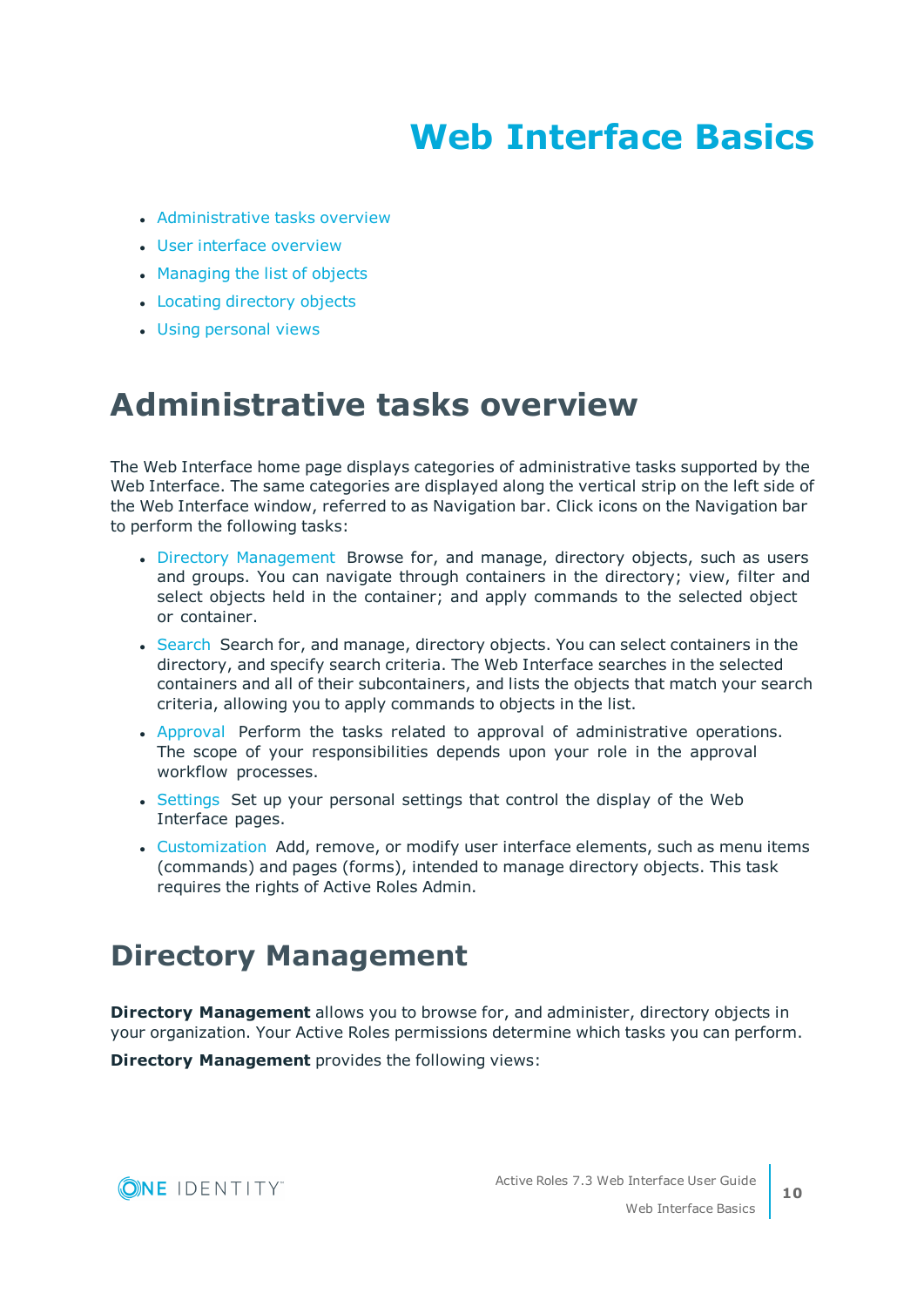- **Active Directory** Lists Active Directory domains managed by Active Roles, allowing you to navigate through containers in those domains. You can view, filter and select objects held in the container, and apply commands to the selected object or container.
- **Managed Units** Lists Managed Units defined in Active Roles, allowing you to view objects, and navigate through containers, held in Managed Units. You can filter and select objects, and apply commands to the selected object or container.

For information on how to administer Active Directory objects, see [Managing](#page-23-0) Active [Directory](#page-23-0) objects later in this document.

### <span id="page-10-0"></span>**Search**

**Search** provides a flexible, query-based mechanism that helps locate directory objects quickly and without browsing through the directory tree. You can select containers in the directory, and build a query by specifying search criteria. The Web Interface searches in the selected containers and all of their subcontainers, and lists the objects that match your search criteria. When the objects you target are returned as the results of a search query, you can then perform the necessary administrative tasks.

You can also save the queries that you build and use them again at a later time. The Web Interface saves queries as your personal views, with each view consisting of the containers and search criteria that you select, as well as the customized sorting and column information that you specify.

For instructions on how to perform a search, see [Searching](#page-17-1) for directory objects later in this document.

### <span id="page-10-1"></span>**Approval**

**Approval** provides you with the tools for performing tasks related to approval workflow. You can use these tools to complete approval tasks assigned to you as an Approver, and to monitor the status of the operations that you initiated, if those require approval.

For details on how to perform approval tasks, see Using Approval [Workflow](#page-35-0) later in this document.

### <span id="page-10-2"></span>**Settings**

By using **Settings**, you can specify:

- The language of the Web Interface pages
- The maximum number of objects displayed in single-page lists
- The maximum number of list items displayed on a single page in multi-page lists
- The maximum number of links to pages displayed for multi-page lists

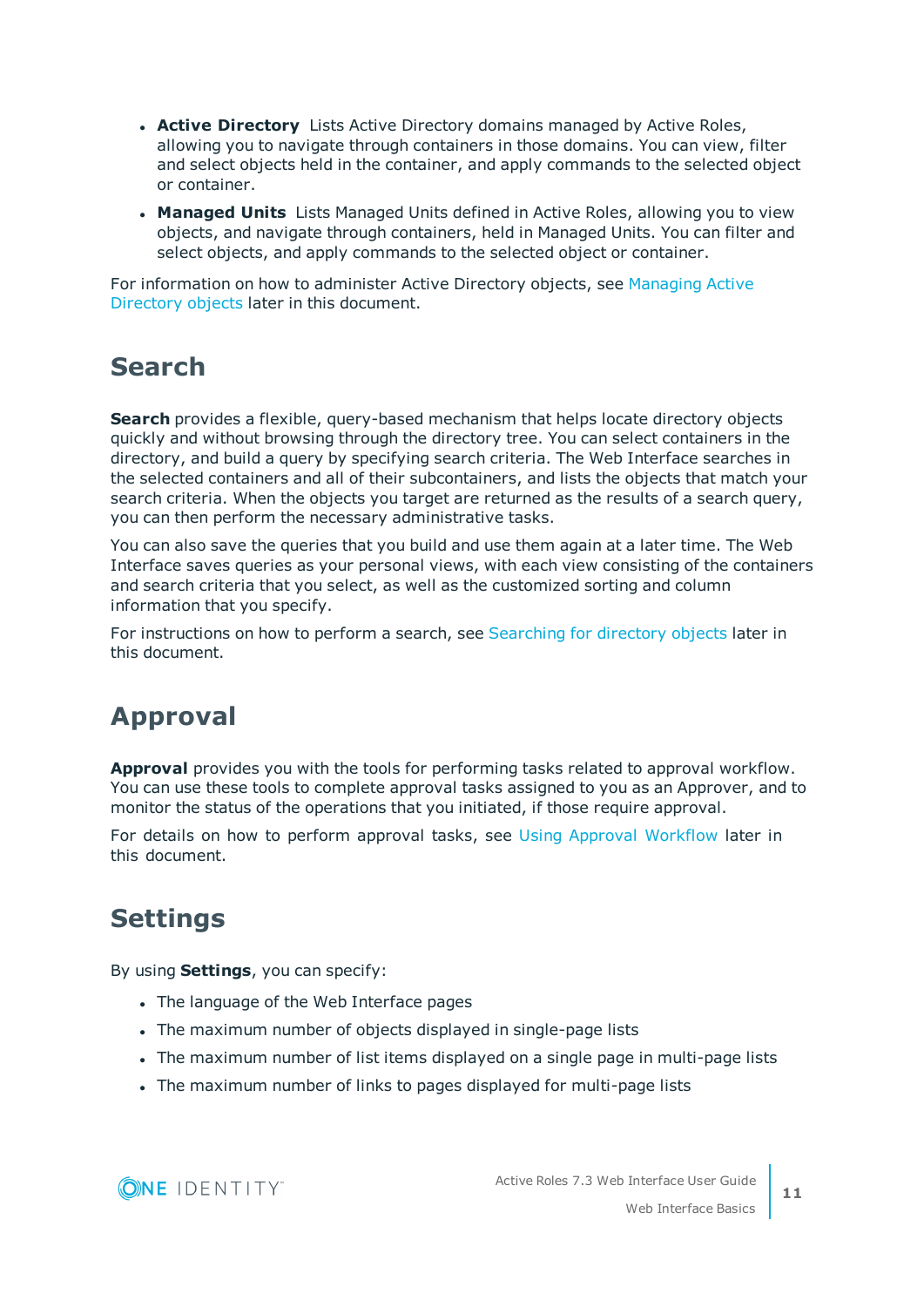The settings are saved on a per-user basis in the configuration of the Web Interface site. For more information, see [Changing](#page-6-2) personal settings earlier in this document.

### <span id="page-11-0"></span>**Customization**

**Customization** allows you to tailor the Web Interface to suit the specific needs of your organization. The **Customization** item is only displayed if you are logged on as Active Roles Admin. The Active Roles Admin account is specified upon configuration of the Active Roles Administration Service.

**Customization** includes the following tasks:

- **. Directory Objects** Modify menus, commands, and forms for administering directory objects. View or change global settings, such as the logo image and color scheme.
- <sup>l</sup> **Restore Default** Restore the original (default) menus, commands, and forms, discarding all previous customizations.
- **Reload** Put into effect the menus, commands, and forms that you have customized.

The customization settings determine the configuration of the Web Interface site for all users.

For more information and instructions on how to customize the Web Interface, see "Customizing the Web Interface" in the Active Roles Web Interface Administration Guide.

## <span id="page-11-1"></span>**User interface overview**

The section describes the user interface elements that are common across the Web Interface.

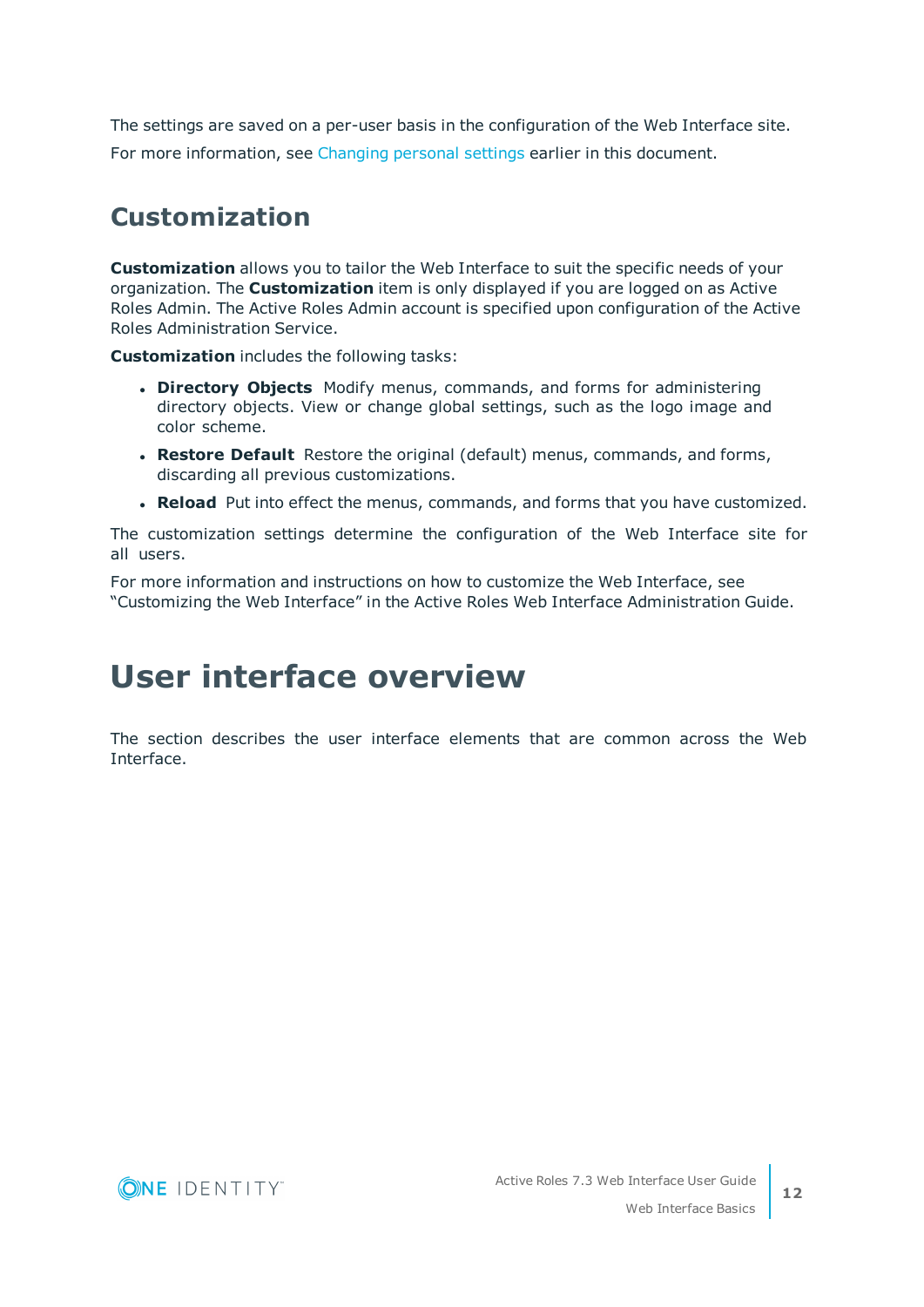

#### **Figure 1: Active Roles User Interface elements**

### <span id="page-12-0"></span>**Navigation bar**

Located on the left side of the page, the Navigation bar provides the first level of navigation for most of the tasks you can perform in the Web Interface. The Navigation bar is organized by Web Interface areas, and includes the following items:

- **Home** Go to the Web Interface home page.
- **. Directory Management** Browse for, and administer, directory objects in your organization.
- **. Search** Search for, and administer, directory objects in your organization.
- **. Customization** Customize Web Interface pages. Available to Active Roles Admin only.
- **Approval** Perform the tasks relating to approval of administrative operations.
- **. Settings** View or change your personal settings that control the display of the Web Interface.
- **. Help** Find Help topics and other helpful resources for the Web Interface.

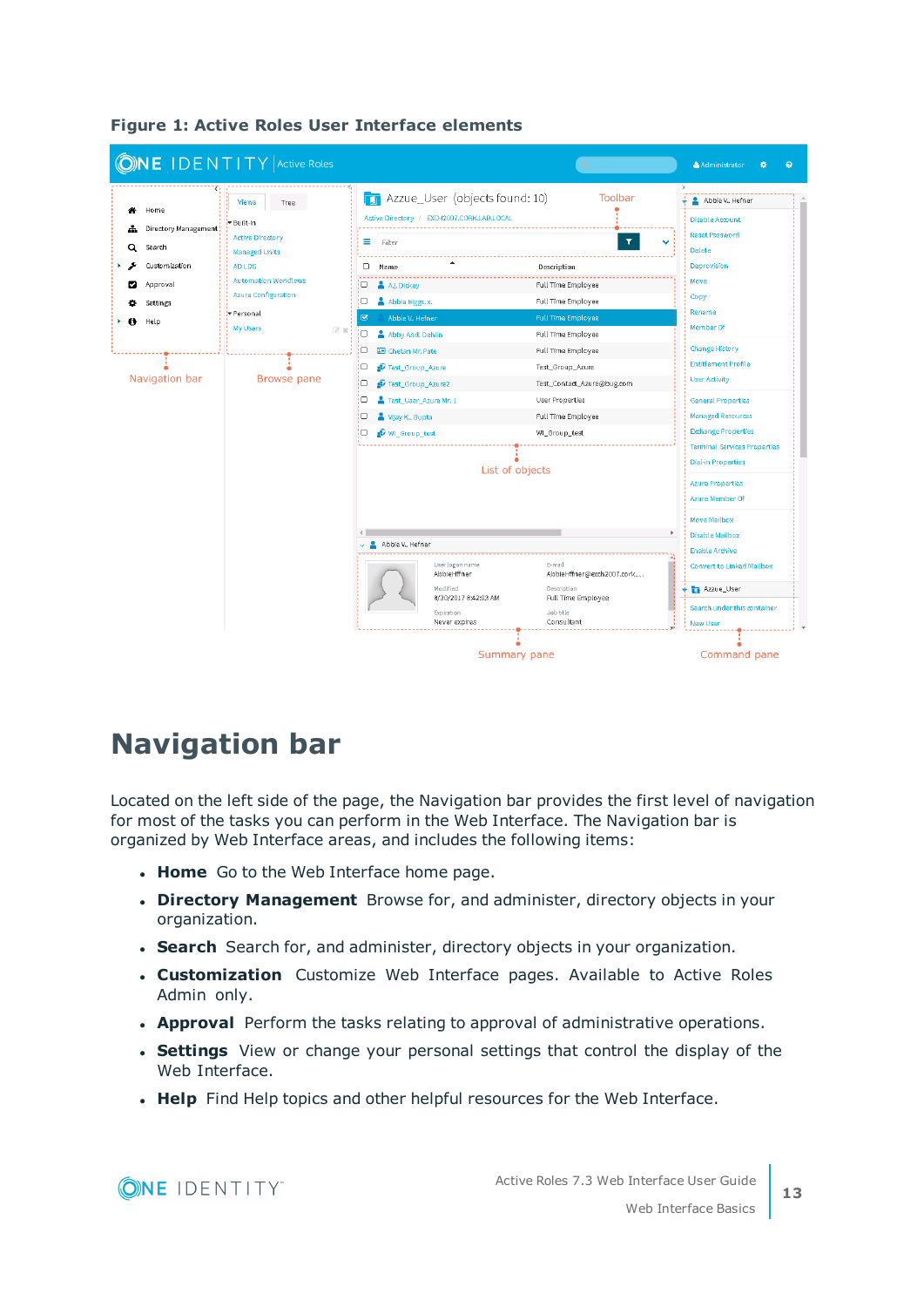For more information about functions of the Navigation Bar, see [Administrative](#page-9-1) tasks [overview](#page-9-1) earlier in this document.

### <span id="page-13-0"></span>**Browse pane**

Located next to the Navigation bar, the Browse pane lists the built-in views and personal views, and allows you to access the tree view:

- Built-in views provide entry points to browsing for objects in the directory. Personal views are filter or search queries you build and save to use them again at a later time. To see built-in views and personal views, click the **Views** tab at the top of the Browse Pane.
- The tree view helps you browse for directory objects by using the directory tree to navigate through the hierarchical structure of containers. To see the tree view, click the **Tree** tab at the top of the Browse Pane.

## <span id="page-13-1"></span>**List of objects**

When you select a container or view in the Browse pane, you'll see a list of objects. If you select a container, the list includes the objects held in that container. If you select a view, the list includes the objects that match the view settings. It is also possible to customize the list by sorting and filtering, and by adding or removing list columns.

You can select objects from the list and apply commands to the selected object or objects. When you click the name of a container object, such as a domain or an organizational unit, the list changes to display the objects held in that container, thereby enabling you to browse through containers in the directory.

### <span id="page-13-2"></span>**Toolbar**

The Toolbar contains a number of controls allowing you to manage the current list of objects:

- Click the Menu button on the left side of the Toolbar to save the current list as a personal view, add or remove list columns, or export the list to a text file.
- Type in the Filter field and then click the button next to that field to have the list include only those objects whose naming properties match what you typed.
- Click the Expand/Collapse button on the right side of the Toolbar to configure filtering criteria based on object properties. To have the list include only the objects that match your filtering criteria, click the button next to the Filter field.

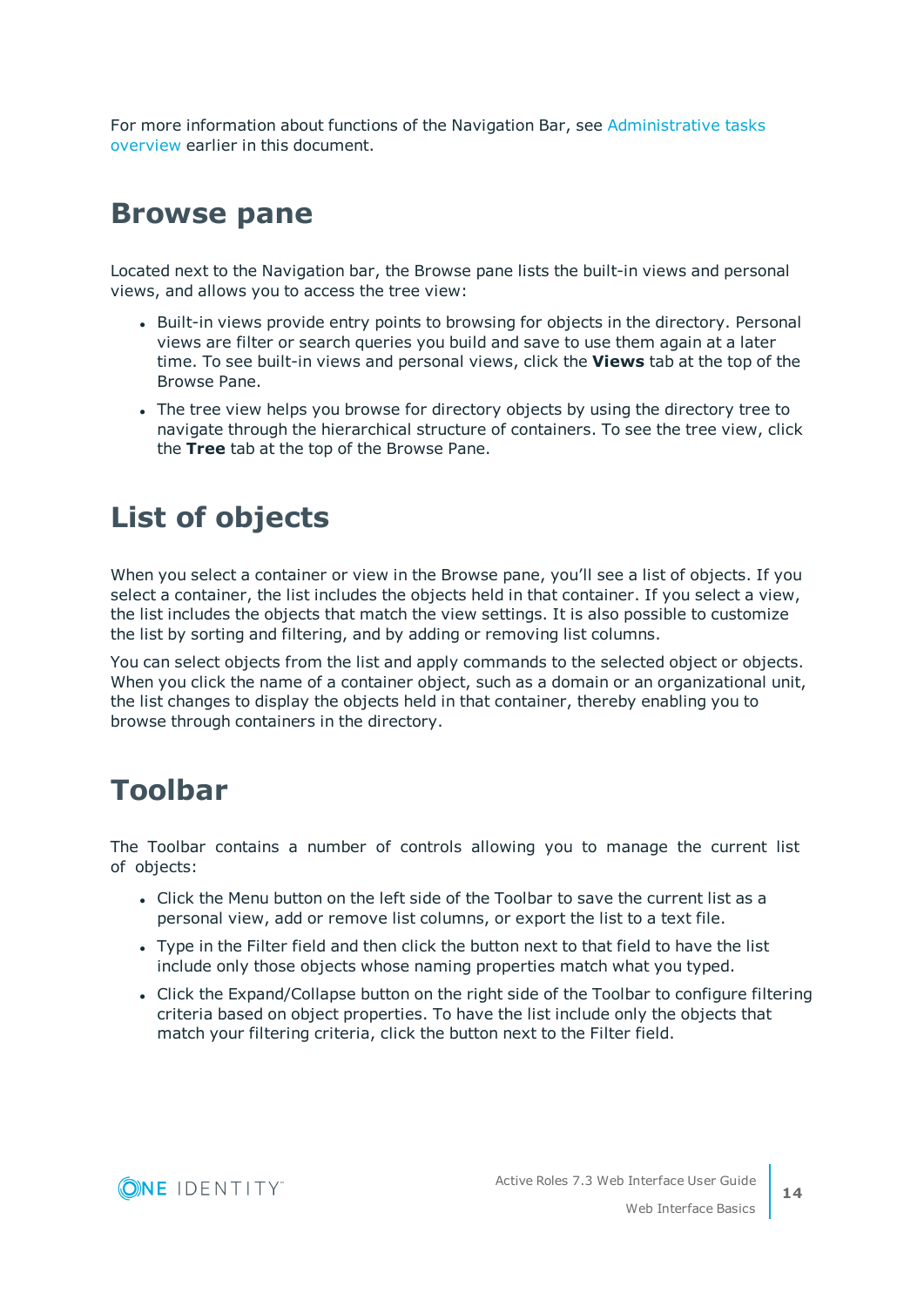### <span id="page-14-0"></span>**Current container**

The area above the Toolbar displays the name of the current container—the container that holds the objects shown in the list, and identifies the hierarchical path to the current container in the directory. Click the name of a container in the path to view a list of objects held in that container.

### <span id="page-14-1"></span>**Command pane**

Located to the right of the list of objects, the Command pane provides commands you can apply to objects you select from the list as well as commands you can apply to the current container:

- If no objects are selected in the list, the menu includes only the commands that apply to the current container. These commands are grouped under a heading that shows the name of the current container.
- If a single object is selected in the list, the commands that apply to the selected object are added in the top of the menu, under a heading that shows the name of the selected object.
- If multiple objects are selected from the list, the commands that apply to all of the selected objects are added in the top of the menu, under a heading that shows the number of the selected objects.

### <span id="page-14-2"></span>**Summary pane**

When you select an object from the list, information about that object is displayed in the Summary pane under the list of objects. The information includes some commonly used properties of the object, and depends upon the object type. For example, user properties provide more detailed information about a user account, such as the logon name, e-mail address, description, job title, department, expiration date, and the date and time that the account was last changed. If you don't see the Summary pane, click in the area beneath the list of objects.

## <span id="page-14-3"></span>**Object property pages**

Property pages are used in the Web Interface to modify directory objects. The following figure gives an example of the property page that appears when you select a user account from the list of objects and click **General Properties** in the Command pane.

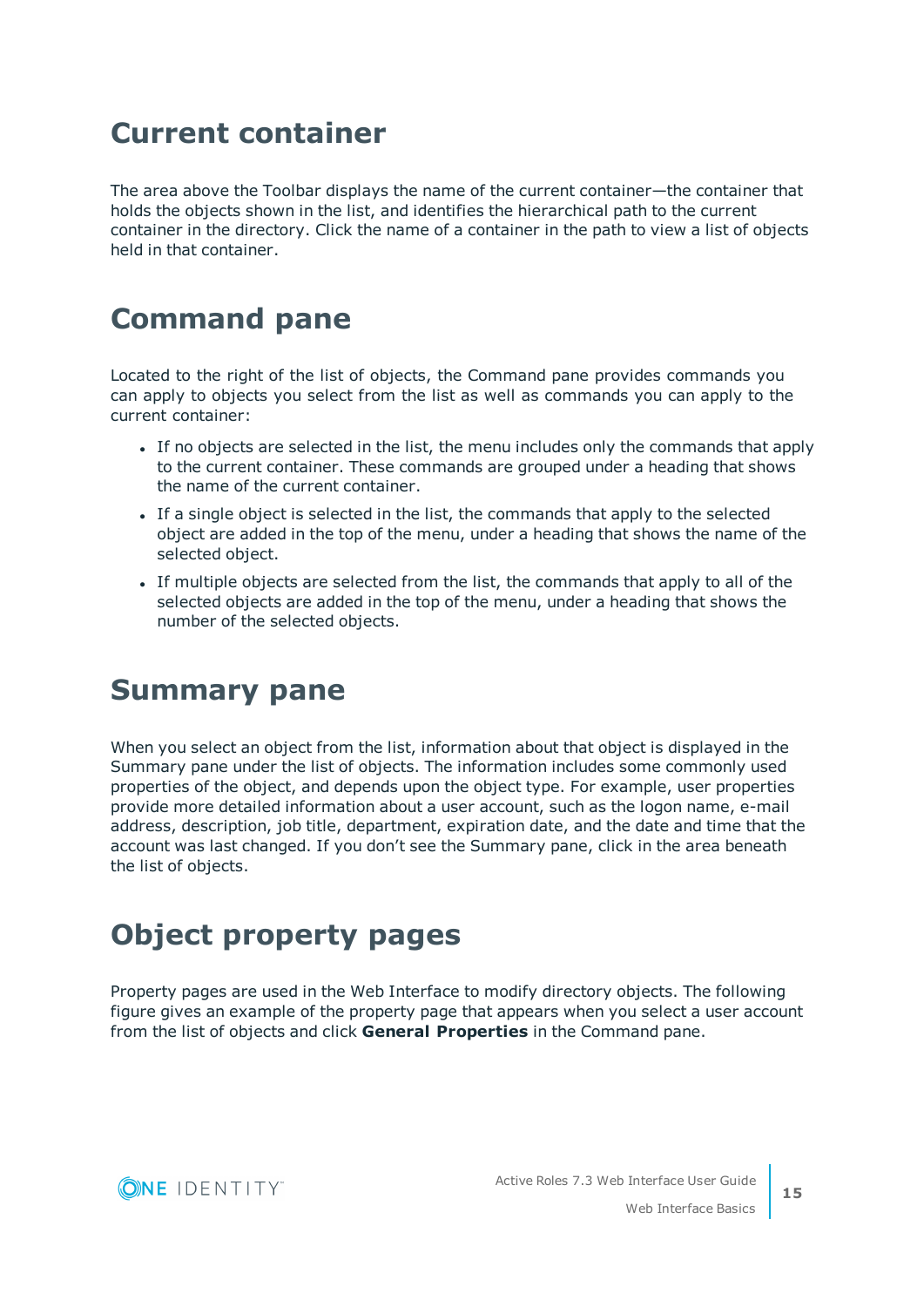| <b>Tabs</b>                   | Data entries                     |             |
|-------------------------------|----------------------------------|-------------|
| <b>General Properties</b>     |                                  | ×           |
| Abbie V. Hefner               |                                  | C Customize |
| > General                     | First name:                      |             |
| <b>Address</b>                | Abbie                            |             |
| <b>Account</b>                | Last name:                       |             |
| <b>Telephones</b>             | Hefner                           |             |
| Organization                  | Initials:                        |             |
| <b>Profile</b>                | V.                               |             |
| <b>Managed by</b>             | Display name: 0                  |             |
| <b>Picture</b>                | Abbie V. Hefner                  |             |
| <b>Published Certificates</b> | Description:                     |             |
| Object                        | Full Time Employee               |             |
|                               | Office:                          |             |
|                               | Building 32, Floor 29, Cube 1068 |             |
|                               | Telephone number:                |             |
|                               | (704) 879-6799                   |             |

#### **Figure 2: Object Property page**

The property page consists of several tabs. Each tab provides a number of data entries allowing you to view or change certain properties of the directory object. Click a tab to access the data entries on that tab. To apply the changes you have made in the data entries, click the **Save** button.

Active Roles Admin can use the **Customize** link in the upper right corner of the page to add or remove data entries or entire tabs from the property page. The **Customize** link is not displayed unless you are logged on as a member of the Active Roles Admin account, which specified in the configuration settings of the Active Roles Administration Service.

## <span id="page-15-0"></span>**Managing the list of objects**

The list of objects in the Web Interface has a number of features that help you locate the objects you target. Thus, you can sort objects in a list and apply a filter to a list. You can also add or remove list columns.

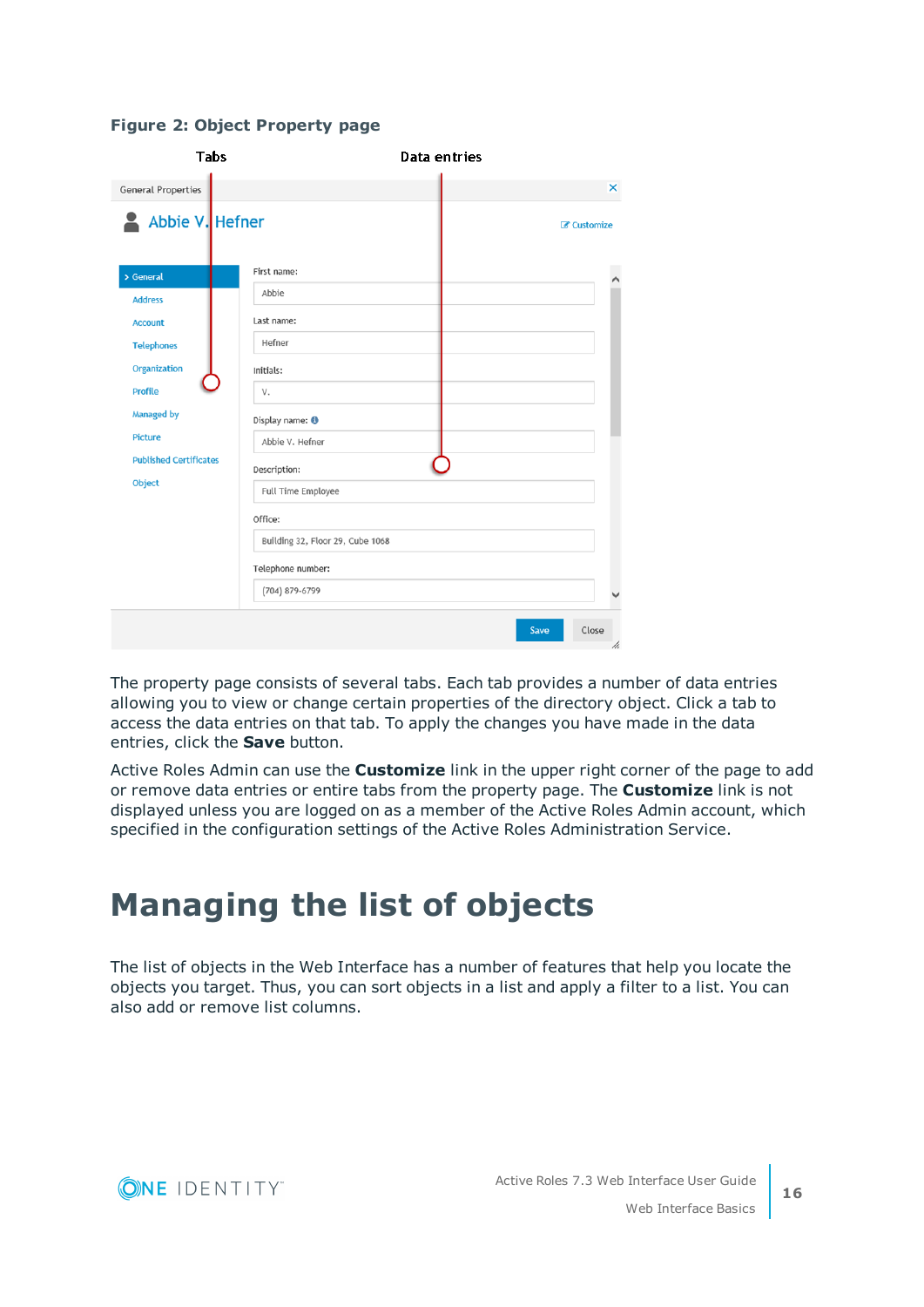## <span id="page-16-0"></span>**Sorting and filtering the list of objects**

The Web Interface allows you to set a sort order and apply a filter in the list of objects.

#### *To sort the list of objects by name*

<sup>l</sup> Click the **Name** column heading once or twice to sort the list by object name in ascending or descending order. An arrow in the column heading indicates the sort order.

You can also sort the list by other columns. Click a column heading to change the sort order. For instructions on how to add or remove columns, see Adding or [removing](#page-16-1) columns from the list of [objects](#page-16-1) later in this document.

#### *To filter the list of objects*

- To filter the list by naming properties, type in the Filter field on the Toolbar and then press Enter or click the button next to the Filter field. As a result, the list includes only the objects whose naming properties match what you typed. The naming properties include name, first name, last name, display name, and logon name.
- To filter the list by other properties, click the button on the right side of the Toolbar to expand the Toolbar, click **Add criteria**, choose the properties by which you want to filter, click **Add**, and then configure the criteria as appropriate. When finished, press Enter or click the button next to the Filter field on the Toolbar. As a result, the list includes only the objects that match the criteria you configured.

After you have applied a filter, the list includes only the objects that match the filter. For example, you can type a few characters in the Filter field on the Toolbar and then press Enter to view only the objects whose name starts with the characters you typed.

#### *To remove the filter and restore the original list of objects*

• If you did not add criteria, clear the Filter field on the Toolbar and then press Enter; otherwise, expand the Toolbar, click **Clear all**, and then press Enter.

### <span id="page-16-1"></span>**Adding or removing columns from the list of objects**

You can customize the list of objects by adding or removing list columns. Each column is intended to display a certain property of objects in the list, and can be used to set a sort order.

#### *To add or remove list columns*

1. Click the Menu button on the left side of the Toolbar, and then click **Choose columns**.

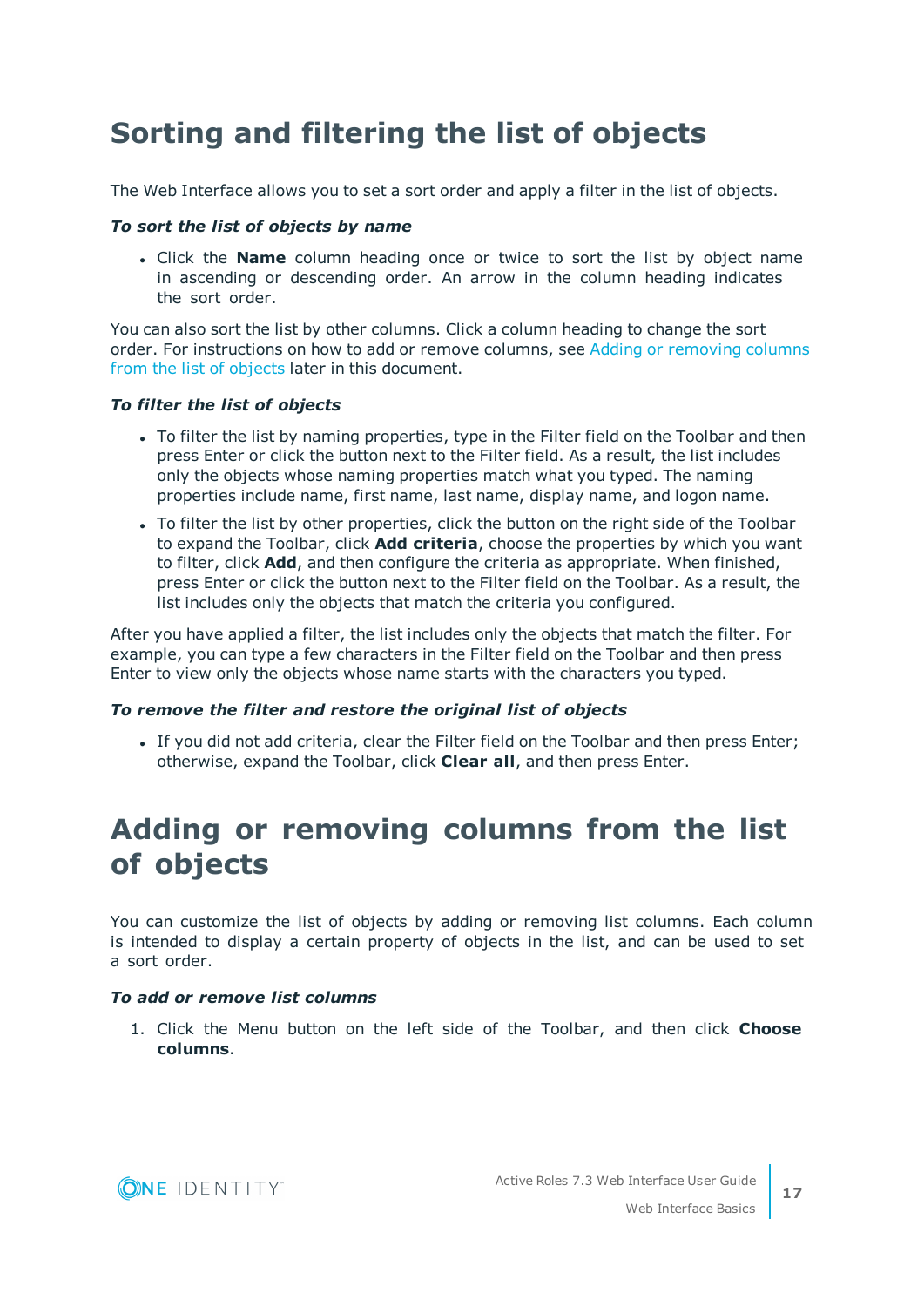- 2. To add a column for a certain property, click the name of the property in the **Hidden columns** list and then click the right arrow button to move the property to the **Displayed columns** list.
- 3. To remove a column for a certain property, click the name of the property in the **Displayed columns** list and then click the left arrow button to move the property to the **Hidden columns** list.

You can reorder list columns by moving list items up and down in the **Displayed columns** list: Click the name of the property in the list and then click the up arrow button or the down arrow button next to the list.

## <span id="page-17-0"></span>**Locating directory objects**

The Web Interface provides search and filtering tools to help you locate directory objects quickly and easily. By creating and applying an appropriate search or filter query, you can build shorter lists of objects, which makes it easier to select the objects needed to accomplish your administrative tasks.

You can also save search and filter queries as your personal views, and use them again at a later time. Each view saves the following settings that you specify: the container to search or filter; the search or filtering criteria; the set of columns and the sort order in the list of search or filtering results.

## <span id="page-17-1"></span>**Searching for directory objects**

To search for directory objects, you can use the **Search** page that allows you to select the container to search and specify criteria for the objects you want to find. The Web Interface searches in the container you select and in all of its subcontainers.

The Web Interface opens the **Search** page when you do any of the following:

- Type in the Search field located in the upper right corner of the Web Interface window, and then press Enter or click the magnifying glass icon in the Search field. In this case, the Web Interface searches all managed Active Directory domains for objects whose naming properties match what you typed and the **Search** page lists the search results. The naming properties include name, first name, last name, display name, and logon name.
- <sup>l</sup> Click **Search** on the Navigation bar. The **Search** page opens, allowing you to configure and start a search.

#### *To configure and start a search*

1. Click the **Search in** box on the Toolbar, and then select the container that you want to search. You can select more than one container.

The Web Interface will search in the selected container and all of its subcontainers.

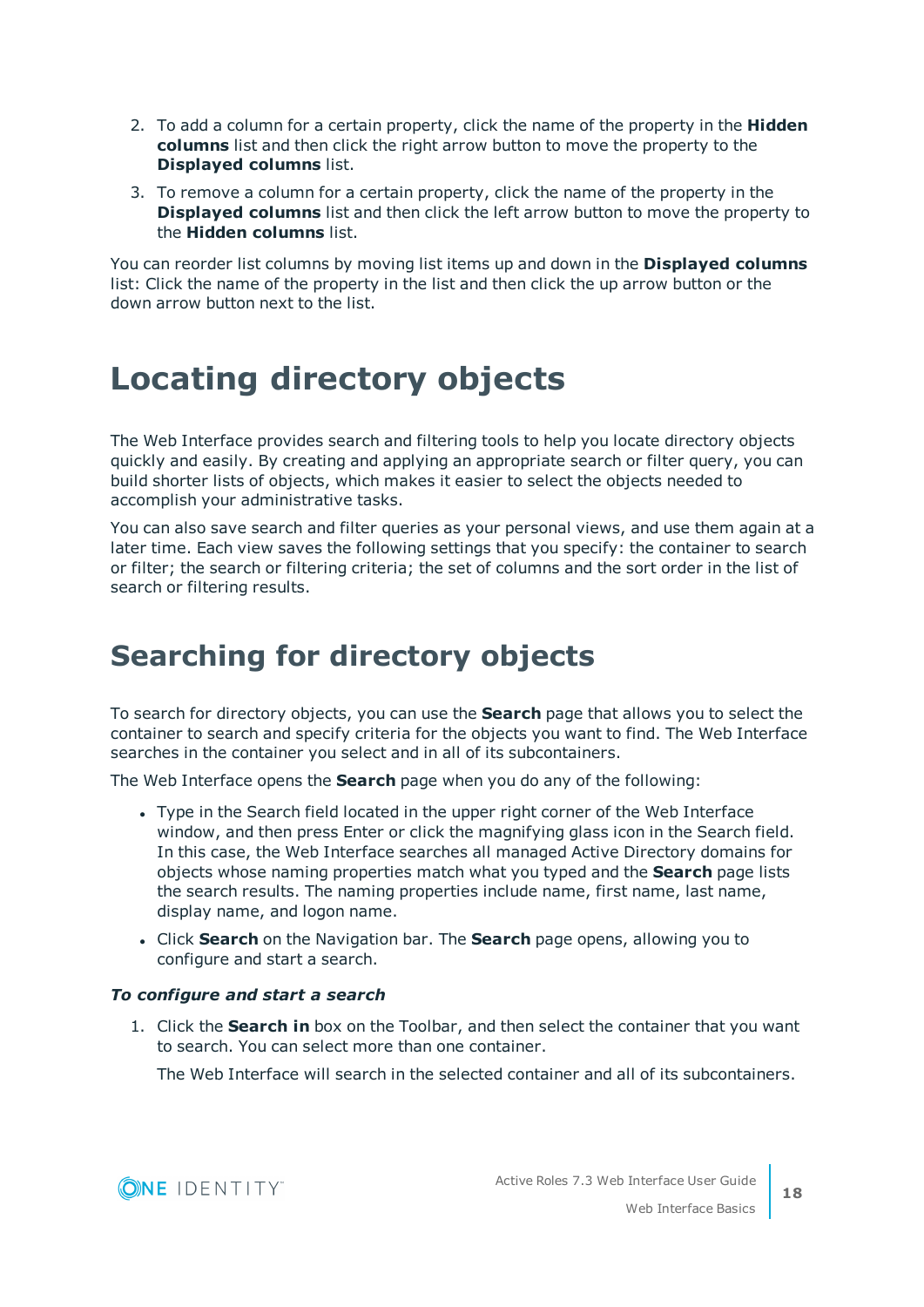- 2. Specify criteria for the objects that you want to find:
	- To search by naming properties, type in the Search field on the Toolbar. The Web Interface will search for objects whose naming properties match what you typed. The naming properties include name, first name, last name, display name, and logon name.
	- To search by other properties, click the button on the right side of the Toolbar to expand the Toolbar, click **Add criteria**, choose the properties by which you want to search, click **Add**, and then configure the criteria as appropriate. The Web Interface will search for objects that match the criteria that you configured.
- 3. Press Enter to start the search.

The search results are listed on the Search page. You can customize the list by adding or removing list columns and sorting the list by column data. To add or remove list columns, click the Menu button on the left side of the Toolbar and then click **Choose columns** (see also Adding or [removing](#page-16-1) columns from the list of objects earlier in this document). To sort the list by column data, click column headings.

### <span id="page-18-0"></span>**Example: Searching by object type**

The following steps demonstrate how you can use the search function to list all groups that exist in the Active Directory domains managed by Active Roles:

- 1. Click **Search** on the Navigation bar.
- 2. Click the button on the right side of the Toolbar to expand the Toolbar, click **Add criteria**, select the check box next to **Object type is User/InetOrgPerson/Computer/Group/Organizational Unit**, and then click the **Add** button.
- 3. On the Toolbar, click **Group** in the list next to **The object type is**, and then press Enter.

### <span id="page-18-1"></span>**Filtering the contents of a container**

If a container, such as an organizational unit in your Active Directory, holds large number of objects, you can narrow down the displayed list of objects by filtering the objects held in that specific container.

#### *To filter the objects held in a container*

1. Navigate to the container in the Web Interface.

To navigate to a container, you can search for the container object (see [Searching](#page-17-1) for [directory](#page-17-1) objects) and then click its name in the list of search results on the **Search** page. Alternatively, you can browse for the container objects by using the [Browse](#page-13-0) [pane](#page-13-0) and the List of [objects](#page-13-1).

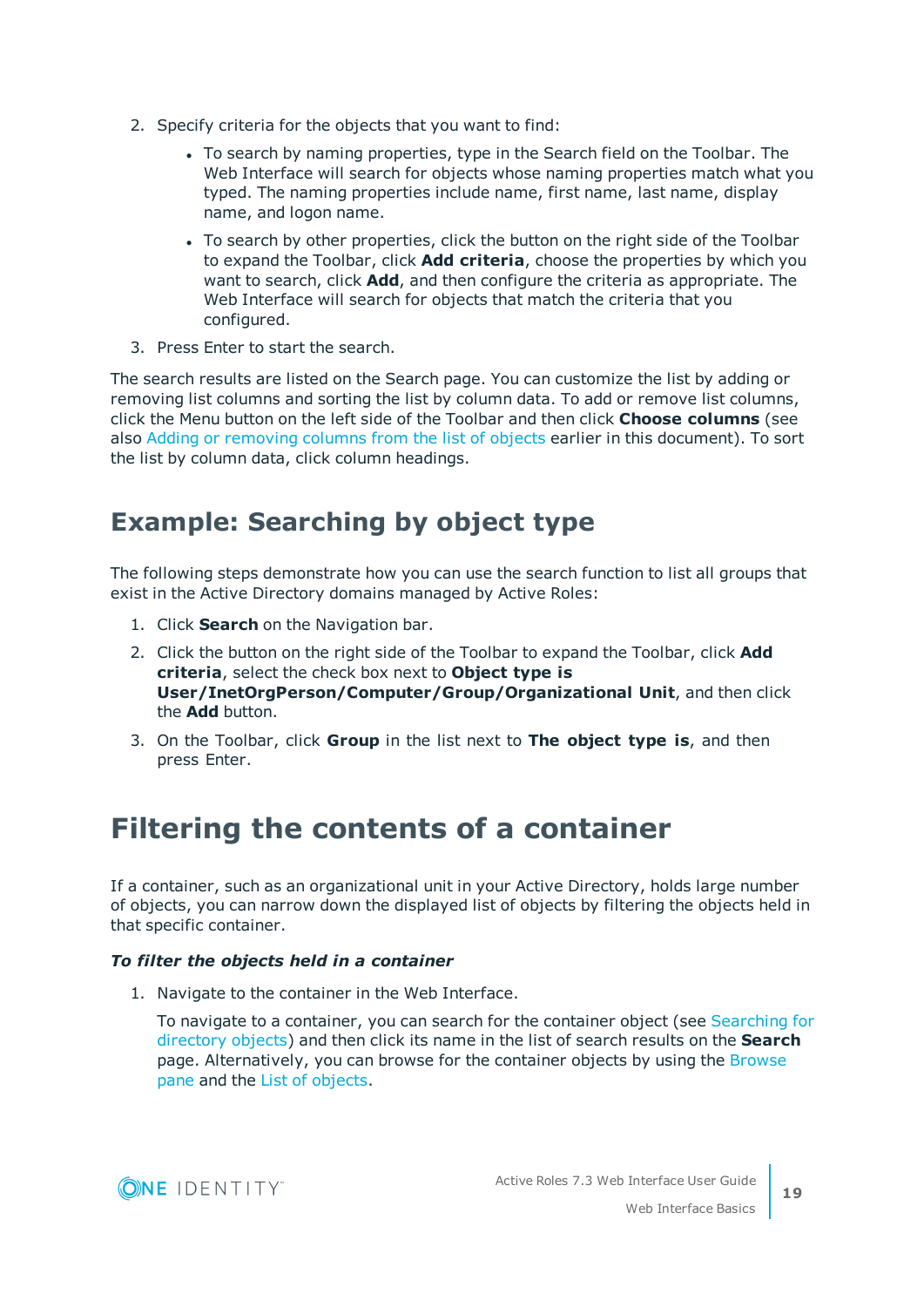- **O** | IMPORTANT: The scope of filtering is always set to the current container, and does not include any subcontainers of that container. Filtering is essentially a search for objects held in a given container only. If you want to search the current container and all of its subcontainers, click **Search under this container** in the [Command](#page-14-1) pane, and then configure and perform a search as described in [Searching](#page-17-1) for directory objects earlier in this document.
- 2. Specify how you want to filter the objects held in the container:
	- To filter objects by naming properties, type in the Filter field on the Toolbar and then press Enter or click the button next to the Filter field. The list of objects will include only the objects whose naming properties match what you typed. The naming properties include name, first name, last name, display name, and logon name.
	- To filter objects by other properties, click the button on the right side of the Toolbar to expand the Toolbar, click **Add criteria**, choose the properties by which you want to filter, click **Add**, and then configure the criteria as appropriate. The list of objects will include only the objects that match the criteria you configured.
- 3. To apply the filter, press Enter or click the button next to the Filter field on the Toolbar.

When a filter is applied to a container, the Web Interface lists a subset of all objects held in that container. You can remove the filter to view all objects: If you did not add criteria, clear the Filter field on the Toolbar and then press Enter; otherwise, expand the Toolbar, click **Clear all**, and then press Enter.

### <span id="page-19-0"></span>**Example: Filtering by object type**

The following steps demonstrate how you can configure a filter that lists only user accounts held in a particular organizational unit, removing objects of any other type from the list:

- 1. Navigate to the organizational unit in the Web Interface.
- 2. Click the button on the right side of the Toolbar to expand the Toolbar, click **Add criteria**, select the check box next to **Object type is User/InetOrgPerson/Computer/Group/Organizational Unit**, and then click the **Add** button.
- 3. On the Toolbar, confirm that the field next to **The object type is** reads **User** and then click the button next to the Filter field, or press Enter.

## <span id="page-19-1"></span>**Using personal views**

In the Web Interface, you can use search or filter queries to locate directory objects. To create a query, you specify a set of rules that determine the contents of the resulting list of objects. You can, for instance, specify that only user accounts held in a particular



**20**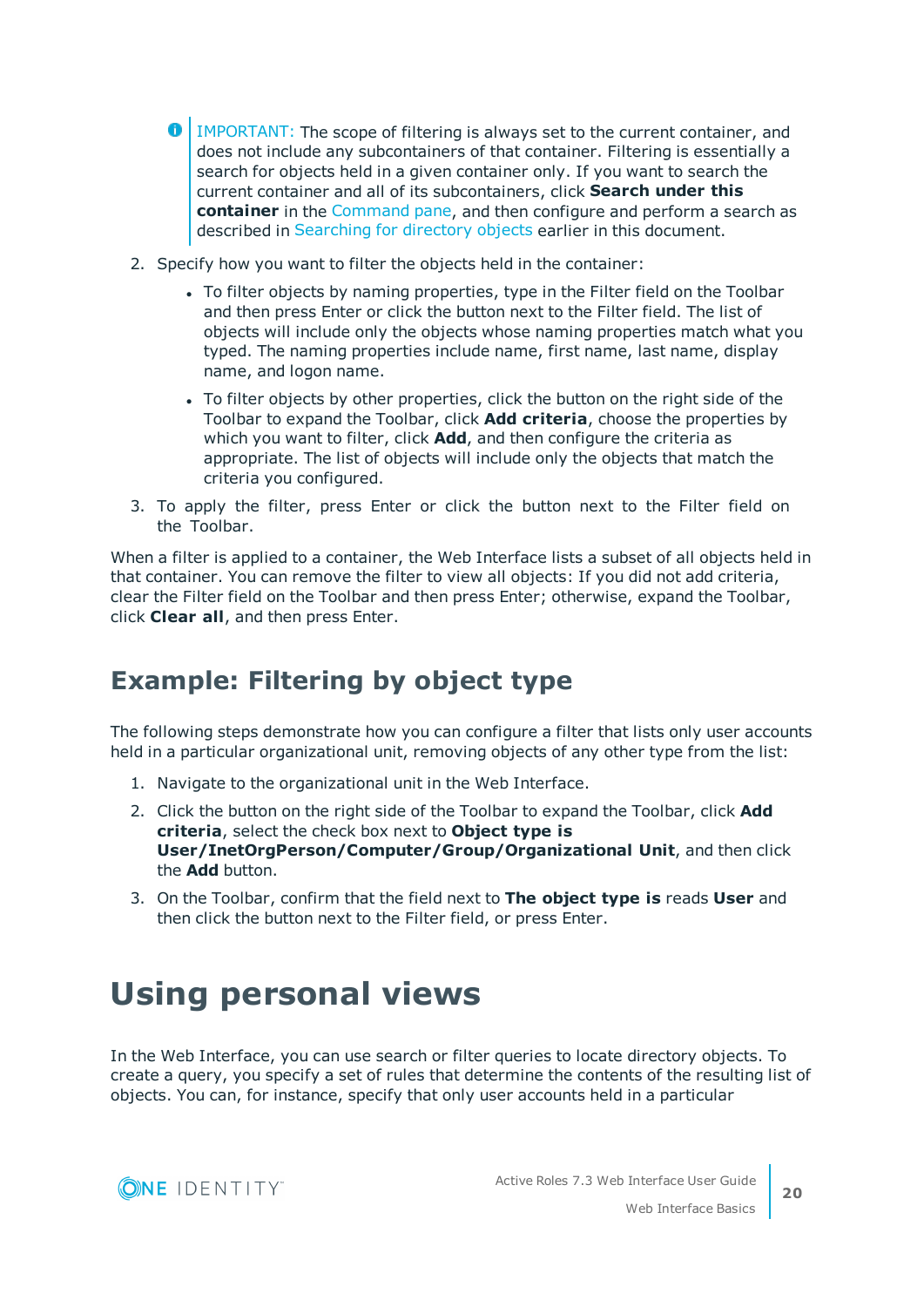organizational unit should be listed. In addition, you can adjust the set of columns and the sort order in the list of search or filtering results.

The ability to locate the objects you target is crucial as you need to focus your attention on only those objects that apply to the task you are performing. However, creating a search or filter query that displays the objects you are interested in for a particular task can be timeconsuming. Personal views provide a way for you to save that work. Once you have created a query that displays just the objects you need, you can provide the query with a name and save it to use later. That saved query is a personal view. Each view saves the following settings that you specify: the container to search or filter; the search or filtering criteria; the set of columns and the sort order in the list of search or filtering results.

### <span id="page-20-0"></span>**Creating a personal view**

Personal views are like search or filter queries that you have named and saved. After creating a personal view, you will be able to reuse it without re-creating its underlying search or filter query. To reuse a personal view, click the name of that view on the **Views** tab in the [Browse](#page-13-0) pane. The Web Interface applies the search or filter query saved in the view, and displays the results in the list with the same set of columns and sort order as when you created the view.

#### *To create a personal view*

- 1. Do one of the following:
	- Configure and perform a search. For instructions, see [Searching](#page-17-1) for [directory](#page-17-1) objects.
	- Create a filtered list of objects. For instructions, see Filtering the [contents](#page-18-1) of a [container.](#page-18-1)
- 2. Click the Menu button on the left side of the Toolbar, and then click **Save current view**.
- 3. In the dialog box that appears, type a name for the personal view, and then click **Save**.

### <span id="page-20-1"></span>**Changing a personal view**

The personal views that you created are listed on the **Views** tab in the Browse pane. When you select a view in the Browse pane, Web Interface applies the search or filter query saved in the view, and displays the results in the list with the same set of columns and sort order as when you created the view. At this point, you can make changes to the search or filter criteria, set of columns and sort order, and then save the changed settings to the selected personal view or create a new personal view based on the changed settings.

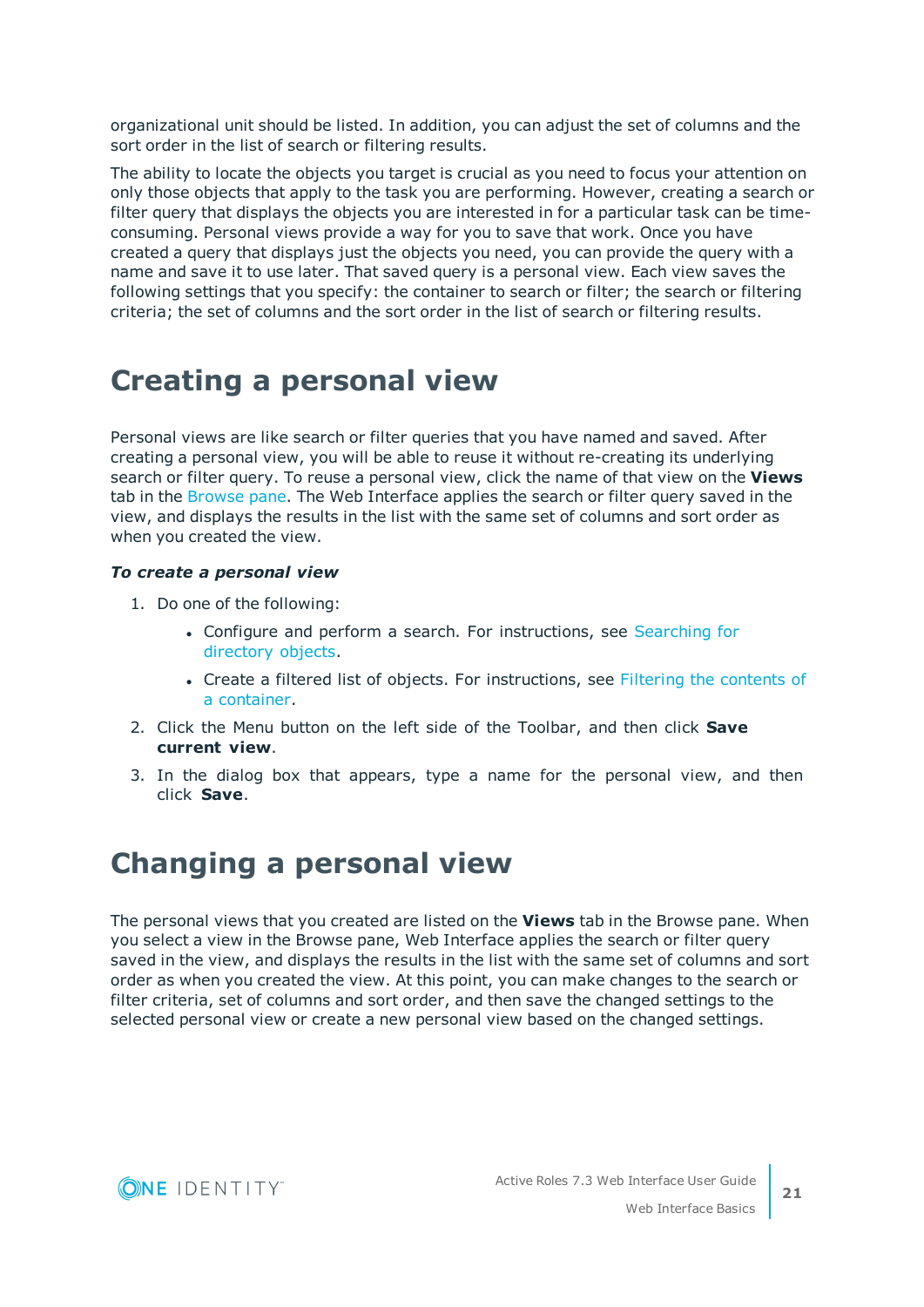#### *To save the changed settings to the selected personal view*

- 1. Select a personal view in the Browse pane.
- 2. Make changes to the search or filter criteria, list columns or sort order.
- 3. Click the Menu button on the left side of the Toolbar, and then click **Save current view**.
- 4. In the dialog box that appears, don't change the name of the view. Click **Save**.

#### *To create a new personal view based on the changed settings*

- 1. Select a personal view in the Browse pane.
- 2. Make changes to the search or filter criteria, list columns or sort order.
- 3. Click the Menu button on the left side of the Toolbar, and then click **Save current view**.
- 4. In the dialog box that appears, type a name for the new personal view and then click **Save**.

You can also rename or delete personal views.

#### *To rename a personal view*

**.** On the Views tab in the Browse pane, click the Edit button next to the name of the view, type a new name, and then press Enter or click the Edit button once more.

#### *To delete a personal view*

<sup>l</sup> On the **Views** tab in the Browse pane, click the Delete button next to the name of the view.

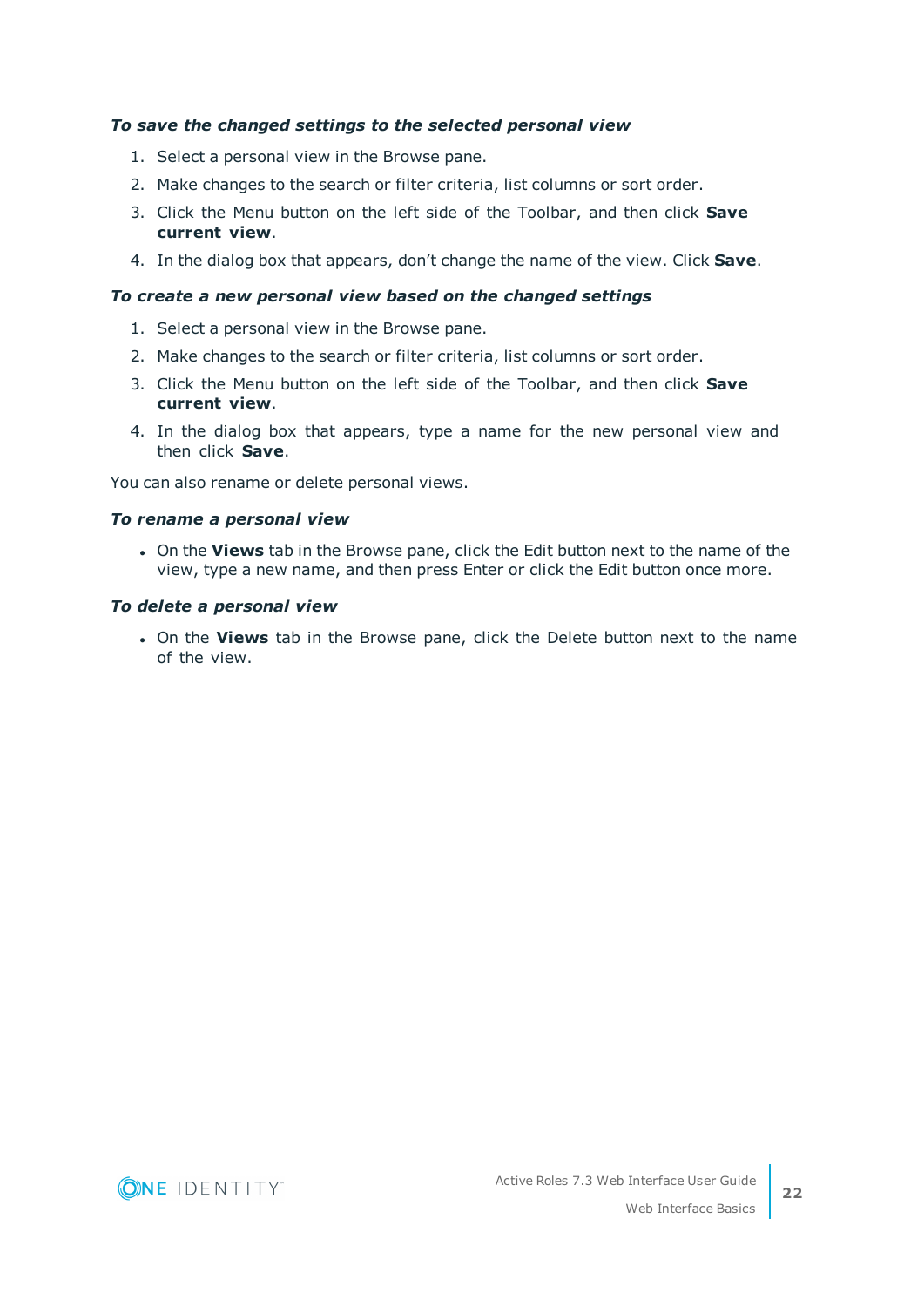# <span id="page-22-0"></span>**Performing Management Tasks**

- [Managing](#page-22-1) your personal account
- [Managing](#page-23-0) Active Directory objects
- Running an [automation](#page-25-2) workflow
- Managing temporal group [memberships](#page-26-0)
- [Managing](#page-30-0) AD LDS data
- Managing computer [resources](#page-31-0)
- <span id="page-22-1"></span>• [Restoring](#page-32-0) deleted objects

## **Managing your personal account**

The **User Profile Editor** section in the Web Interface site for self-administration gives you a convenient way to display and update your own identity information, such as your telephone numbers or mail address in your user account. The contents of the pages in the **User Profile Editor** section can be customized by the Active Roles administrator, who can add new elements to the pages, modify or remove existing elements, and regroup related elements on different tabbed pages.

#### *To view or modify your user account*

1. In your Web browser, go to the address (URL) of the Web Interface site for selfadministration.

By default, the address is http://<server>/ARWebSelfService where <server> stands for the name of the server running the Web Interface.

- 2. On the Web Interface Home page, click **User Profile Editor**.
- 3. Use the page provided by the Web Interface to view or modify your user account.
- 4. Click the **Save** button to apply your changes.

It's up to the Active Roles administrator to determine what information you are authorized to view or modify on the **User Profile Editor** page. Some fields on the page might not be editable. The fields that you are not permitted to modify appear on the page as read-only text. The properties that you are not permitted to view are not displayed on the **User Profile Editor** page.

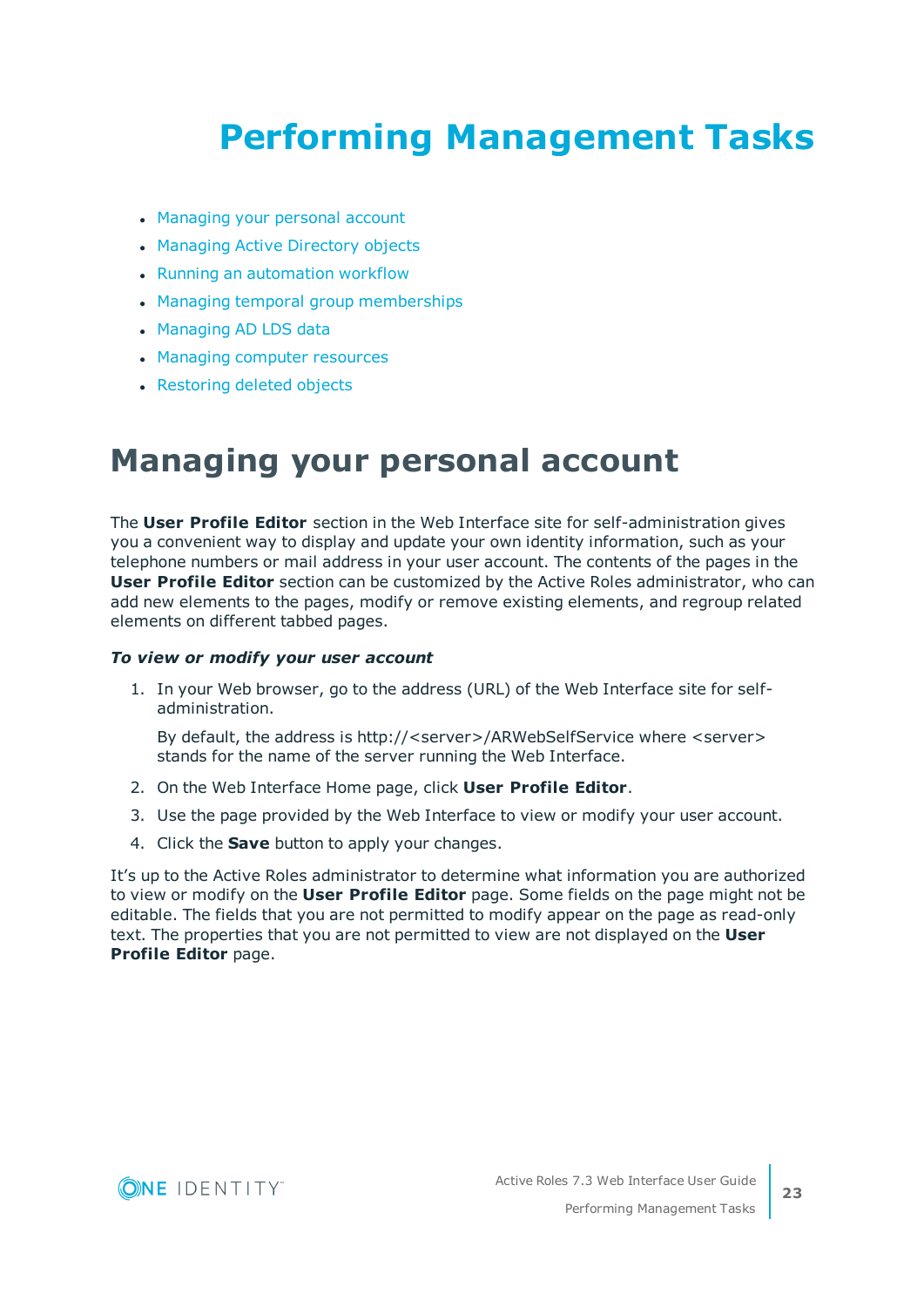## <span id="page-23-0"></span>**Managing Active Directory objects**

The **Directory Management** section of the Web Interface allows you to browse for, and administer, directory objects in your organization. You can navigate through containers in the directory; view, filter and select objects held in the container; and apply commands to the selected object or container.

Whether you can perform a certain management task depends upon permissions granted to your user account, and the Web Interface customization settings.

A general procedure for performing a Directory Management task is as follows.

#### *To perform a management task*

- 1. On the Navigation bar, click **Directory Management**.
- 2. On the **Views** tab in the Browse pane, click one of the following:
	- To manage objects in Active Directory containers, such as domains or organizational units, click **Active Directory**. This displays a list of Active Directory domains.
	- <sup>l</sup> To manage directory objects in a certain Managed Unit, click **Managed Units**. This displays a list of Managed Units.
- 3. In the list of objects, do one of the following:
	- To navigate to a container, such as an organizational unit, click the name of that container.
	- To perform a command that applies to the current container, click that command in the Command pane under the name of the current container.
	- To perform a command on a particular object held in the current container, select the check box next to the name of that object, and then click the command in the top area of the Command pane, under the name of the object.
	- To perform a command on two or more objects at a time, select the check box next to the name of each object, and then click the command in the top area of the Command pane.
- **O** NOTE: In the list of objects, clicking the name of a leaf object such as a user or group, displays a page where you can view or modify object properties; clicking a container object such as a domain or an organizational unit, displays a list of objects held in that container.

When you perform a management tasks, the Web Interface supplements and restricts your input based on policies and permissions defined in Active Roles. The Web Interface displays the data generated by policies, and prevents the input of data that would cause policy violations. The following rules apply:

If a policy requires that a value be specified for a particular property, the name of the field for that property is marked with an asterisk (\*).

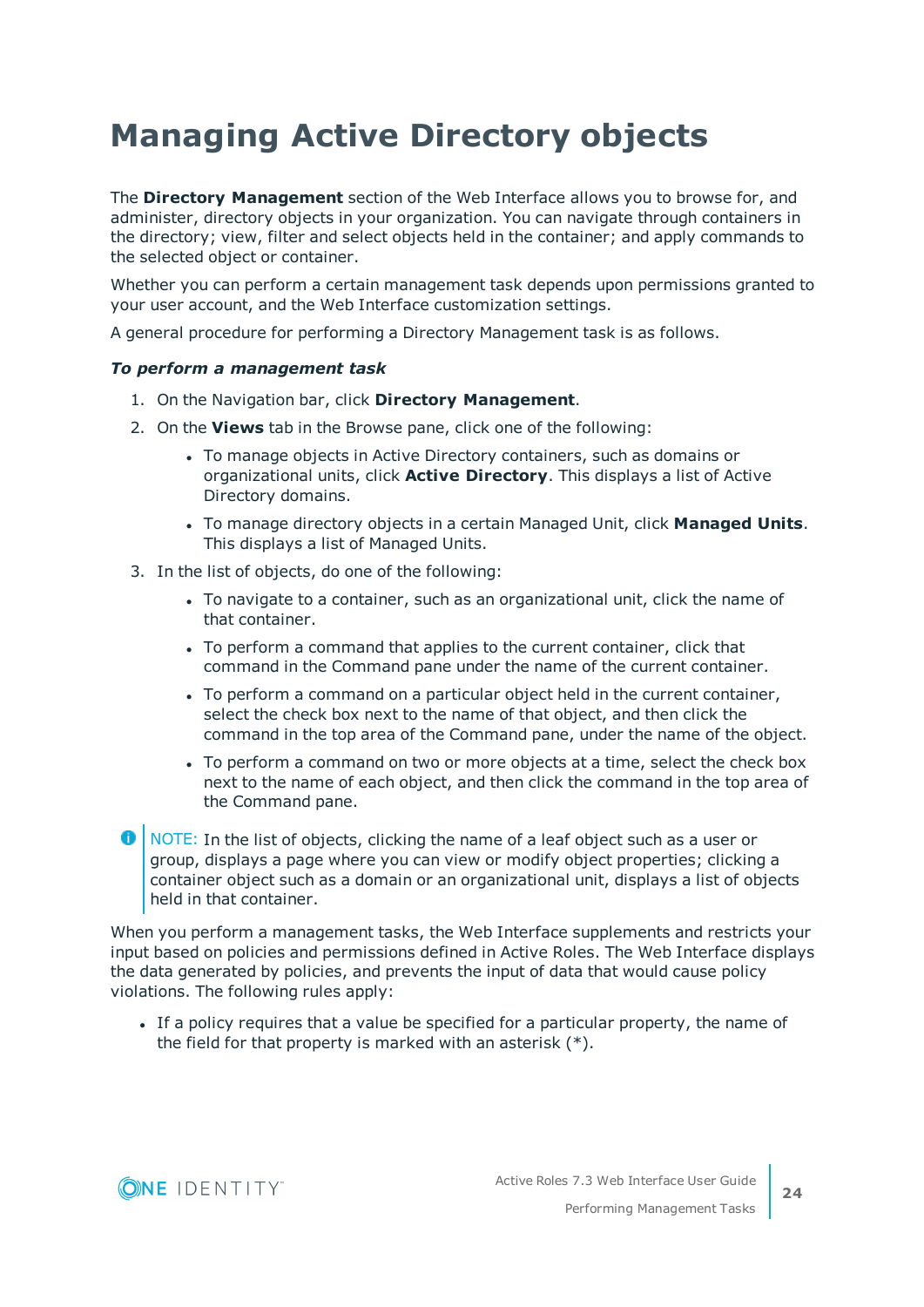- If a policy imposes any restrictions on a property, an information icon is displayed next to the name of the field for that property. Click the icon to view policy information, which you can use to enter an acceptable value.
- <sup>l</sup> When you specify a property value that violates a policy, and click **Save**, the Web Interface displays an error message. Review the error message and correct your input.
- Pages for object creation must include the entries for all required properties. Otherwise, the Web Interface fails to create the object. For information on how to configure forms, see "Configuring forms" in the Active Roles Web Interface Administration Guide.
- Object property pages display the values of the properties for which you have the Read permission. You can modify only those properties for which you have the Write permission. The properties for which you only have the Read permission are displayed as read-only.
- The Command pane includes only the commands that you are permitted to use.
- <span id="page-24-0"></span>The list of objects includes only the objects that you are permitted to view.

### **Batch operations**

In the Web Interface, you can select multiple objects (such as users, groups and computers), and then apply a certain command to your selection of objects. This allows you to perform a batch operation on all the selected objects at a time instead of executing the command on each object separately. The Web Interface supports the following batch operations:

- **.** Delete Allows you to delete multiple objects at a time.
- **. Deprovision** Allows you to deprovision multiple users or groups at a time.
- **Move** Allows you to move a batch of objects to a different organizational unit or container.
- **Add to groups** Allows you to add a batch of objects to one or more groups of your choice.
- Batch operations are available in the list of objects on the following Web Interface pages:
- **Search** This page lists the search results when you perform a search.
- **View Contents** This page displays the objects held in a given organizational unit, Managed Unit, or container.

To perform a batch operation, select the check box next to the name of each of the desired objects in the list, and then click a command in the top area of the Command pane. This executes the command on each object within your selection.

**O** NOTE: Active Roles administrators can customize Web Interface by adding and removing commands, and modifying pages associated with commands. For more information, see "Customizing the Web Interface" in the Active Roles Web Interface Administration Guide.

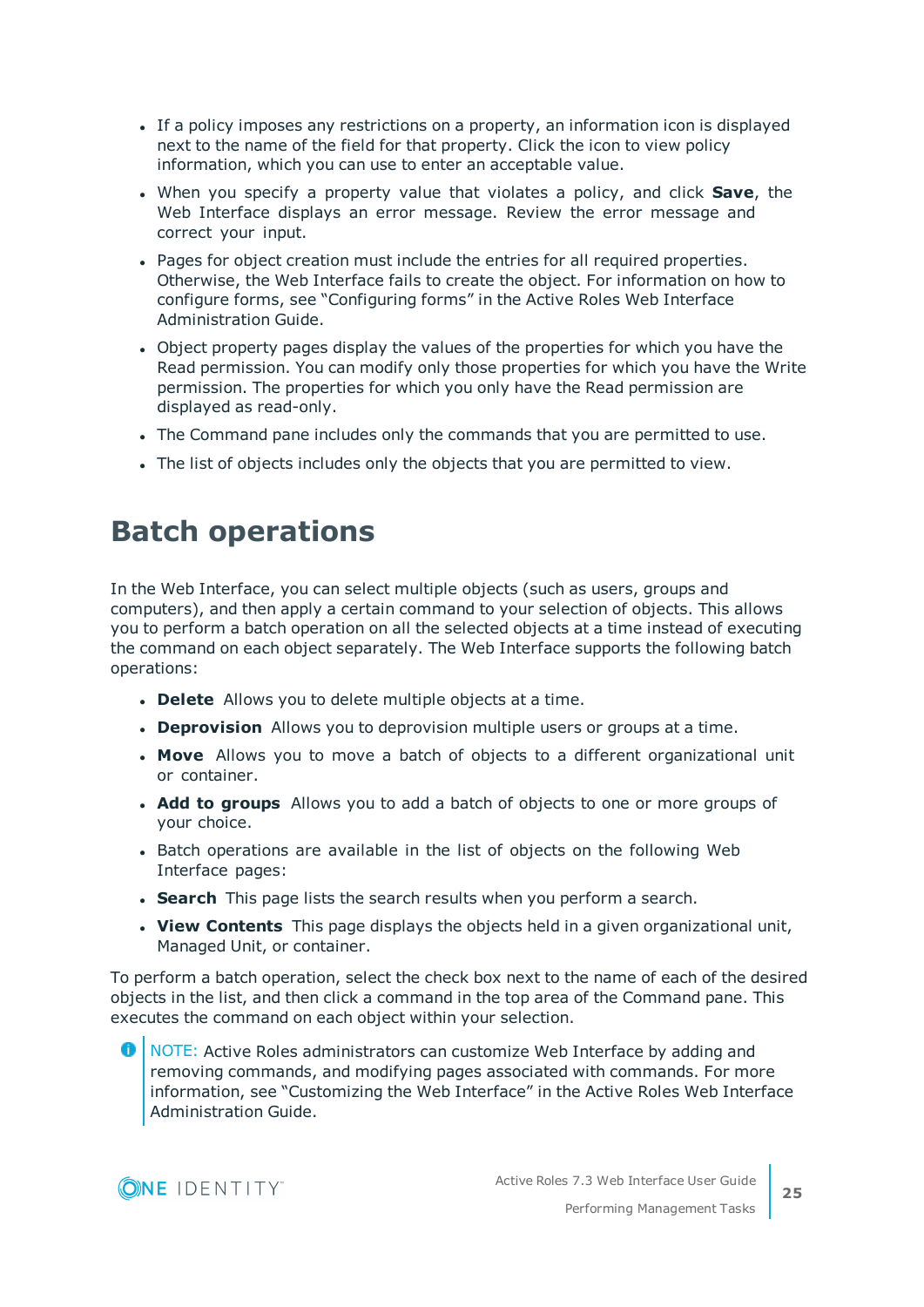### <span id="page-25-0"></span>**Example 1: Enabling a user account**

This topic demonstrates how to enable a disabled user account by using the Web Interface.

#### *To enable a disabled user account*

- 1. Locate the user account you want to enable. For instructions on how to locate objects in the Web Interface, see Locating [directory](#page-17-0) objects earlier in this document.
- 2. In the list of objects, select the user account you want to enable.
- 3. In the Command pane, click **Enable Account**.
- **O** | NOTE: If the user account is not disabled, the Command pane includes the **Disable Account** command instead of the **Enable Account** command.

### <span id="page-25-1"></span>**Example 2: Adding a user to a group**

This demonstrates how to add a user account to a group by using the Web Interface.

#### *To add a user account to a group*

- 1. In the Web Interface locate and select the user account. For instructions on how to locate objects in the Web Interface, see Locating [directory](#page-17-0) objects earlier in this document.
- 2. In the Command pane, click **Member Of**.
- 3. On the **Member Of** page that appears, click **Add**.
- 4. On the **Select Object** page that appears, perform a search to locate the group. For instructions on how to configure and start a search, see [Searching](#page-17-1) for directory [objects](#page-17-1) earlier in this document.
- 5. In the list of search results on the **Select Object** page, select the group to which you want to add the selected user account, and then click **Add**.

## <span id="page-25-2"></span>**Running an automation workflow**

Workflow refers to a sequence of actions that leads to the completion of a certain task. Active Roles allows administrators to configure various workflows that can be started on a scheduled basis or on user demand. This workflow type is called *automation workflow*. For more information, see "Automation workflow" in the Active Roles Administration Guide.

If an automation workflow is configured so that running it on demand is allowed, then such a workflow can be run from the Web Interface.

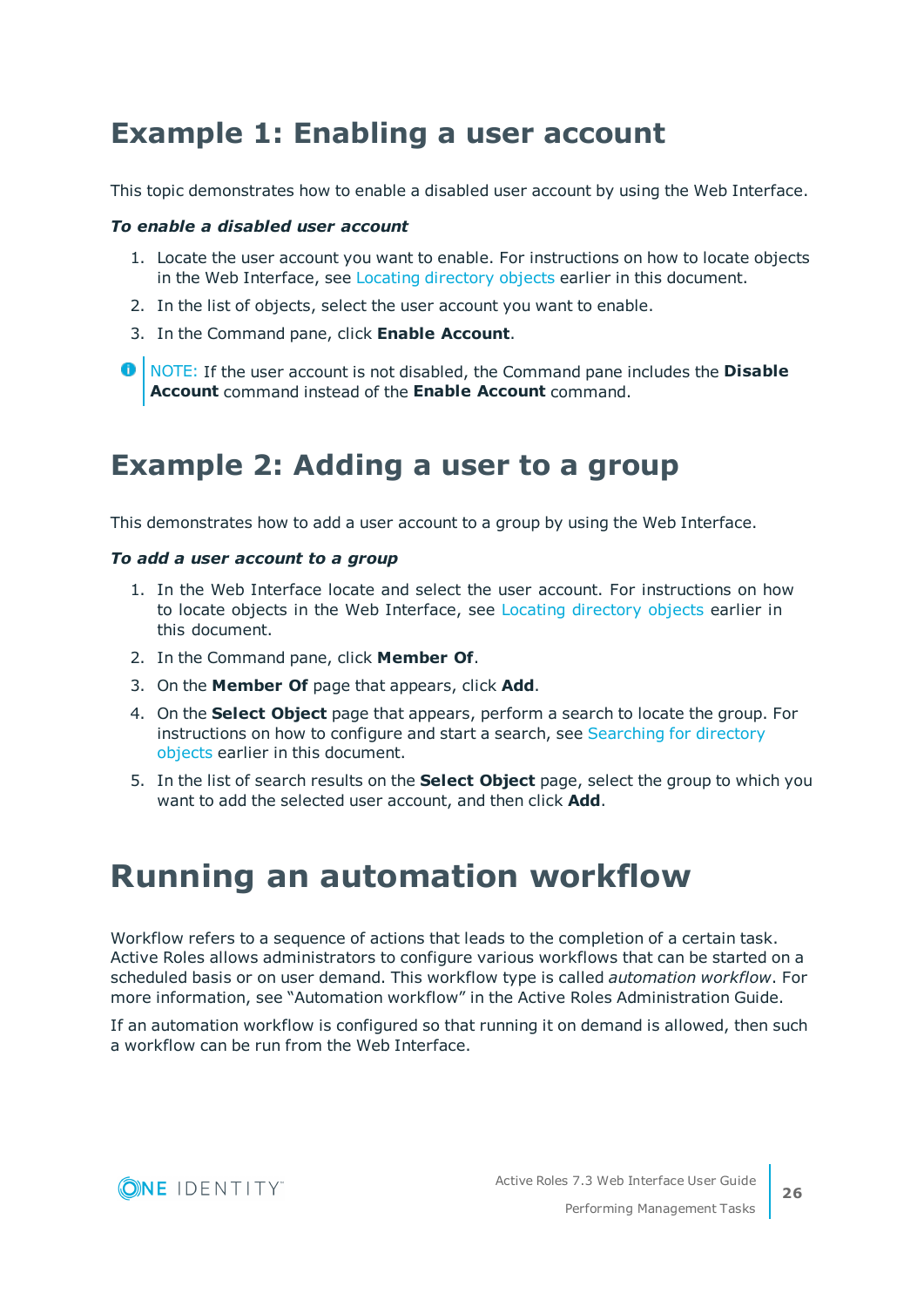#### *To run an automation workflow from the Web Interface*

- 1. On the Navigation bar, click **Directory Management**.
- 2. On the **Tree** tab in the Browse pane, expand the **Workflow** branch and click the container that holds the desired workflow.
- 3. In the list of objects, select the desired workflow.
- 4. In the Command pane, click **Run**.
- 5. If prompted, review or change the values of the workflow parameters.
- 6. Click **OK** in the confirmation message box.

The Web Interface prompts you for parameter values if the workflow has any parameters that need to be supplied by the user running the workflow on demand. If the workflow has no parameters that require user input, then the Web Interface starts the workflow without prompting you for parameter values.

Once you have started an automation workflow, the Web Interface opens a run history report allowing you to examine the progress of workflow execution. The report displays the workflow execution status along with information about the activities performed during workflow run. For a workflow that is in progress you have the option to cancel execution of the workflow by clicking the **Terminate** button.

After the workflow is completed, the report retains history information about the workflow run. For each completed run of the workflow, the report allows you to identify when and by whom the workflow was started, when the workflow was completed, and what parameter values were used.

The report also lists the workflow activities that were executed during the workflow run. For each activity, you can determine whether the activity was completed successfully or returned an error. In case of error, the report provides an error description. For activities requesting changes to directory data (for example, activities that create new objects or modify existing objects), you can examine the requested changes in detail by clicking the Operation ID number in the run history report.

#### *To view run history of an automation workflow in the Web Interface*

- 1. On the Navigation bar, click **Directory Management**.
- 2. On the **Tree** tab in the Browse pane, expand the **Workflow** branch and click the container that holds the desired workflow.
- 3. In the list of objects, select the desired workflow.

<span id="page-26-0"></span>In the Command pane, click **Run History**.

## **Managing temporal group memberships**

By using temporal group memberships, you can manage group memberships of objects such as user or computer accounts that need to be members of particular groups for only a certain time period. This feature gives you flexibility in deciding and tracking what objects need group memberships and for how long.

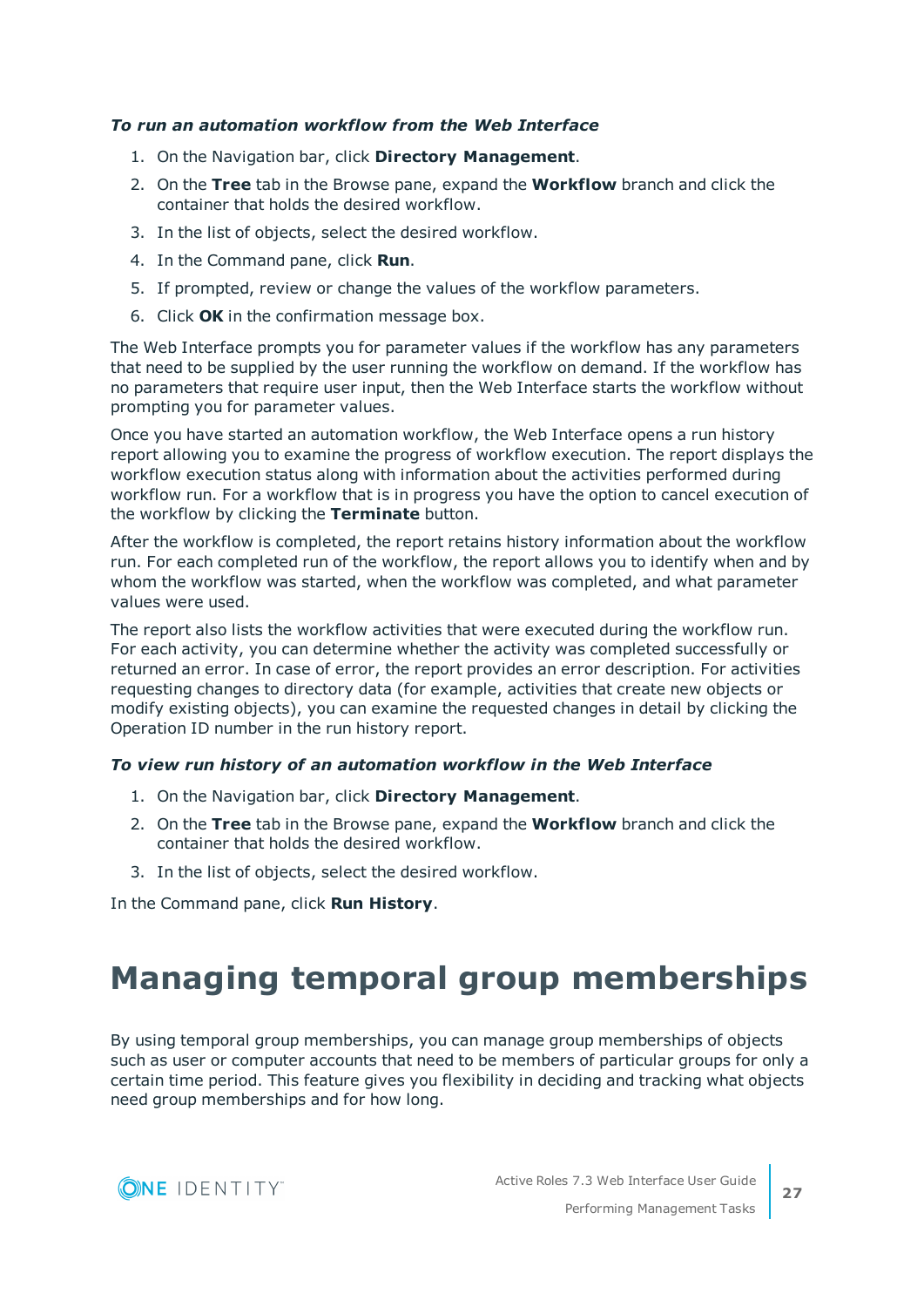This section guides you through the tasks of managing temporal group memberships in the Web Interface. If you are authorized to view and modify group membership lists, then you can add, view and remove temporal group members as well as view and modify temporal membership settings on group members.

### <span id="page-27-0"></span>**Adding temporal members**

A temporal member of a group is an object, such as a user, computer or group, scheduled to be added or removed from the group. You can add and configure temporal members using the Web Interface.

#### *To add temporal members of a group*

- 1. In the Web Interface, select the group, and then choose the **Members** command.
- 2. On the **Members** page, click **Add**.
- 3. In the **Select Object** dialog box find and select the objects that you want to make temporal members of the group, and then click **Temporary Access**.
- 4. In the **Temporal Membership Settings** dialog box, choose the appropriate options, and then click **OK**:
	- To have the temporal members added to the group on a certain date in the future, select **On this date** under **Add to the group**, and choose the date and time you want.
	- **.** To have the temporal members added to the group at once, select **Now** under **Add to the group**.
	- To have the temporal members removed from the group on a certain date, select **On this date** under **Remove from the group**, and choose the date and time you want.
	- <sup>l</sup> To retain the temporal members in the group for indefinite time, select **Never** under **Remove from the group**.
- **O** NOTE: You can make an object a temporal member of particular groups by managing the object rather than the groups. Select the object, and then choose the **Member Of** command. On the **Member Of** page, click **Add**. In the **Select Object** dialog box, find and select the groups, and specify the temporal membership settings as appropriate for your situation.

### <span id="page-27-1"></span>**Viewing temporal members**

In the list of group members displayed by the Web Interface, you can distinguish between regular and temporal group members. It is also possible to hide or display so-called *pending members*, the temporal members that are scheduled to be added to the group in the future but are not actual members of the group so far.

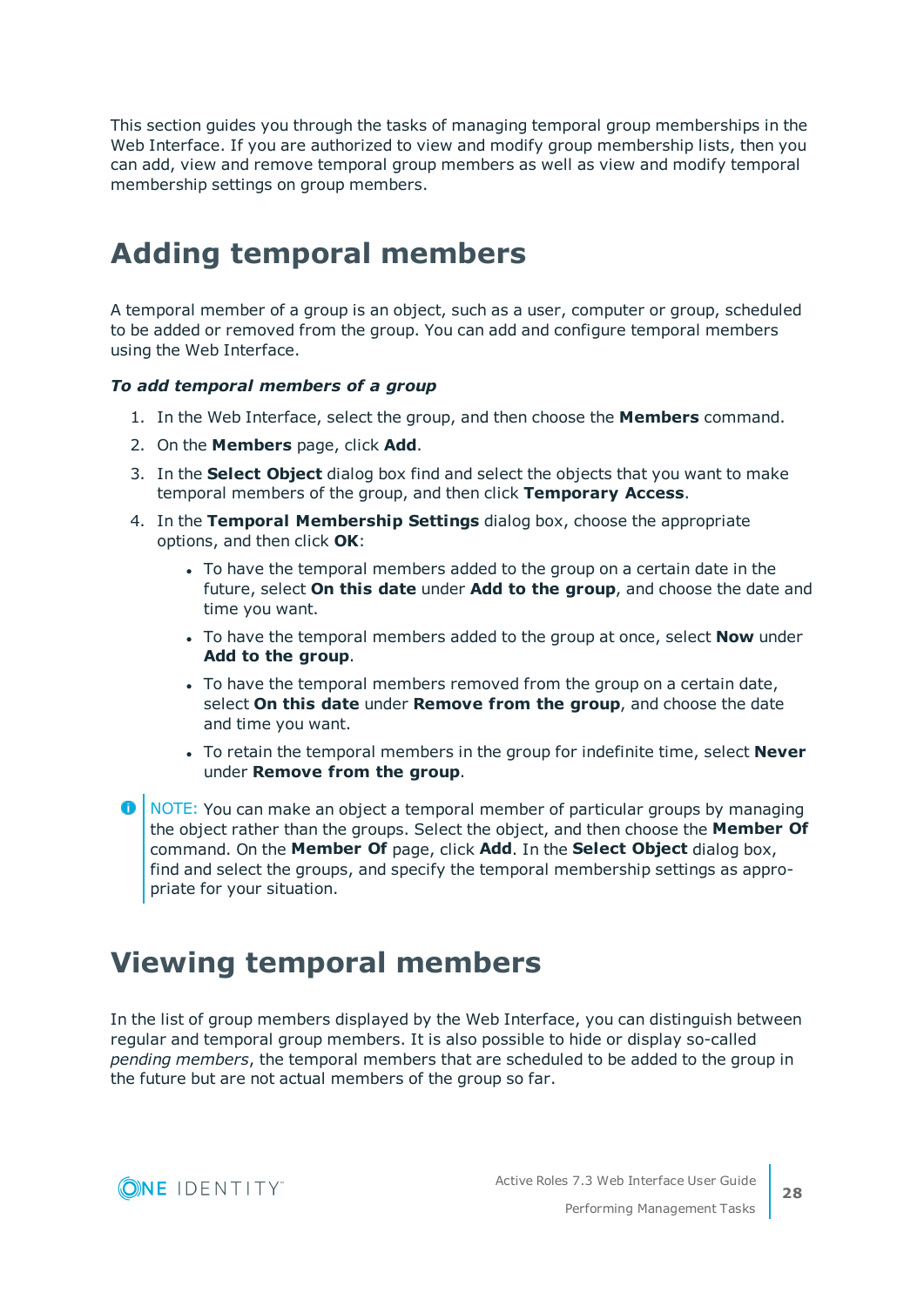#### *To view temporal members of a group*

- 1. In the Web Interface, select the group, and then choose the **Members** command.
- 2. Review the list on the **Members** page:
	- . An icon of a small clock overlays the icon for the temporal members.
	- <sup>l</sup> If the **Show pending members** check box is selected, the list also includes the temporal members that are not yet added to the group.

The list of group memberships for a particular object makes it possible to distinguish between the groups in which the object is a regular member and the groups in which the object is a temporal member. It is also possible to hide or display so-called *pending group memberships*, the groups to which the object is scheduled to be added in the future.

#### *To view groups in which an object is a temporal member*

- 1. In the Web Interface, select the object, and then choose the **Member Of** command.
- 2. Review the list on the **Member Of** page:
	- An icon of a small clock overlays the icon for the groups in which the object is a temporal member.
	- <sup>l</sup> If the **Show pending group memberships** check box is selected, the list also includes the groups to which the object is scheduled to be added in the future.

### <span id="page-28-0"></span>**Rescheduling temporal group memberships**

The temporal membership settings on a group member include the *start time* and *end time* settings.

The start time setting specifies when the object is to be actually added to the group. This can be specific date and time or an indication that the object should be added to the group right away.

The end time setting specifies when the object is to be removed from the group. This can be specific date and time or an indication that the object should not be removed from the group.

You can view or modify both the start time and end time settings using the Web Interface.

#### *To view or modify the start or end time setting for a member of a group*

- 1. In the Web Interface, select the group, and then choose the **Members** command.
- 2. In the list on the **Members** page, select the member and then click the **Temporary Access** button.
- 3. Use the **Temporal Membership Settings** dialog box to view or modify the start or end time settings.

The **Temporal Membership Settings** dialog box provides the following options:

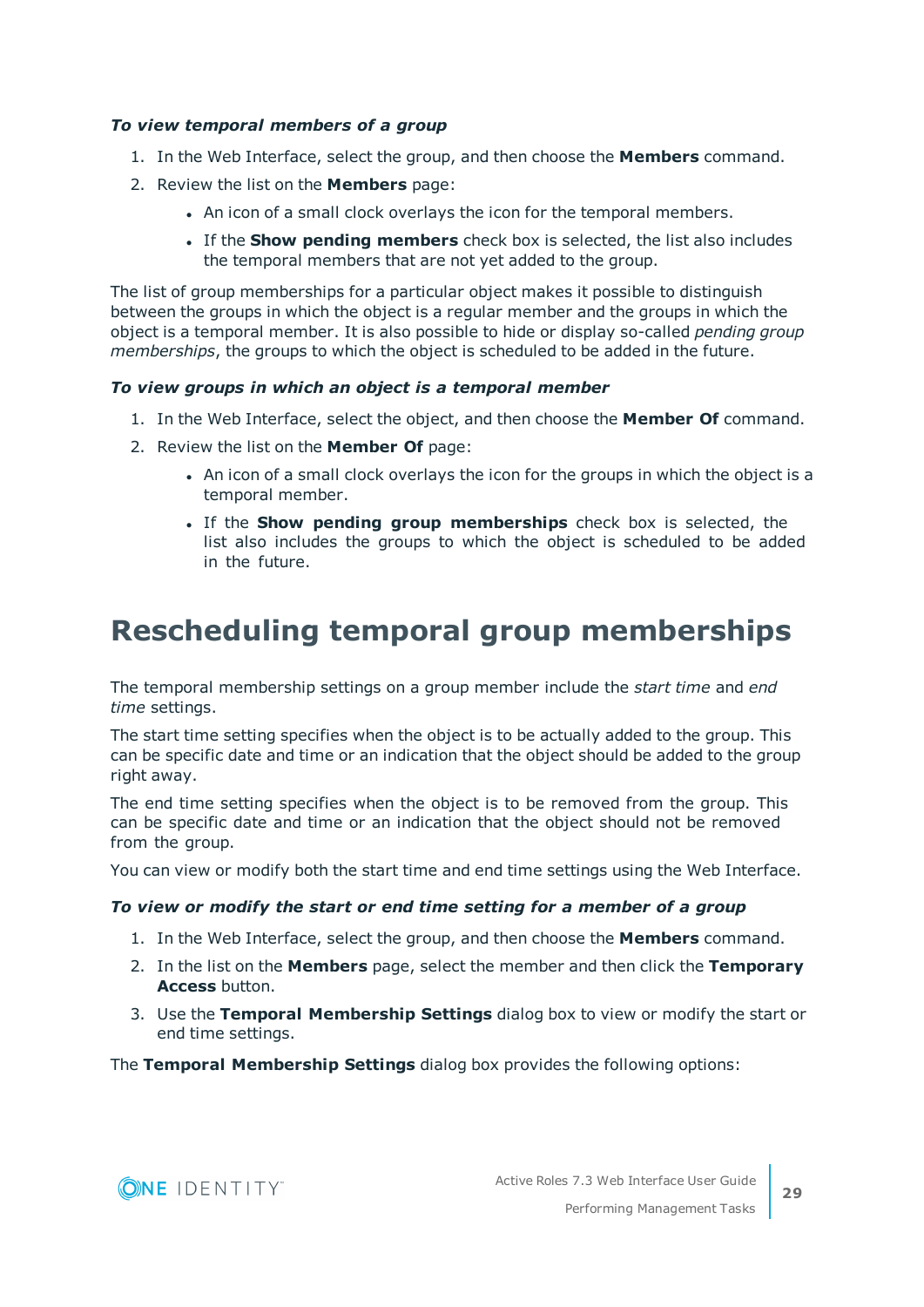- <sup>l</sup> **Add to the group | Now** Indicates that the object should be added to the group at once.
- <sup>l</sup> **Add to the group | On this date** Indicates the date and time when the object should be added to the group.
- <sup>l</sup> **Remove from the group | Never** Indicates that the object should not be removed from the group.
- <sup>l</sup> **Remove from the group | On this date** Indicates the date and time when the object should be removed from the group.

Regular members have the **Add to group** and **Remove from group** options set to **Already added** and **Never**, respectively. You can set a particular date for any of these options in order to convert a regular member to a temporal member.

- 6 NOTE:
	- You can view or modify the start time and end time settings by managing an object rather than the groups in which that object has memberships. select the object, and then choose the **Member Of** command. On the **Member Of** page, select the group for which you want to manage the object's start or end time setting and click **Temporary Access**.
	- <sup>l</sup> On the **Members** or **Member Of** page, you can change the start or end time setting for multiple members or groups at a time. On the page, select multiple list items, click **Temporary Access**, and then, in the **Temporal Membership Settings** dialog box, make the changes you want.

### <span id="page-29-0"></span>**Removing temporal members**

You can remove temporal group members in the same way as regular group members. Removing a temporal member of a group deletes the temporal membership settings for that object with respect to that group. As a result, the object will not be added to the group. If the object already belongs to the group at the time of removal, then it is removed from the group.

#### *To remove a temporal member of a group*

- 1. In the Web Interface, select the group, and then choose the **Members** command.
- 2. On the **Members** page, select the member, and click **Remove**.
- $\bullet$  NOTE: You can remove an object that is a temporal member of a group by managing the object rather than the group. Select the object, and then choose the **Member Of** command. On the **Member Of** page, select the group from the list and click **Remove**.

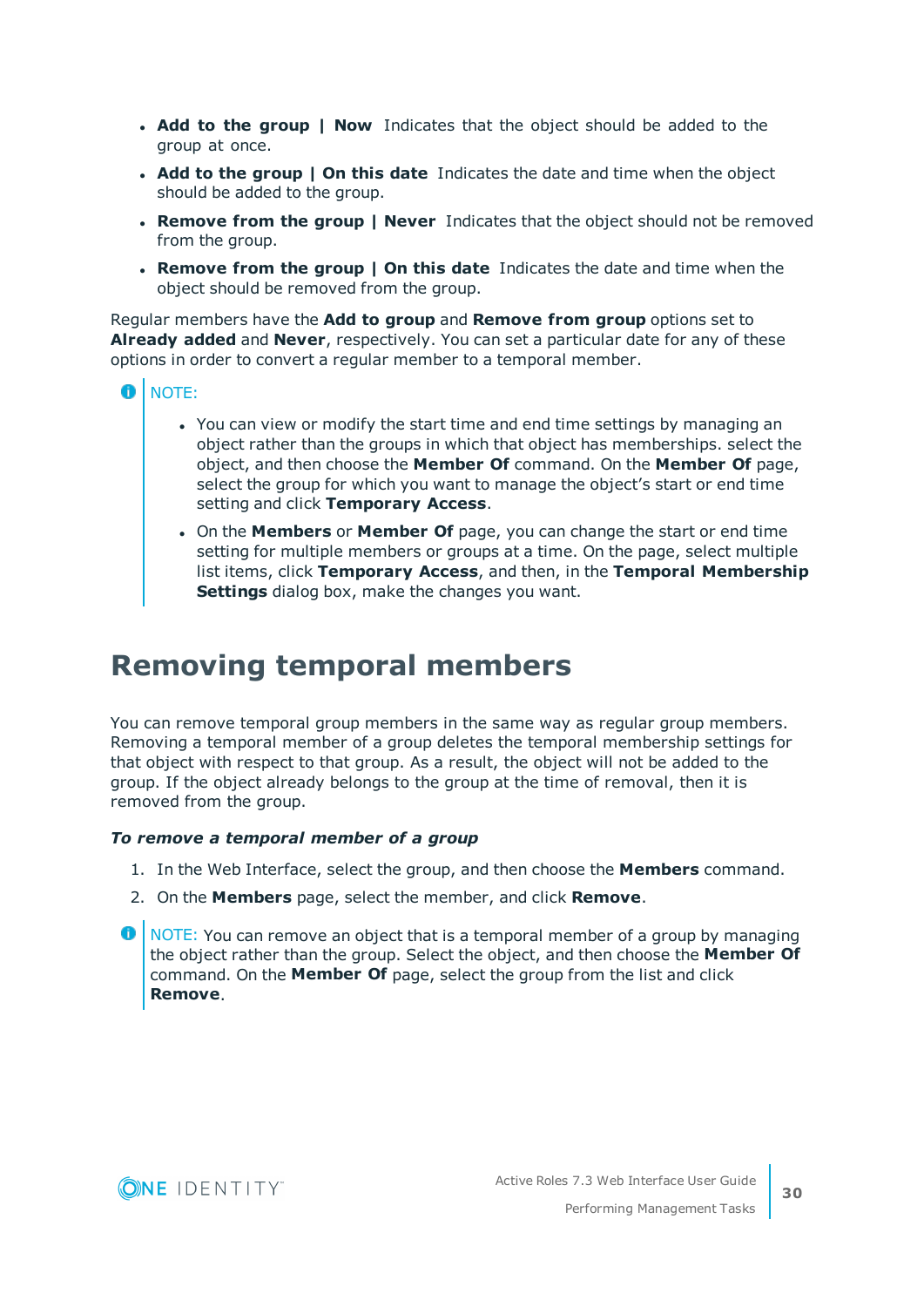## <span id="page-30-0"></span>**Managing AD LDS data**

You can use the Web Interface to manage directory data in Microsoft Active Directory Lightweight Directory Services (AD LDS). Similarly to Active Directory domains, directory data can be managed in only the AD LDS instances that are registered with Active Roles (managed AD LDS instances).

The application directory partitions found on the managed AD LDS instances are grouped together in the **AD LDS (ADAM)** container, thus making it easy to locate the AD LDS data. Each directory partition is represented by a separate container (node) so you can browse the partition tree the same way you do for an Active Directory domain.

The Web Interface supports a wide range of administrative operations on AD LDS users, groups and other objects, so you can create, view, modify, and delete directory objects, such as users, groups, containers and organizational units, in AD LDS the same way you do when managing data in Active Directory.

#### *To browse the directory tree in AD LDS directory partitions*

- 1. On the Navigation bar, click **Directory Management**.
- 2. In the Browse pane, click the **Tee** tab.
- 3. On the **Tree** tab, do the following:
	- a. Expand the **AD LDS (ADAM)** container.
	- b. Under **AD LDS (ADAM)**, expand a directory partition object to view its toplevel containers.
	- c. Expand a top-level container to view the next level of objects in that container.
- 4. Do one of the following:
	- To move down a directory tree branch, continue expanding the next lowest container level on the **Tree** tab.
	- To administer a directory object at the current directory level, click a container on the **Tree** tab and use the instructions that follow.

#### *To manage directory data in AD LDS*

On the **Tree** tab in the Browse pane, under **AD LDS (ADAM)**, click the container that holds the data you want to manage.

- 1. In the list of objects, select the object that represents the directory data you want to manage.
- 2. Use commands in the Command pane to perform management tasks.
- **O** NOTE: In the list of objects, clicking the name of a leaf object, such as a user or group, displays a page intended to view or modify object properties; clicking a container object, such as a partition or an organizational unit, displays a list of objects held in that container.

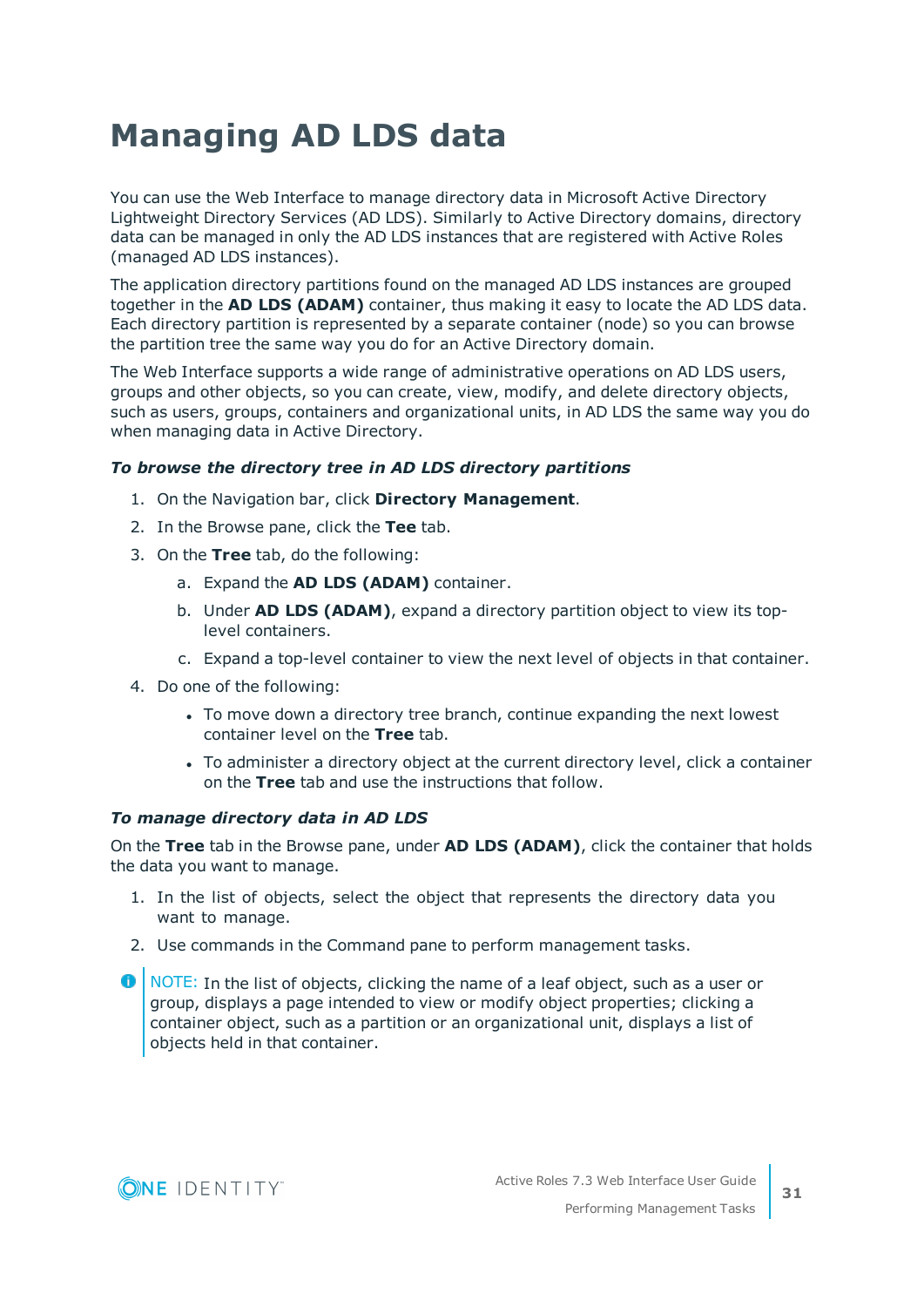## <span id="page-31-0"></span>**Managing computer resources**

You can use the Web Interface to manage the following computer resources:

- **. Services** Start or stop a service, view or modify properties of a service.
- <sup>l</sup> **Network file shares** Create a file share, view or modify properties of a file share, stop sharing a folder.
- **Logical printers** Pause, resume or cancel printing, list documents being printed, view or modify properties of a printer.
- <sup>l</sup> **Documents being printed (print jobs)** Pause, resume, cancel or restart printing of a document, view or modify properties of a document being printed.
- **Local groups** Create or delete a group, add or remove members from a group, rename a group, view or modify properties of a group. Unavailable on domain controllers.
- **Local users** Create or delete a local user account, set a password for a local user account, rename a local user account, view or modify properties of a local user account. Unavailable on domain controllers.
- **.** Devices View or modify properties of a logical device, start or stop a logical device.

#### *To manage computer resources*

- 1. In the Web Interface, locate the computer that hosts resources you want to manage. For instructions on how to locate objects in the Web Interface, see Locating [directory](#page-17-0) [objects](#page-17-0) earlier in this document.
- 2. Select the computer in the list of objects, and then click **Manage** in the Command pane.
- 3. In the list of resource types, click the type of resource you want to manage.
- 4. In the list of objects that appears, select the resource you want to manage.
- 5. Use commands in the Command pane to perform management tasks on the selected resource.

#### *To manage print jobs*

- 1. Repeat Steps 1–2 of the previous procedure, to start managing computer resources.
- 2. In the list of resource types, click **Printers** to view a list of printers found on the computer you selected.
- 3. In the list of printers, select a printer whose print jobs you want to manage.
- 4. In the Command pane, click **Print Jobs** to view a list of documents being printed.
- 5. In the list of documents, select a document to pause, resume, restart, or cancel printing.
- 6. Use commands in the Command pane to perform management tasks on the selected document.

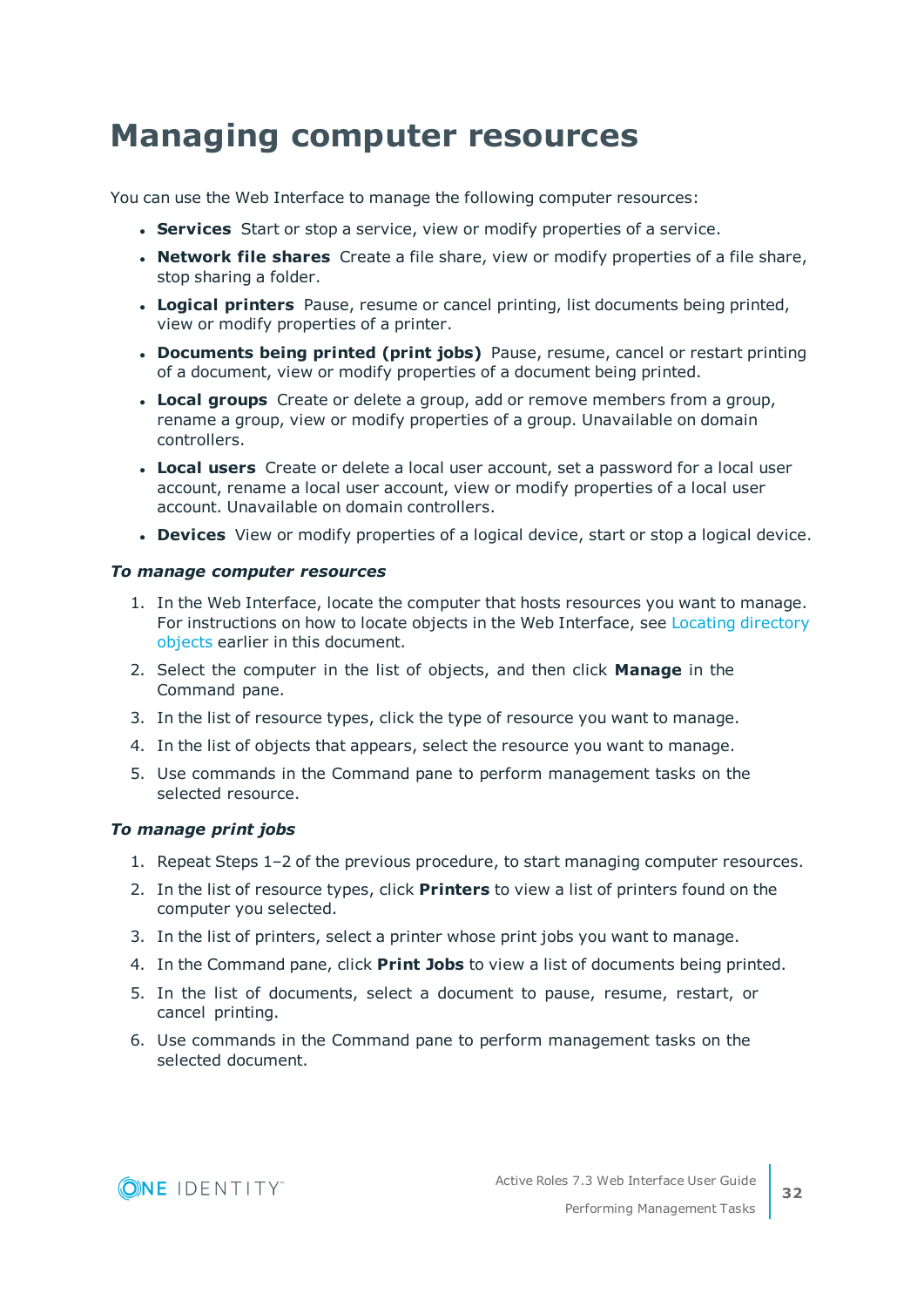## <span id="page-32-0"></span>**Restoring deleted objects**

The Web Interface can be used to restore deleted objects in any managed domain that is configured to enable Active Directory Recycle Bin—a feature of Active Directory Domain Services introduced in Microsoft Windows Server 2008 R2.

To undo deletions, Active Roles relies on the ability of Active Directory Recycle Bin to preserve all attributes, including the link-valued attributes, of the deleted objects. This makes it possible to restore deleted objects to the same state they were in immediately before deletion. For example, restored user accounts regain all group memberships that they had at the time of deletion.

This section provides instructions on how to restore deleted objects by using the Web Interface. For more information, see the "Recycle Bin" chapter in the *Active Roles Administration Guide*.

### <span id="page-32-1"></span>**Locating deleted objects**

If Active Directory Recycle Bin is enabled in a managed domain, the Web Interface provides access to the **Deleted Objects** container that holds the deleted objects from that domain. On the **Tree** tab in the Browse pane, the **Deleted Objects** container appears at the same level as the domain object, under the **Active Directory** node. If multiple managed domains have Active Directory Recycle Bin enabled, then a separate container is displayed for each domain. To tell one container from another, the name of the container includes the domain name (for example, **MyDomain.MyCompany.com - Deleted Objects**).

When you select the **Deleted Objects** container, the Web Interface lists all the deleted objects that exist in the corresponding domain. The list can be sorted or filtered as appropriate to locate particular objects (see [Managing](#page-15-0) the list of objects earlier in this document). If you click an object in the list, a menu appears that displays all actions you can perform on that object.

### <span id="page-32-2"></span>**Searching the Deleted Objects container**

To locate deleted objects, you can perform a search in the **Deleted Objects** container:

- 1. On the **Tree** tab in the Browse pane, click the **Deleted Objects** container.
- 2. In the Command pane, click **Search under this container**.
- 3. Specify criteria for the deleted objects that you want to find:
	- To search by naming properties, type in the Search field on the Toolbar. The Web Interface will search for objects whose naming properties match what you typed. The naming properties include name, first name, last name, display name, and logon name.

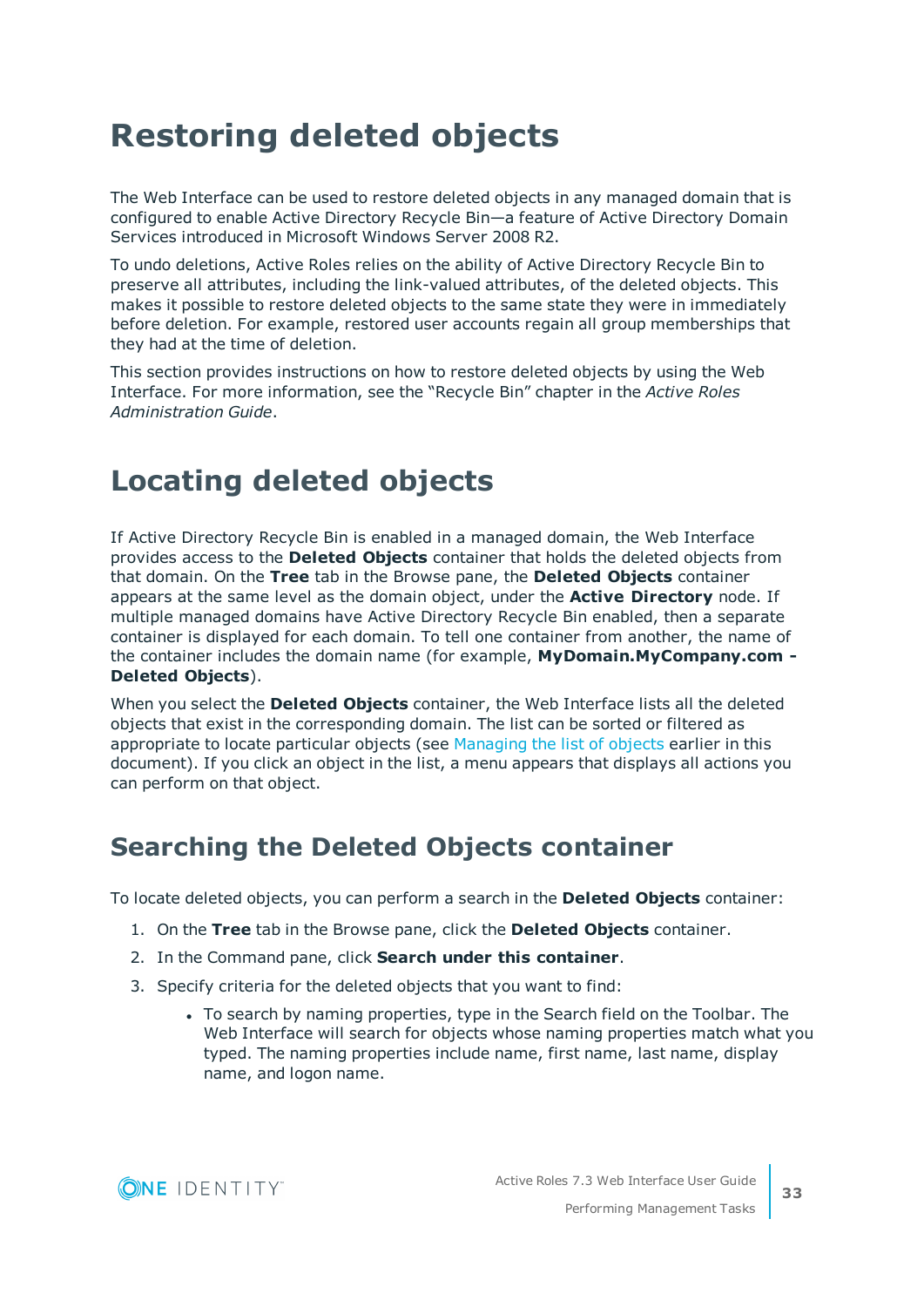- To search by other properties, click the button on the right side of the Toolbar to expand the Toolbar, click **Add criteria**, choose the properties by which you want to search, click **Add**, and then configure the criteria as appropriate. The Web Interface will search for objects that match the criteria that you configured.
- <span id="page-33-0"></span>4. Press Enter to start the search.

### **Locating objects deleted from a certain OU or MU**

To view a list of objects that were deleted from a particular Organizational Unit (OU) or Managed Unit (MU), you can use the **View or Restore Deleted Objects** command. The command opens a page that lists the deleted objects that were direct children of the corresponding OU or MU at the time of deletion.

#### *To view a list of objects that were deleted from a particular OU or MU*

- 1. Select the OU or MU that held deleted objects you want to view.
- 2. In the Command pane, click **View or Restore Deleted Objects**.

The Web Interface lists the objects that were deleted from the OU or MU you selected. The list can be sorted or filtered as appropriate to locate particular objects (see [Managing](#page-15-0) the list of [objects](#page-15-0) earlier in this document).

NOTE: The **View or Restore Deleted Objects** command is also available on domain and container objects.

### <span id="page-33-1"></span>**Restoring a deleted object**

You can restore deleted objects by using the **Restore** command that is available in the Command pane when you select a deleted object in the Web Interface.

#### *To restore a deleted object*

- 1. In a list of deleted objects, select the object you want to undelete. For instructions on how to build a list deleted objects, see [Locating](#page-32-1) deleted objects.
- 2. In the Command pane, click **Restore**.
- 3. Review and, if necessary, change the settings in the **Restore Object** dialog box, and then click **OK** to start the restore process.

The **Restore Object** dialog box prompts you to choose whether the deleted child objects (descendants) of the deleted object should also be restored. The **Restore child objects** check box is selected by default, which ensures that the **Restore** command applied on a deleted container restores the entire contents of the container.

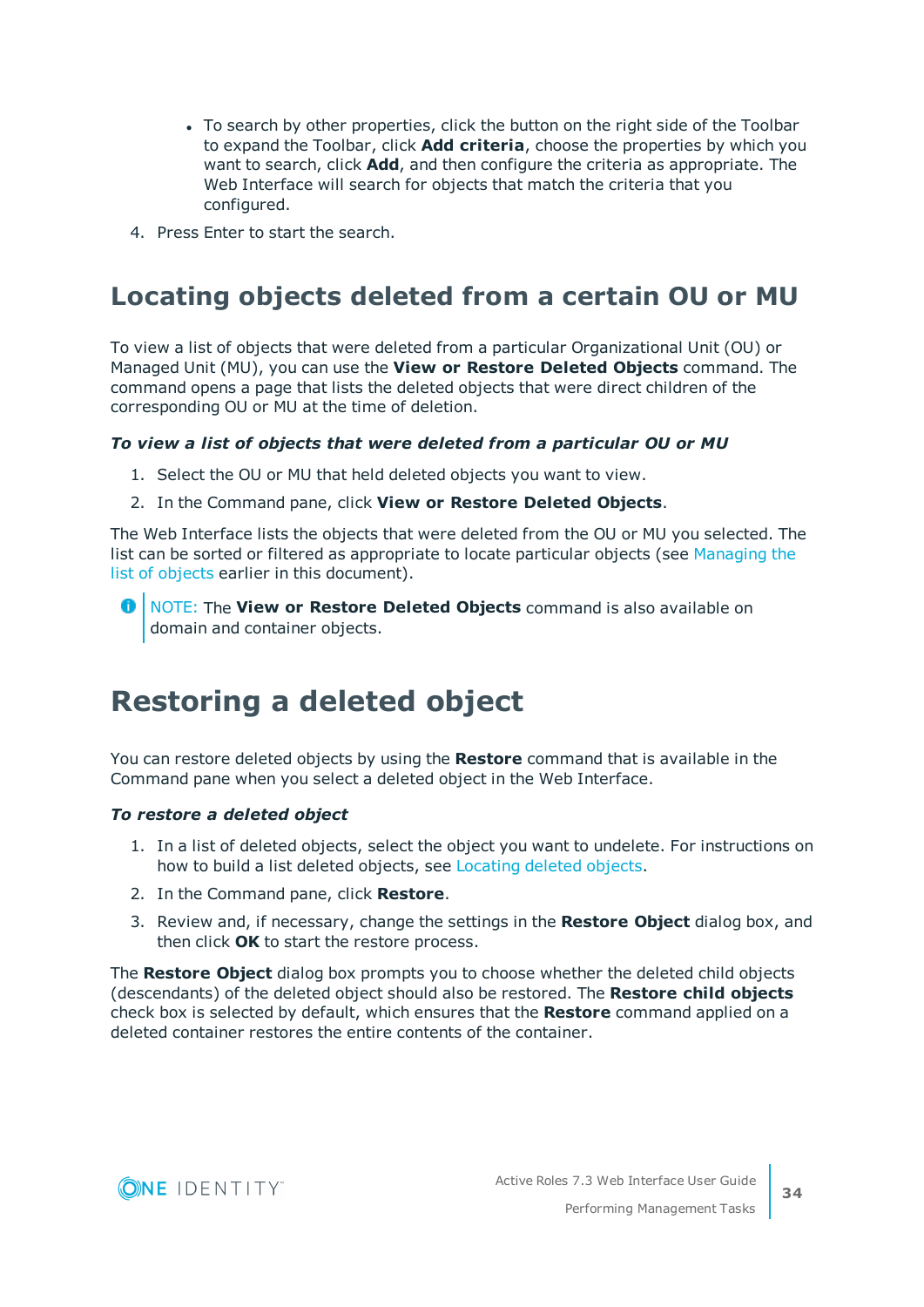**O** NOTE: When restoring a deleted object, ensure that its parent object is not deleted. You can identify the parent object by viewing properties of the deleted object: the canonical name of the parent object, preceded with the "Deleted from:" label, is displayed beneath the name of the deleted object on the property page for that object. If the parent object is deleted, you need to restore it prior to restoring its children because deleted objects must be restored to a live parent.



**35**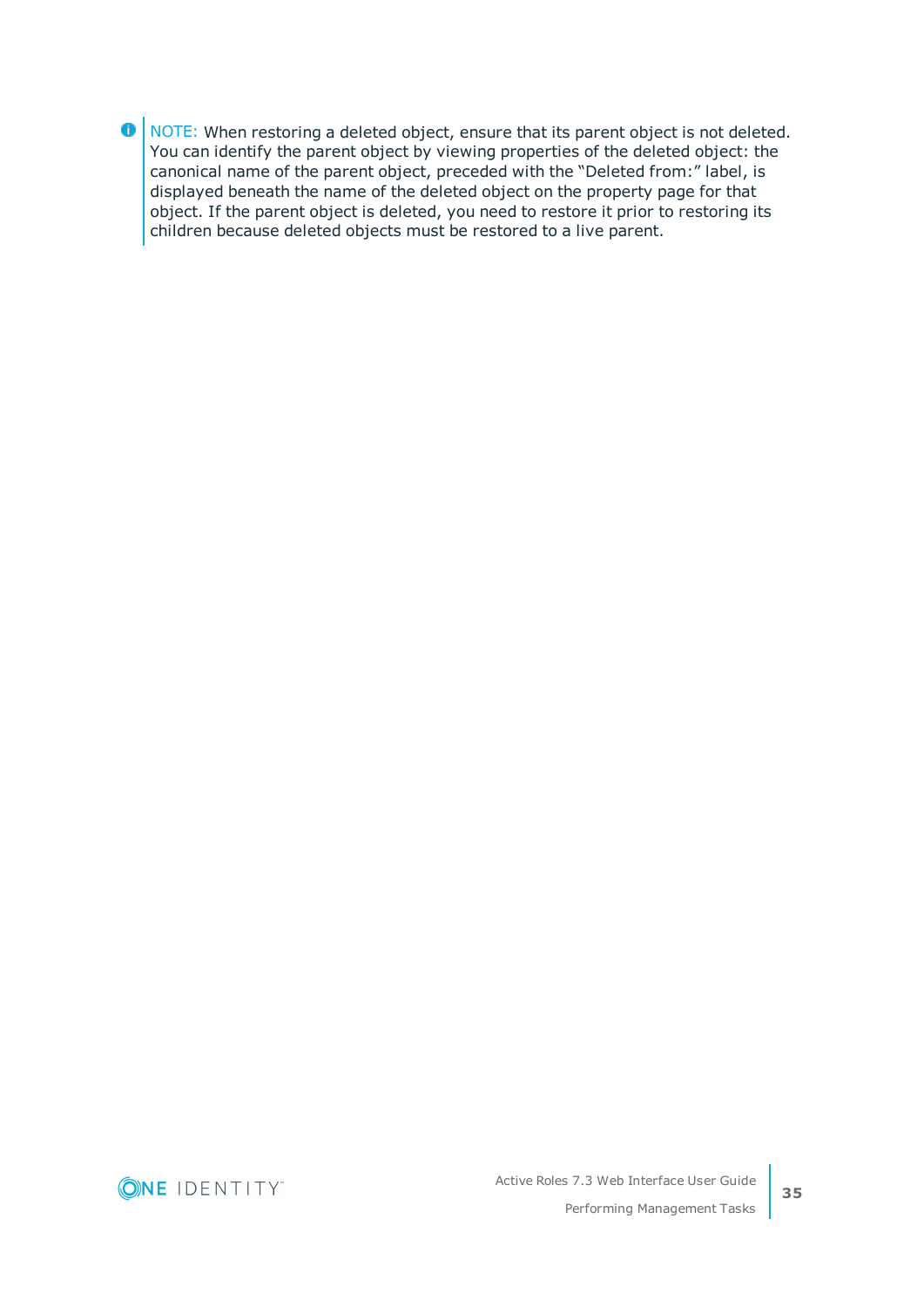# **Using Approval Workflow**

- <span id="page-35-0"></span>• [Understanding](#page-35-1) approval workflow
- Locating [approval](#page-36-0) items
- Using "My [Tasks"](#page-37-0)
- <span id="page-35-1"></span>• Using "My [Operations"](#page-40-0)

## **Understanding approval workflow**

The approval workflow system included with Active Roles provides:

- <sup>l</sup> A point-and-click interface to configure approval rules, available from the Active Roles console. The approval rules are stored and performed by the Active Roles Administration Service.
- The directory management section of the Web Interface for submitting operation requests for approval. For example, approval rules could be configured so that creation of a user account starts an approval workflow instead of immediately executing the user creation operation. For information on how to use the directory management section, see [Managing](#page-23-0) Active Directory objects earlier in this document.
- **.** The **Approval** area of the Web Interface to manage operation requests and approvals. This area includes a "to-do" list of the approval tasks the designated user has to carry out, allowing the user to approve or reject operation requests.

The **Approval** area provides a way to perform change approval actions, allowing you to control changes to directory data that require your approval and monitor your operations that require approval by other persons. You can use the **Approval** area to:

- Perform approval tasks—approve or reject operations so as to allow or deny the requested changes to directory data. Examples of operations include (but not limited to) creation and modification of user accounts or groups.
- Check the status of your operations—examine whether the changes to directory data you requested are approved and applied, or rejected.

When a Web Interface user makes changes to directory data that require permission from other individuals in an organization, the changes are not applied immediately. Instead, an operation is initiated and submitted for approval. This starts a workflow that coordinates the approvals needed to complete the operation. The operation is performed and the requested changes are applied only after approval. An operation may require approval from one person or from multiple persons.

When an operation is submitted for approval, Active Roles tracks the initiator and the approver or approvers. The initiator is the person who requested the changes. Approvers are those who are authorized to allow or deny the changes. An operation that requires

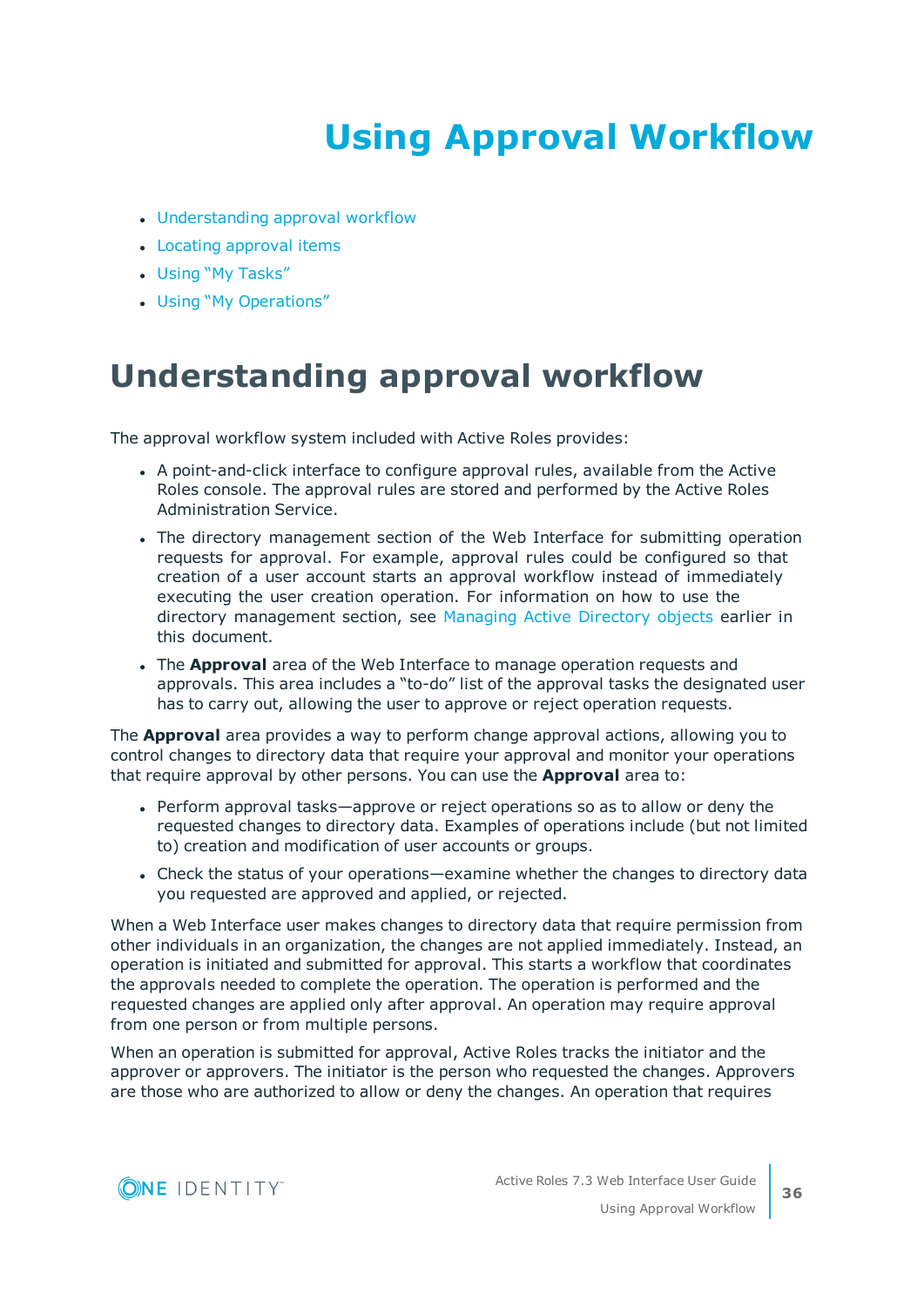approval generates one or more approval tasks, with each approval task assigned to the appropriate approver. Active Roles administrators configure approval workflow by creating approval rules to specify what changes require approval and who is authorized to approve or deny change requests.

In the **Approval** area, you can work with the operations for which you are assigned to the approver role. As an approver, you are expected to take appropriate actions on your approval tasks.

#### *To access the Approval area*

<span id="page-36-0"></span>**.** On the Web Interface Home page, click in the **Approval** box.

## **Locating approval items**

The **Approval** area provides a number of views to help you locate approval items—tasks and operations:

- <sup>l</sup> **My Tasks** Contains detailed entries representing the approval tasks assigned to you. Depending on their status, the approval tasks are distributed into two views. The **Pending** view allows you to manage the approval tasks awaiting your response. The **Completed** view lists your approval tasks that have been completed.
- **. My Operations** The **Recent** view lists your recent operations that required approval, and allows you to examine the status and details pertinent to each operation.

In addition to using the predefined views, you can locate operations and tasks by using the search function.

#### *To search for an operation or task by ID*

- 1. In the right pane of the Web Interface page, under the **Search** label, type the ID number of the operation or task in the **Search by ID** box.
- 2. Click the button next to the **Search by ID** box to start the search.

You can also search for approval items (operations and tasks) by properties other than ID. For instance, you can find the operations that were initiated by a specific user. Another example is the ability to locate approval tasks generated within a specific time period. To access the advanced search function, click **Advanced Search** under the **Search** label. Then, use the **Advanced Search** page to configure your search settings and start a search.

Advanced search is the most comprehensive way to search for approval items such as operations and tasks. Use it to find approval items based on their properties. You do this by creating queries, which are sets of one or more rules that must be true for an item to be found. An example of a query for operations is "Initiator is (exactly) John Smith." This specifies that you are searching for operations that have the Initiator property set to John Smith's use account.

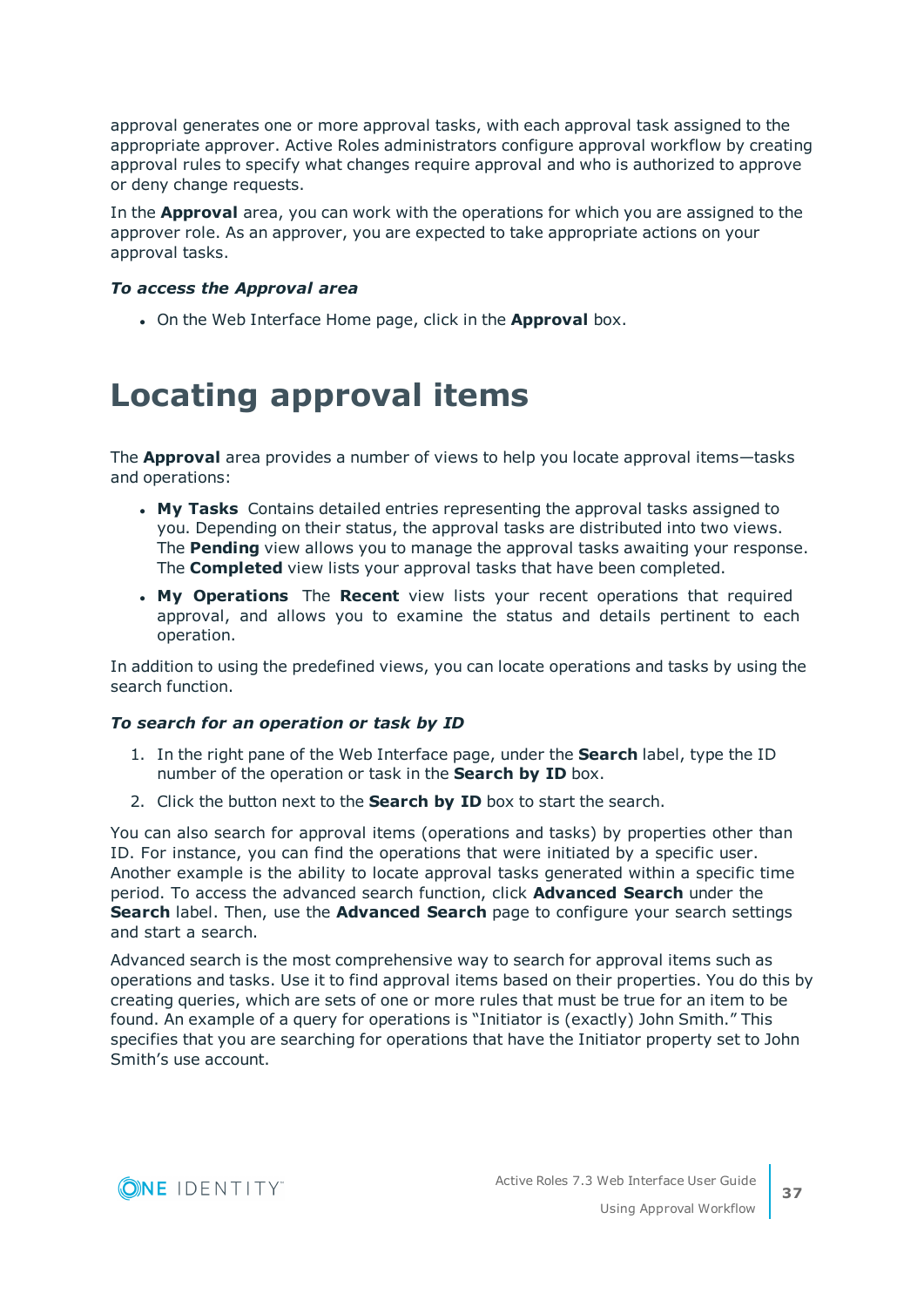With advanced search, you can use conditions and values to search for approval items based on item properties (referred to as "fields" on the search page). Conditions are limitations you set on the value of a field to make the search more specific. Each type of item has a set of relevant fields and each type of field has a set of relevant conditions that advanced search displays automatically.

Some fields, such as "Target object property," require that you select a property to further define your search. In this case, you configure a query to search for operations or tasks specific to the approval of changes to the objects based on a certain property of those objects. For example, to find the operations that request any changes to the "Description" property, you could select the "Target object property" field, select the "Description" property, and then choose the "Modified" condition.

Some conditions require a value. For example, if you select a Date field, the "Is between" condition requires a date range value so you have to select a start date and an end date to specify a date range. Another example is the Initiator field, which requires that you select a user account of the Initiator role holder.

In some cases, a value is not required. For example, if you select the "Modified" condition, value is not necessary since this condition means that you want your search to be based on any changes to a certain property, without considering what changes were actually requested or made to the property value.

<span id="page-37-0"></span>The following topics cover the predefined views of the **Approval** section.

## **Using "My Tasks"**

You can use the **My Tasks** area to work with the approval tasks assigned to you as an approver. According to their status, the tasks are distributed into two views: **Pending** and **Completed**.

For information about the **Pending** view, see [Pending](#page-37-1) tasks.

<span id="page-37-1"></span>For information about the **Completed** view, see [Completed](#page-39-0) tasks.

### **Pending tasks**

The **Pending** view contains a list of your approval tasks to be completed. Each task in the list is identified by a header area that provides basic information about the task such as a unique ID number of the task, who requested the operation that is subject to approval, when the task was created, the time limit of the task (if any), and the target object of the operation. In the middle of a task's header area is a section that contains the title of the task (**Approve operation** by default), a label indicating the status of the task, and summary information about the operation that is subject to approval.

The task's header area contains the action buttons you can use to apply the appropriate resolution to the approval task. The action buttons are displayed at the bottom of the header area. Which buttons are displayed depends upon configuration of the approval rule. You may encounter the following action buttons there:

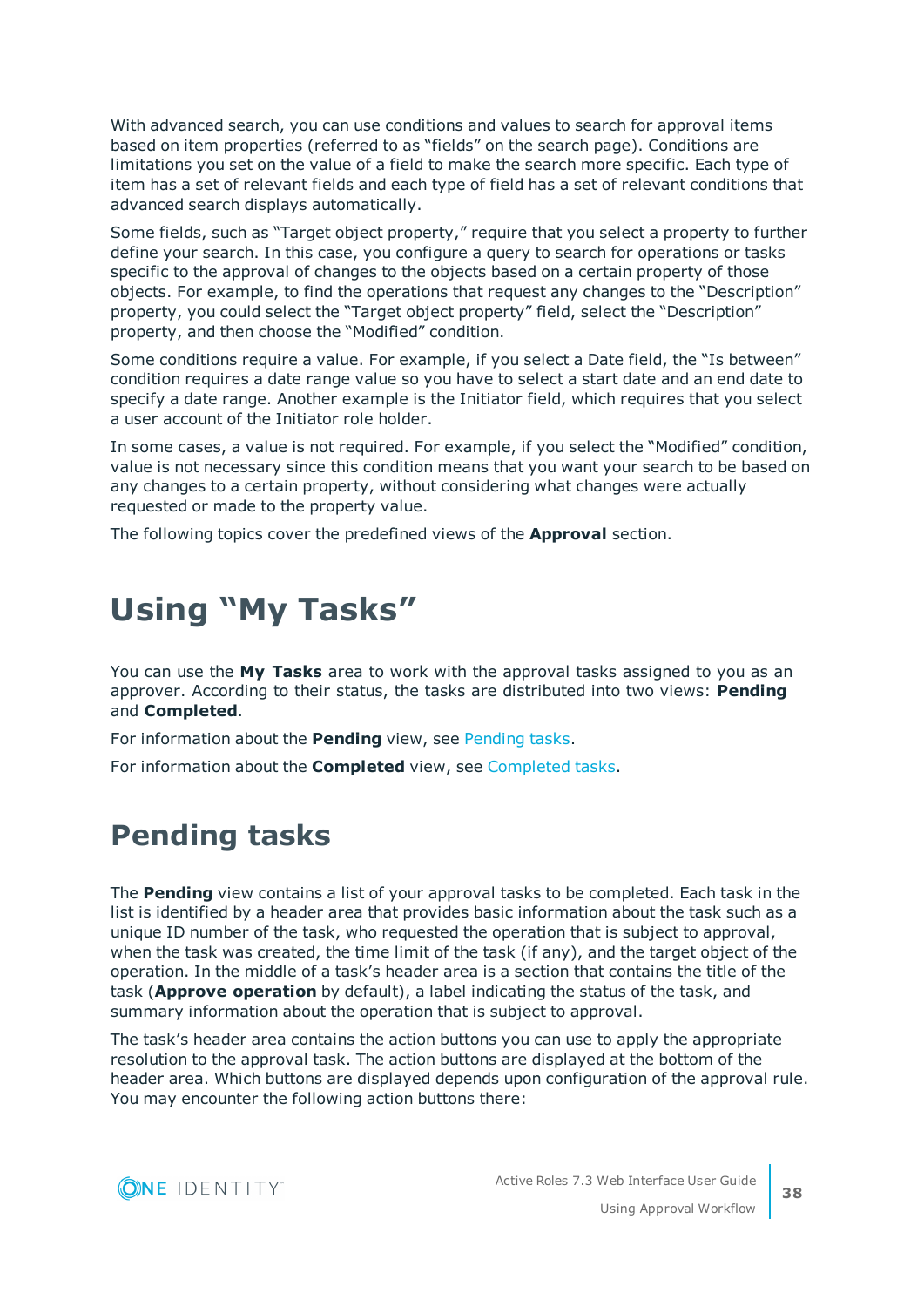**Approve** Click this button to allow the requested operation.

Depending on configuration of the approval and policy rules, the Web Interface may request you to enter additional information that must be added to the operation request. For example, when you approve the operation of creating a user account, you may have to supply certain properties of the user account in addition to those supplied by the administrator who requested creation of that user account. If additional information is required, clicking **Approve** displays a page where you can supply the required information. You can also access that page by clicking the **Examine task** button.

- **Reject** Click this button to deny the requested operation.
- **Escalate** Click this button to assign the approval task to an approver of a higher level.

This button is displayed if the approval rule has one or more approver levels (referred to as escalation levels) configured in addition to the initial approver level. Escalation levels are normally used to assign (escalate) the approval task automatically to the approver of a higher level if the task is not completed in time. The approval rule may be configured to allow approvers to escalate approval tasks as needed, in which case the task's header area contains the **Escalate** button.

**Delegate** Click this button to assign the approval task to a different person. You can select the user account of the person to whom you want to assign the task.

This button is displayed if the approval rule is configured with the option to allow approvers to reassign (delegate) their approval tasks to others.

<sup>l</sup> **Custom buttons** The approval rule may add custom buttons to the task's header area. The action that Active Roles performs when you click a custom button depends upon configuration of the workflow containing the approval rule. The administrator who configures the workflow should normally supply an instruction on the use of custom action buttons. To view the instruction, click the **Examine task** button. This opens a page containing the same action buttons that you see in the task's header area. The instruction text is displayed above the action buttons on that page.

The task's header area contains the **Examine task** button allowing you to get detailed information about the task, review the object properties submitted for approval, and supply or change additional properties. Clicking the **Examine task** button displays a page containing a replica of the task's header area, the action buttons, and a number of information sections. Review the information on the page, supply or change the object properties for which the task requests your input, and then click the appropriate action button.

The page that appears when you click the **Examine task** button includes the following information sections:

#### <sup>l</sup> **Object properties**

The contents of this section heavily depends upon configuration of the approval rule. Thus the approval rule may request you to enter additional information that must be added to the operation request. For example, when you approve the operation of creating a user account, you may have to supply certain properties of the user account in addition to those supplied by the administrator who requested creation of

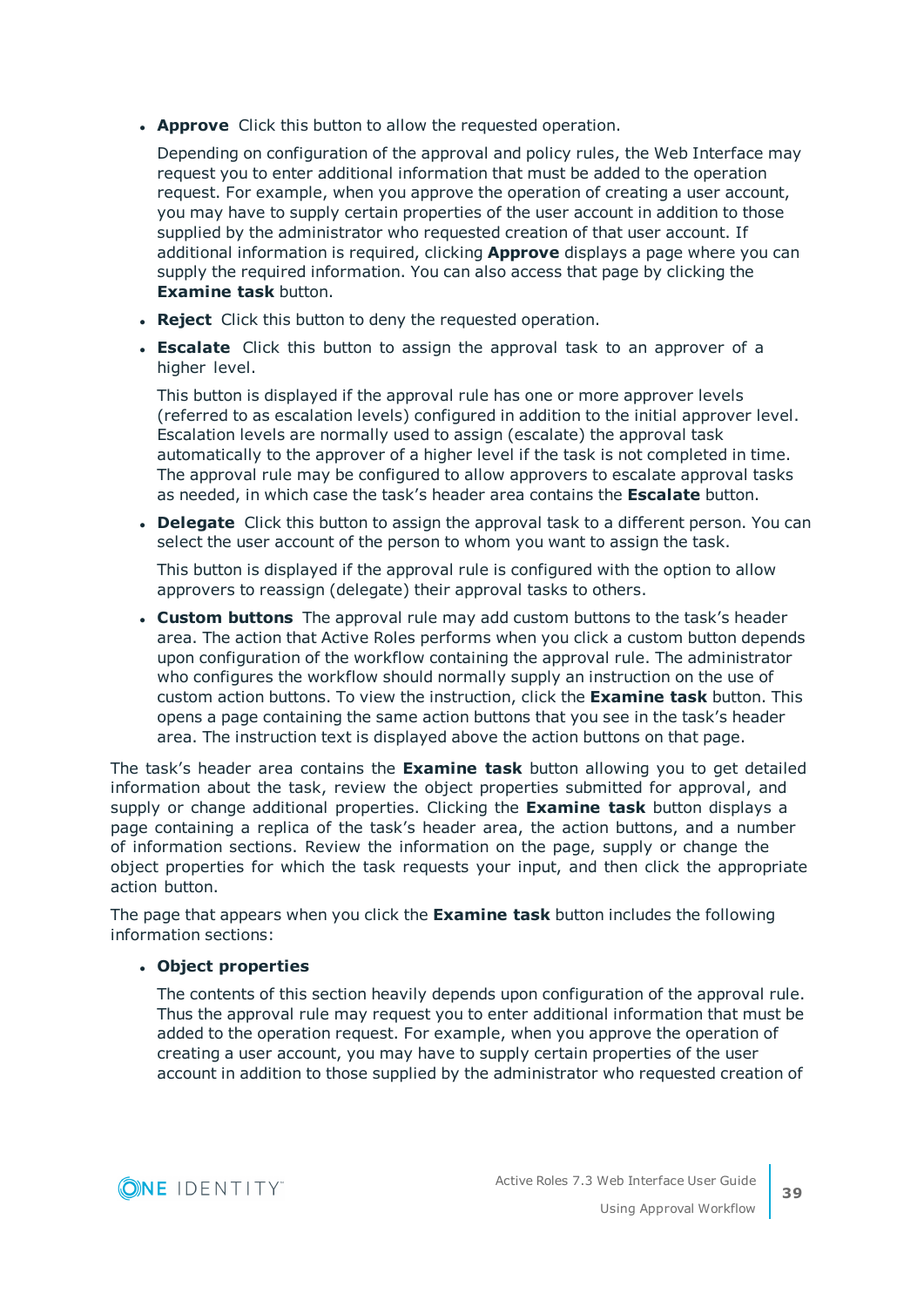that user account. In this case, enter the requested properties in the fields under **Supply or change the following properties**.

Normally, the approval rule is configured so that the approver is allowed to review the values of the object properties that were supplied or changed by the operation that is subject to approval. The approval rule may also be configured to allow the approver to change those property values. In either case, you can view or change them in the fields under **Review the properties submitted for approval**.

#### <sup>l</sup> **Approvers**

This section displays a list of the user accounts or groups to which the approval task is currently assigned. Any of the listed users or members of the listed groups can act as an approver on the task in question.

#### <sup>l</sup> **Approval progress**

This section provides information on the date and time that the task was created and whether the task was escalated to a higher approver level or reassigned (delegated) to other persons. If the task was escalated, you can view when escalation occurred and what caused escalation. If the task was reassigned (delegated), you can view who and when delegated the task and to whom the task was delegated.

<sup>l</sup> **Details**

In this section you can view aggregated information about the approval task properties and configuration, and some details of the operation that the task is intended to allow or deny. The **Operation ID** filed provides a link to a page where you can examine the operation in more detail.

#### *To complete a pending task*

- 1. Click **Examine task** in the task's header area.
- 2. On the **Object properties** page, review, supply or change the object properties for which the task requests your input, and then click the appropriate action button.

You can also complete a task by clicking the appropriate action button in the task's header area. However, if the current policy and approval rules require the approver to supply some additional information, the Web Interface would open the **Object properties** page, prompting you to configure the required properties.

### <span id="page-39-0"></span>**Completed tasks**

The **Completed** view contains a list of your approval tasks that are completed and do not require approver action. Each task in the list is identified by a header area that provides basic information about the task such as a unique ID number of the task, who requested the operation that is subject to approval, when the task was created, and the target object of the operation. In the middle of a task's header area is a section that contains the title of the task (**Approve operation** by default), a label indicating the status of the task, and summary information about the operation that was subject to approval. The header area also identifies the approver action that was applied to complete the task and the completion reason, if any, specified by the approver who completed the task.

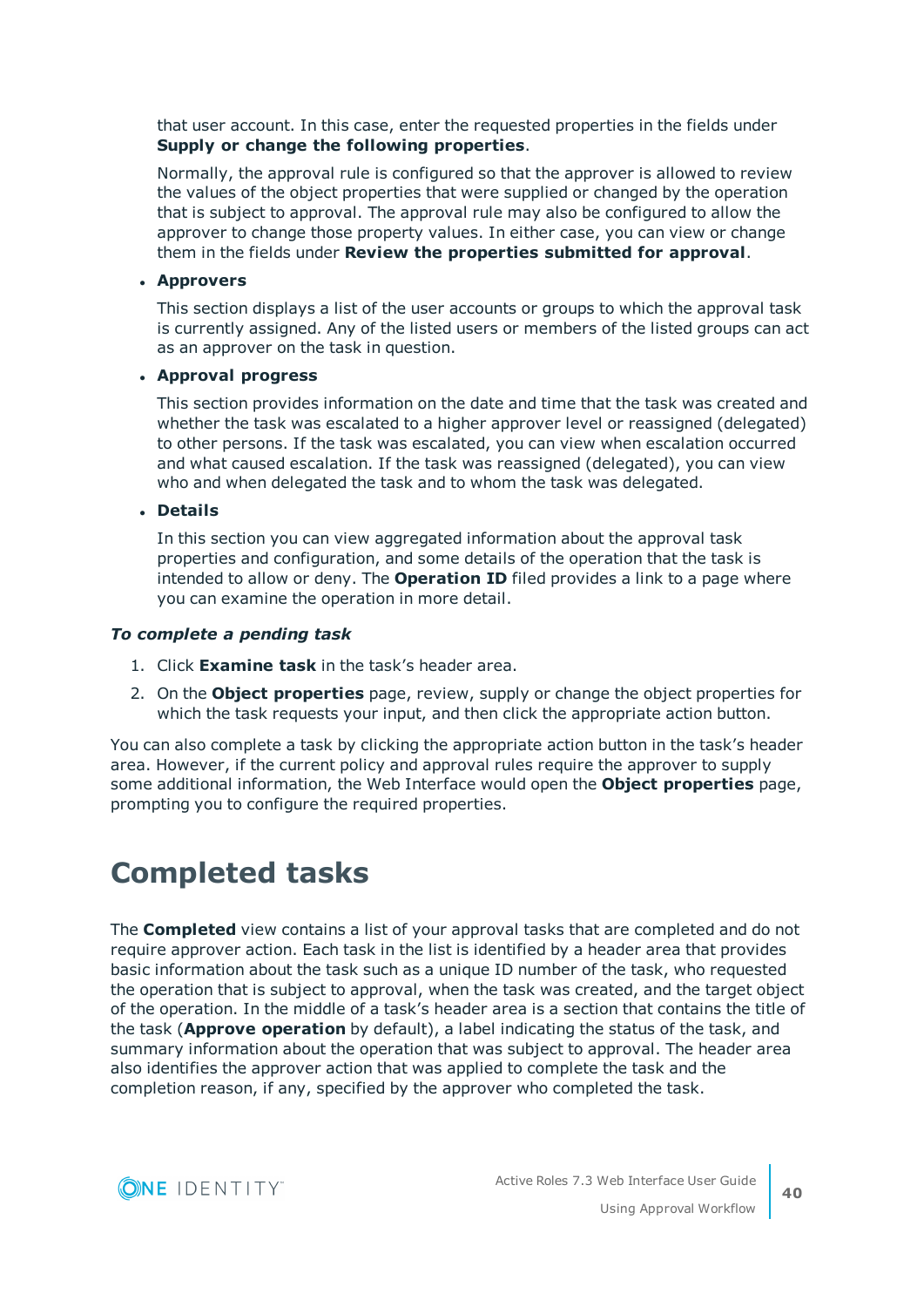The task's header area contains the **Examine task** button allowing you to get detailed information about the task and review the object properties that were submitted for approval or changed by the approver who completed the task. Clicking the **Examine task** button displays a page containing a replica of the task's header area and the following information sections:

#### <sup>l</sup> **Object properties**

The contents of this section heavily depends upon configuration of the approval rule. Thus the approval rule may request the approver to enter additional information that must be added to the operation request. For example, when you approve the operation of creating a user account, you may have to supply certain properties of the user account in addition to those supplied by the administrator who requested creation of that user account. The values of the properties supplied by the approver are displayed in the fields under **Supply or change the following properties**.

Normally, the approval rule is configured so that the approver is allowed to review the values of the object properties that were supplied or changed by the operation that is subject to approval. The approval rule may also be configured to allow the approver to change those property values. In either case, you can view them in the fields under **Review the properties submitted for approval**.

#### <sup>l</sup> **Approvers**

This section displays a list of the user accounts or groups to which the approval task was assigned.

#### <sup>l</sup> **Approval progress**

This section provides information on the date and time that the task was created, and whether the task was escalated to a higher approver level or reassigned (delegated) to other persons. If the task was escalated, you can view when escalation occurred and what caused escalation. If the task was reassigned (delegated), you can view who and when delegated the task and to whom the task was delegated.

The **Task completed** sub-section indicates the date and time that the task was completed, identifies the approver who completed the task and the approver action that was applied to complete the task, and lists the values of the object properties that were supplied or changed by the approver.

#### <sup>l</sup> **Details**

In this section you can view aggregated information about the approval task properties and configuration, and some details of the operation that was allowed or denied by the completed task. The **Operation ID** filed provides a link to a page where you can examine the operation in more detail.

## <span id="page-40-0"></span>**Using "My Operations"**

In the **My Operations** area, the **Recent** view lists your operation requests that are waiting for approval from other individuals, as well as those allowed (approved) or denied (rejected) by the approver. You can use this view to monitor the status of your requests.

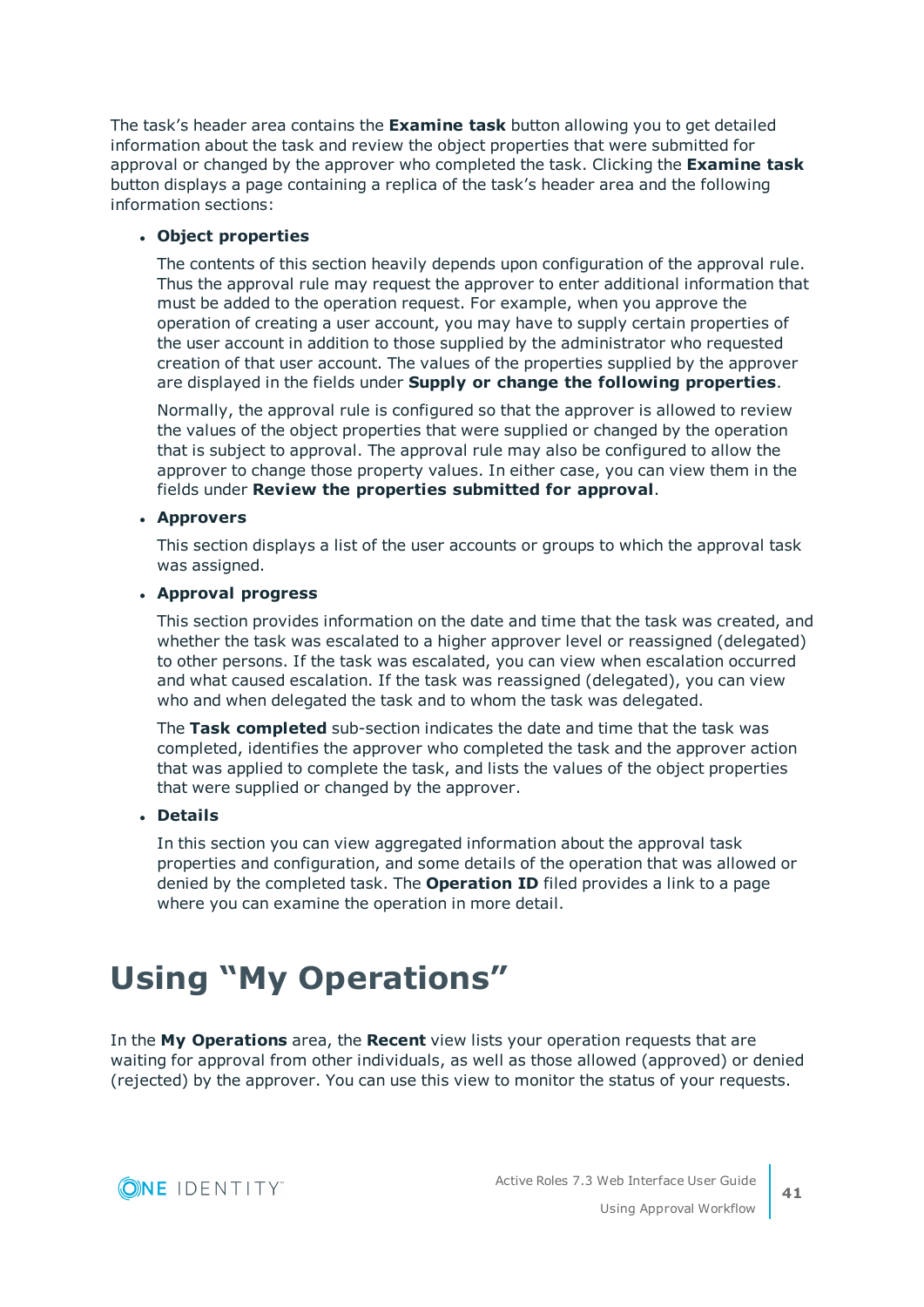You also have the option to cancel any of your requests that are not yet approved or rejected.

Each operation listed in the **Recent** view is identified by a header area that provides basic information about the operation such as a unique ID number of the operation, when and by whom the operation was requested, and the target object of the operation. A section in the middle of the operation header contains a summary of the operation, operation status and an operation reason that was supplied when the operation was submitted for approval.

The operation summary identifies the operation type (such as **Create user** or **Change user**) and may provide information about the changes to the object properties that result from the operation. From the operation status you can tell whether the operation is waiting for approval (pending), allowed (completed), denied (rejected) or canceled. If a given operation is waiting for approval, you can remove the operation request by clicking the **Cancel operation** button.

The operation header contains the **View operation details** button allowing you to get detailed information about the operation and review the object properties that were submitted for approval or changed by the approver who allowed the operation. Clicking the **Examine task** button displays a page that contains a replica of the operation header and the following information sections under the operation header:

#### <sup>l</sup> **Properties changed during this operation**

This section lists the object property values that were changed as a result of the operation, new values assigned to the properties, and identifies who made the changes.

#### <sup>l</sup> **Workflow activities and policy actions**

This section provides detailed information about all policies and workflows that Active Roles performed when processing the operation request, including information about the approval tasks created as a result of approval workflow activities. For each approval task, you can view the status of the task along with aggregated information about the properties and configuration of the task.

From the task status you can tell whether the task is waiting for completion (pending), completed to allow the operation or rejected to deny the operation. From the additional information about a task, you can identify, for instance, the approvers to whom the task is assigned, the due date of the task, the approver who allowed or denied the operation and what changes, if any, the approver made to the original operation request.

#### <sup>l</sup> **Operation details**

This section contains additional information about the operation, including when and by whom the operation was requested, the target object of the operation, the current status of the operation, and the date and time that the record of the operation was last updated.